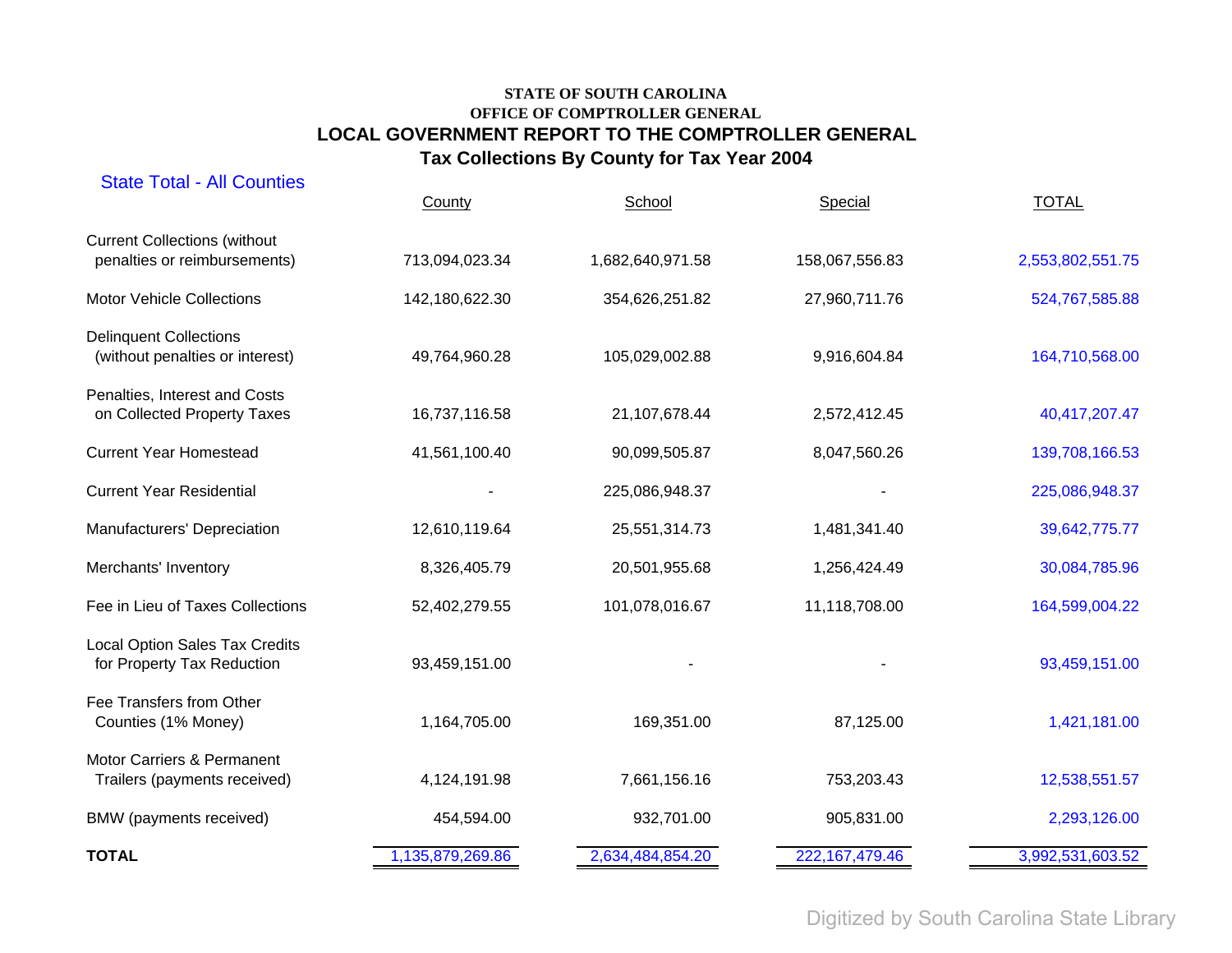| <b>Abbeville</b>                                                    | County       | School        | Special    | <b>TOTAL</b>  |
|---------------------------------------------------------------------|--------------|---------------|------------|---------------|
| <b>Current Collections (without</b><br>penalties or reimbursements) | 2,822,664.49 | 5,639,865.33  | 140,595.24 | 8,603,125.06  |
| <b>Motor Vehicle Collections</b>                                    | 818,489.79   | 1,759,591.88  | 83,433.56  | 2,661,515.23  |
| <b>Delinquent Collections</b><br>(without penalties or interest)    | 236,300.86   | 394,837.92    | 10,424.32  | 641,563.10    |
| Penalties, Interest and Costs<br>on Collected Property Taxes        | 88,064.82    | 77,781.11     | 1,894.55   | 167,740.48    |
| <b>Current Year Homestead</b>                                       | 393,424.04   | 757,041.52    | 40,732.84  | 1,191,198.40  |
| <b>Current Year Residential</b>                                     |              | 1,321,955.12  |            | 1,321,955.12  |
| Manufacturers' Depreciation                                         | 169,973.11   | 351,326.16    | 1,320.96   | 522,620.23    |
| Merchants' Inventory                                                | 16,379.40    | 31,622.60     | 5,648.64   | 53,650.64     |
| Fee in Lieu of Taxes Collections                                    | 256,556.58   | 536,598.68    | 17,151.00  | 810,306.26    |
| <b>Local Option Sales Tax Credits</b><br>for Property Tax Reduction | 639,931.00   |               |            | 639,931.00    |
| Fee Transfers from Other<br>Counties (1% Money)                     | 44,240.00    |               |            | 44,240.00     |
| Motor Carriers & Permanent<br>Trailers (payments received)          | 26,842.38    | 54,193.97     | 34,357.15  | 115,393.50    |
| BMW (payments received)                                             | 3,691.00     | 9,347.00      | 1,719.00   | 14,757.00     |
| <b>TOTAL</b>                                                        | 5,516,557.47 | 10,934,161.29 | 337,277.26 | 16,787,996.02 |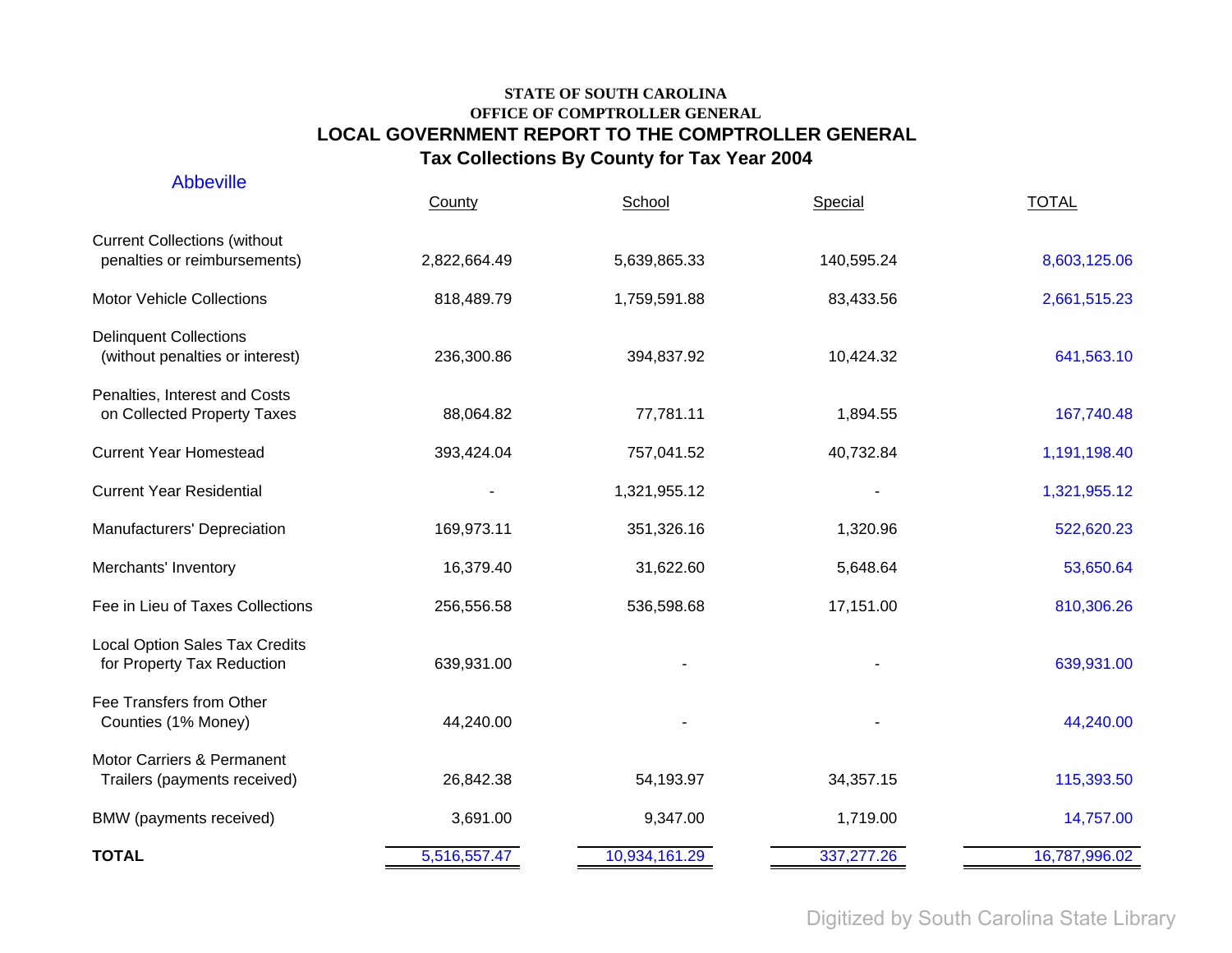| Aiken                                                               | County        | School           | Special      | <b>TOTAL</b>  |
|---------------------------------------------------------------------|---------------|------------------|--------------|---------------|
| <b>Current Collections (without</b><br>penalties or reimbursements) | 17,527,230.17 | 37,805,595.51    | 1,726,668.21 | 57,059,493.89 |
| <b>Motor Vehicle Collections</b>                                    | 4,437,355.94  | 10,676,233.23    | 402,007.33   | 15,515,596.50 |
| <b>Delinquent Collections</b><br>(without penalties or interest)    | 1,366,490.20  | 2,272,788.08     | 118,550.09   | 3,757,828.37  |
| Penalties, Interest and Costs<br>on Collected Property Taxes        | 621,168.30    | 392,025.36       | 14,403.81    | 1,027,597.47  |
| <b>Current Year Homestead</b>                                       | 1,170,883.68  | 2,828,517.69     | 111,214.90   | 4,110,616.27  |
| <b>Current Year Residential</b>                                     |               | 8,147,500.40     |              | 8,147,500.40  |
| Manufacturers' Depreciation                                         | 264,497.90    | 638,950.73       | 23,376.25    | 926,824.88    |
| Merchants' Inventory                                                | 224,478.17    | 542,274.60       | 19,839.31    | 786,592.08    |
| Fee in Lieu of Taxes Collections                                    | 2,088,199.48  | 3,745,523.27     | 73,021.00    | 5,906,743.75  |
| <b>Local Option Sales Tax Credits</b><br>for Property Tax Reduction |               |                  |              |               |
| Fee Transfers from Other<br>Counties (1% Money)                     |               |                  |              |               |
| Motor Carriers & Permanent<br>Trailers (payments received)          | 47,811.64     | 114,963.58       | 31,011.65    | 193,786.87    |
| BMW (payments received)                                             |               |                  |              |               |
| <b>TOTAL</b>                                                        | 27,748,115.48 | 67, 164, 372. 45 | 2,520,092.55 | 97,432,580.48 |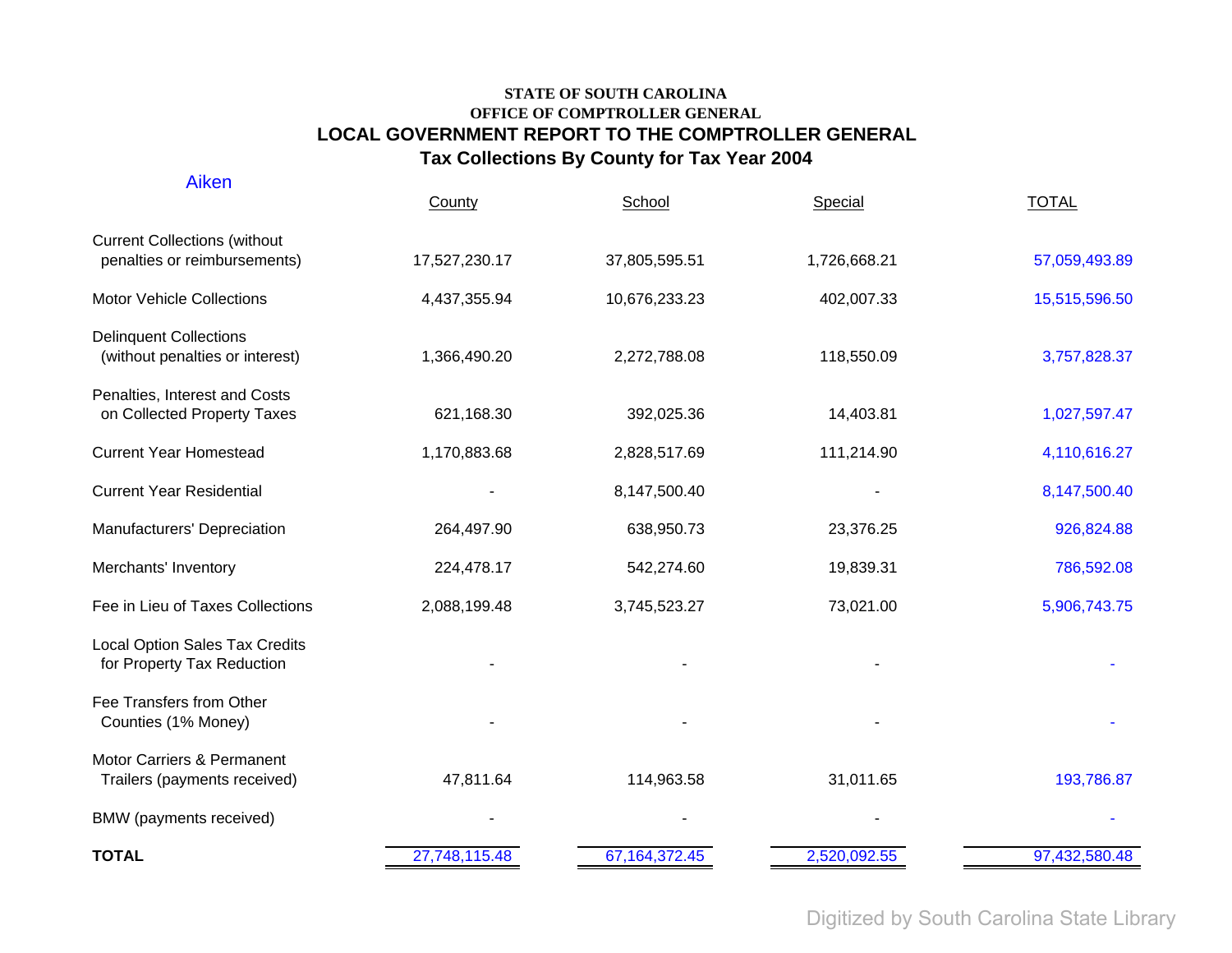| <b>Allendale</b>                                                    | County       | School       | Special | <b>TOTAL</b>  |
|---------------------------------------------------------------------|--------------|--------------|---------|---------------|
| <b>Current Collections (without</b><br>penalties or reimbursements) | 3,058,327.20 | 4,206,699.42 |         | 7,265,026.62  |
| <b>Motor Vehicle Collections</b>                                    | 437,336.92   | 617,722.44   |         | 1,055,059.36  |
| <b>Delinquent Collections</b><br>(without penalties or interest)    | 693,024.25   | 846,158.10   |         | 1,539,182.35  |
| Penalties, Interest and Costs<br>on Collected Property Taxes        | 38,673.10    | 36,953.35    |         | 75,626.45     |
| <b>Current Year Homestead</b>                                       | 212,417.58   | 274,108.56   |         | 486,526.14    |
| <b>Current Year Residential</b>                                     |              | 413,385.19   |         | 413,385.19    |
| Manufacturers' Depreciation                                         | 124,899.05   | 166,992.10   |         | 291,891.15    |
| Merchants' Inventory                                                | 29,951.44    | 40,045.60    |         | 69,997.04     |
| Fee in Lieu of Taxes Collections                                    | 43,077.67    | 57,595.57    |         | 100,673.24    |
| <b>Local Option Sales Tax Credits</b><br>for Property Tax Reduction | 200,000.00   |              |         | 200,000.00    |
| Fee Transfers from Other<br>Counties (1% Money)                     |              |              |         |               |
| Motor Carriers & Permanent<br>Trailers (payments received)          | 53,413.89    | 71,415.33    |         | 124,829.22    |
| BMW (payments received)                                             |              |              |         |               |
| <b>TOTAL</b>                                                        | 4,891,121.10 | 6,731,075.66 |         | 11,622,196.76 |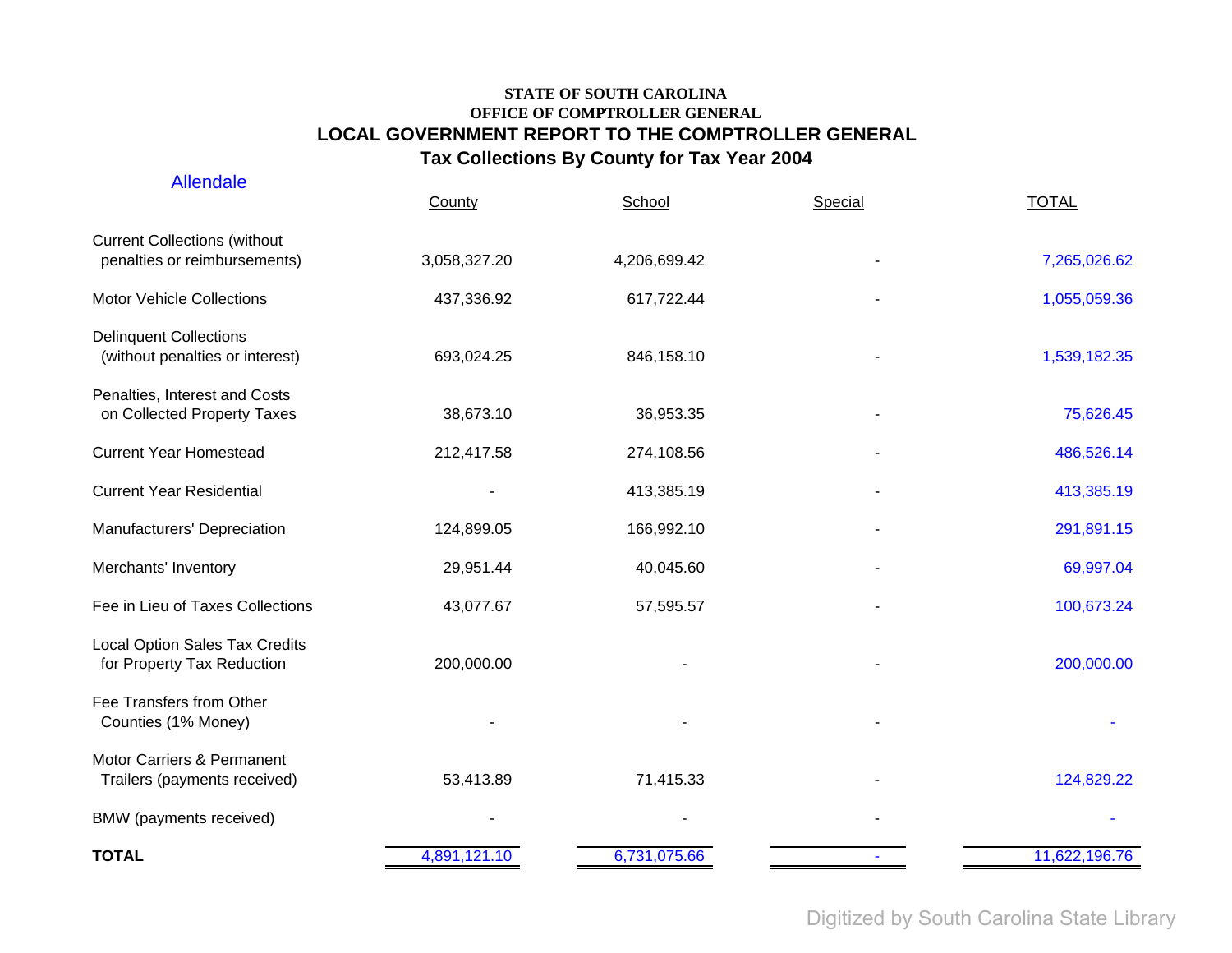| Anderson                                                            | County        | School         | Special      | <b>TOTAL</b>   |
|---------------------------------------------------------------------|---------------|----------------|--------------|----------------|
| <b>Current Collections (without</b><br>penalties or reimbursements) | 23,721,104.31 | 61,321,368.78  | 2,897,091.66 | 87,939,564.75  |
| <b>Motor Vehicle Collections</b>                                    | 6,205,659.09  | 15,958,823.31  | 804,337.89   | 22,968,820.29  |
| <b>Delinquent Collections</b><br>(without penalties or interest)    | 1,763,122.64  | 4,691,075.21   | 197,496.72   | 6,651,694.57   |
| Penalties, Interest and Costs<br>on Collected Property Taxes        | 509,715.66    | 1,327,888.49   | 62,825.49    | 1,900,429.64   |
| <b>Current Year Homestead</b>                                       | 2,055,647.60  | 5,068,426.38   | 99,378.28    | 7,223,452.26   |
| <b>Current Year Residential</b>                                     |               | 9,943,418.52   |              | 9,943,418.52   |
| Manufacturers' Depreciation                                         | 504,790.11    | 1,193,827.70   | 24,368.89    | 1,722,986.70   |
| Merchants' Inventory                                                | 358,104.28    | 647,304.04     | 13,633.88    | 1,019,042.20   |
| Fee in Lieu of Taxes Collections                                    | 3,465,758.29  | 8,618,149.41   | 474,748.00   | 12,558,655.70  |
| <b>Local Option Sales Tax Credits</b><br>for Property Tax Reduction |               |                |              |                |
| Fee Transfers from Other<br>Counties (1% Money)                     | 2,747.00      |                |              | 2,747.00       |
| Motor Carriers & Permanent<br>Trailers (payments received)          | 158,691.87    | 371,248.75     | 7,650.19     | 537,590.81     |
| BMW (payments received)                                             | 89,128.00     | 75,179.00      | 1,537.00     | 165,844.00     |
| <b>TOTAL</b>                                                        | 38,834,468.85 | 109,216,709.59 | 4,583,068.00 | 152,634,246.44 |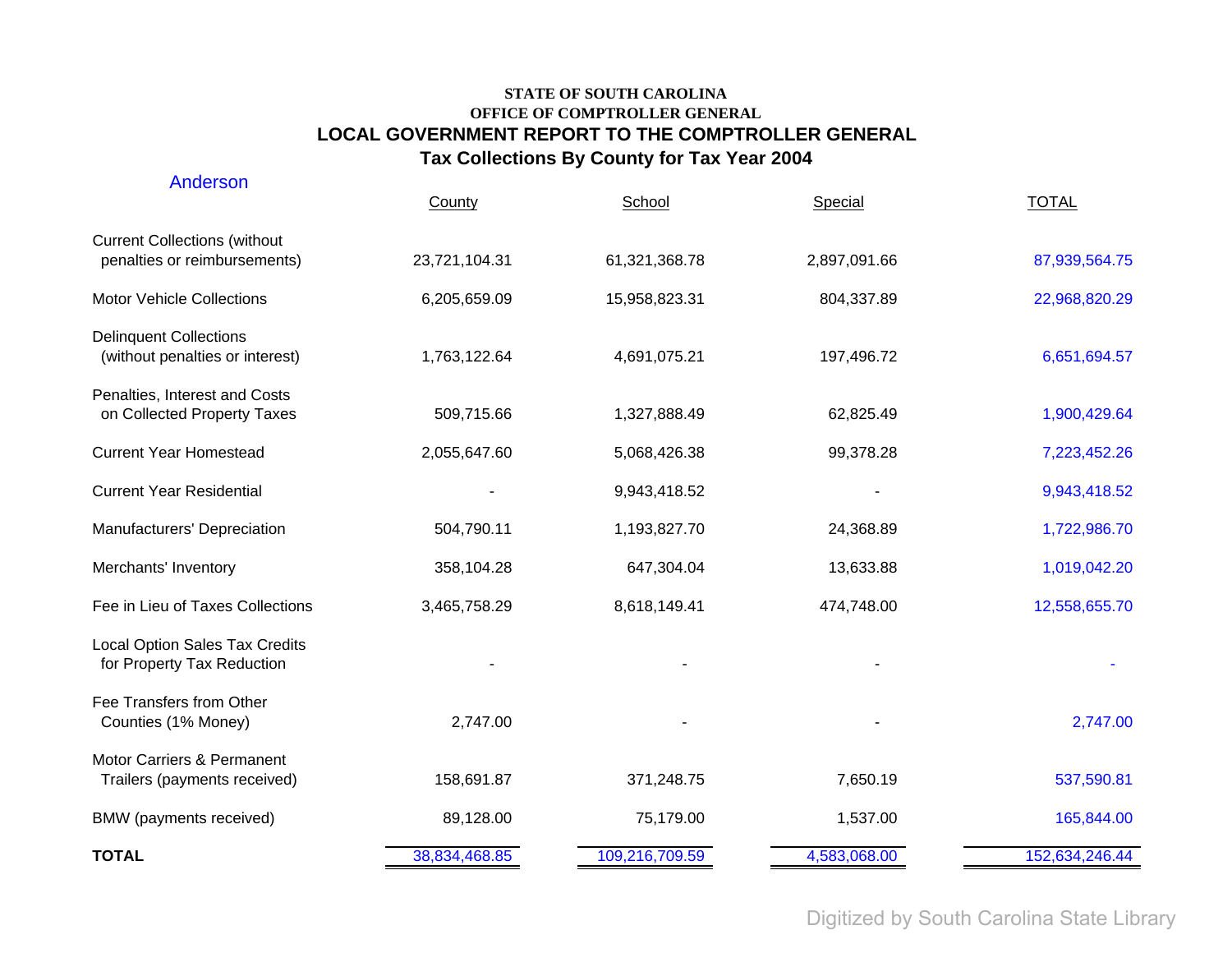| <b>Bamberg</b>                                                      | County       | School       | Special   | <b>TOTAL</b>  |
|---------------------------------------------------------------------|--------------|--------------|-----------|---------------|
| <b>Current Collections (without</b><br>penalties or reimbursements) | 2,098,336.20 | 4,176,549.74 |           | 6,274,885.94  |
| <b>Motor Vehicle Collections</b>                                    | 618,770.98   | 1,293,519.20 |           | 1,912,290.18  |
| <b>Delinquent Collections</b><br>(without penalties or interest)    | 298,327.56   | 517,166.19   |           | 815,493.75    |
| Penalties, Interest and Costs<br>on Collected Property Taxes        | 114,756.19   | 85,008.09    |           | 199,764.28    |
| <b>Current Year Homestead</b>                                       | 271,162.22   | 504,763.08   |           | 775,925.30    |
| <b>Current Year Residential</b>                                     |              | 823,996.95   |           | 823,996.95    |
| Manufacturers' Depreciation                                         | 48,033.69    | 92,792.51    |           | 140,826.20    |
| Merchants' Inventory                                                | 28,385.16    | 58,508.16    |           | 86,893.32     |
| Fee in Lieu of Taxes Collections                                    | 17.86        |              |           | 17.86         |
| <b>Local Option Sales Tax Credits</b><br>for Property Tax Reduction | 455,051.00   |              |           | 455,051.00    |
| Fee Transfers from Other<br>Counties (1% Money)                     | 36,742.00    |              |           | 36,742.00     |
| Motor Carriers & Permanent<br>Trailers (payments received)          | 53,527.03    | 103,313.58   | 16,329.99 | 173,170.60    |
| BMW (payments received)                                             |              |              |           |               |
| <b>TOTAL</b>                                                        | 4,023,109.89 | 7,655,617.50 | 16,329.99 | 11,695,057.38 |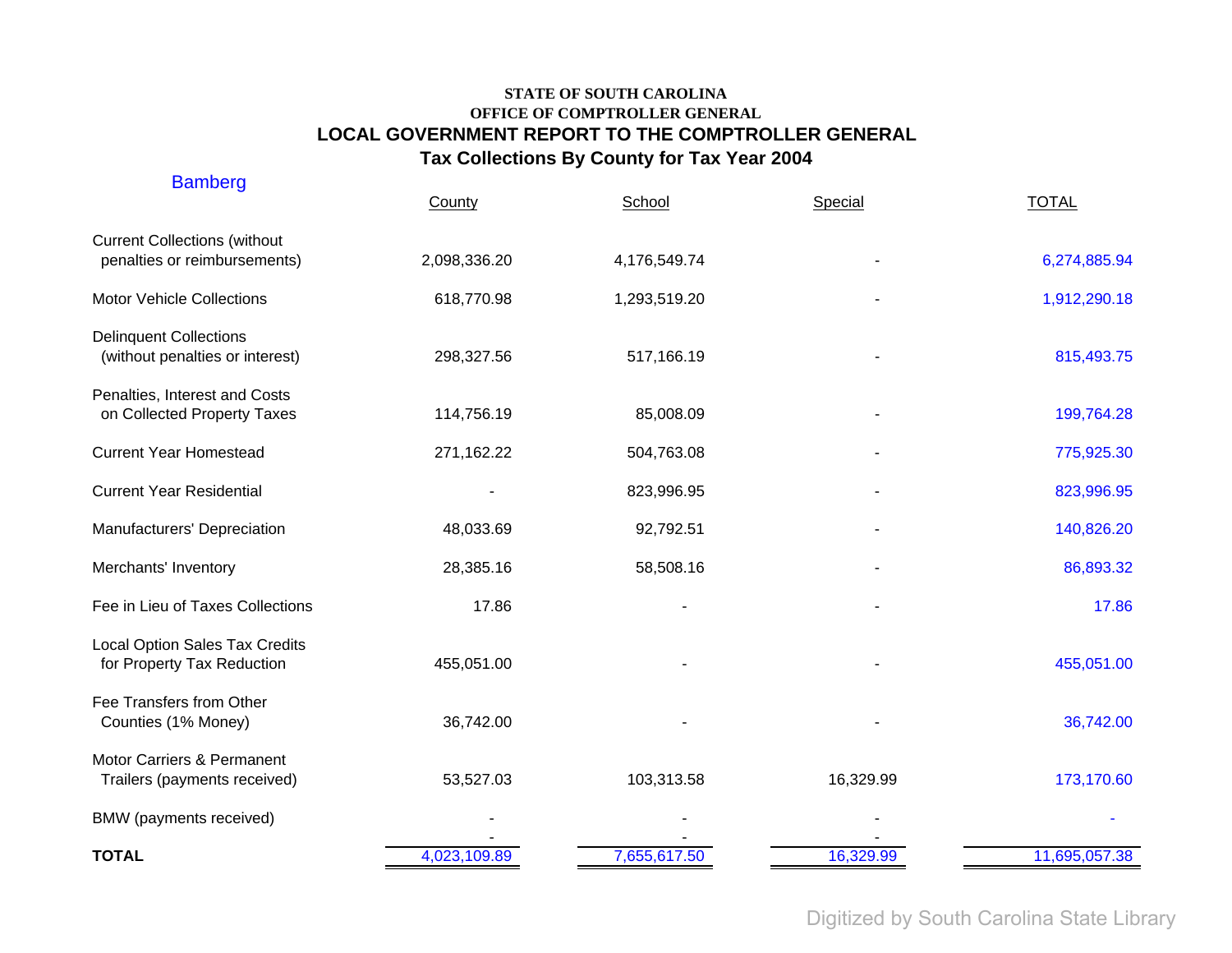| <b>Barnwell</b>                                                     | County       | School        | Special | <b>TOTAL</b>  |
|---------------------------------------------------------------------|--------------|---------------|---------|---------------|
| <b>Current Collections (without</b><br>penalties or reimbursements) | 3,020,475.83 | 6,212,154.61  |         | 9,232,630.44  |
| <b>Motor Vehicle Collections</b>                                    | 865,013.12   | 1,748,115.56  |         | 2,613,128.68  |
| <b>Delinquent Collections</b><br>(without penalties or interest)    | 389,043.80   | 779,858.73    |         | 1,168,902.53  |
| Penalties, Interest and Costs<br>on Collected Property Taxes        | 159,971.41   | 97,016.28     |         | 256,987.69    |
| <b>Current Year Homestead</b>                                       | 311,796.55   | 525,451.82    |         | 837,248.37    |
| <b>Current Year Residential</b>                                     |              | 1,013,536.97  |         | 1,013,536.97  |
| Manufacturers' Depreciation                                         | 122,600.02   | 197,378.22    |         | 319,978.24    |
| Merchants' Inventory                                                | 24,572.00    | 74,809.68     |         | 99,381.68     |
| Fee in Lieu of Taxes Collections                                    | 137,428.75   | 251,432.54    |         | 388,861.29    |
| Local Option Sales Tax Credits<br>for Property Tax Reduction        | 1,016,887.00 |               |         | 1,016,887.00  |
| Fee Transfers from Other<br>Counties (1% Money)                     |              |               |         |               |
| Motor Carriers & Permanent<br>Trailers (payments received)          | 59,100.53    | 107,012.24    |         | 166,112.77    |
| BMW (payments received)                                             |              |               |         |               |
| <b>TOTAL</b>                                                        | 6,106,889.01 | 11,006,766.65 |         | 17,113,655.66 |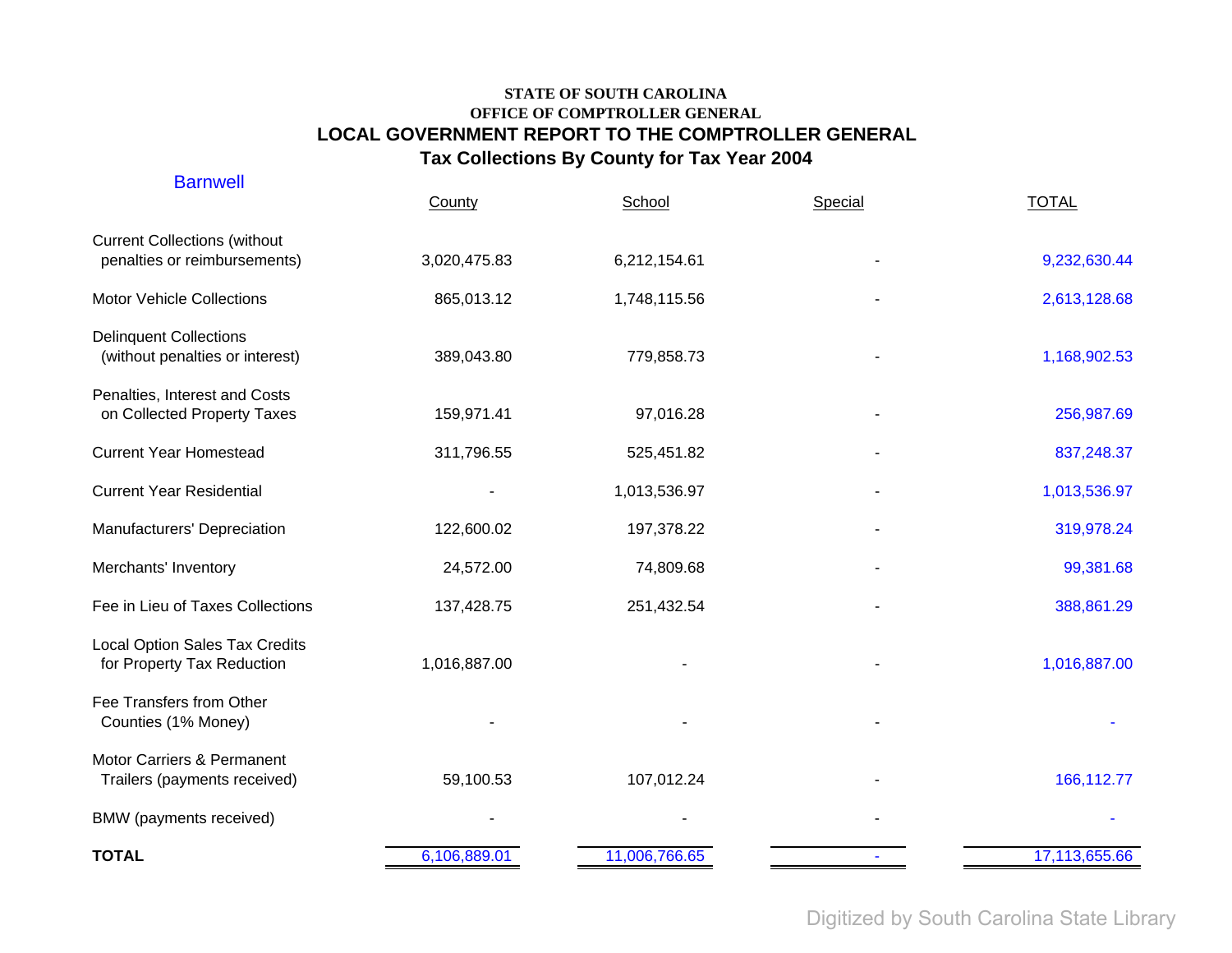| BMW (payments received)                                             |               |                |               |                |
|---------------------------------------------------------------------|---------------|----------------|---------------|----------------|
| Motor Carriers & Permanent<br>Trailers (payments received)          | 54,686.50     | 109,791.49     | 31,813.17     | 196,291.16     |
| Fee Transfers from Other<br>Counties (1% Money)                     |               |                |               |                |
| <b>Local Option Sales Tax Credits</b><br>for Property Tax Reduction |               |                |               |                |
| Fee in Lieu of Taxes Collections                                    |               |                |               |                |
| Merchants' Inventory                                                | 143,724.12    | 332,079.36     | 235,949.68    | 711,753.16     |
| Manufacturers' Depreciation                                         | 28,850.84     |                |               | 28,850.84      |
| <b>Current Year Residential</b>                                     |               | 7,036,261.26   |               | 7,036,261.26   |
| <b>Current Year Homestead</b>                                       | 726,632.32    | 1,671,032.11   | 1,108,743.92  | 3,506,408.35   |
| Penalties, Interest and Costs<br>on Collected Property Taxes        | 1,467,416.00  | 3,263,049.00   | 438,312.00    | 5,168,777.00   |
| <b>Delinquent Collections</b><br>(without penalties or interest)    | 2,525,853.00  | 5,616,664.00   | 754,464.00    | 8,896,981.00   |
| <b>Motor Vehicle Collections</b>                                    | 4,958,036.00  | 11,025,037.00  | 1,480,949.00  | 17,464,022.00  |
| <b>Current Collections (without</b><br>penalties or reimbursements) | 54,471,724.00 | 121,102,109.00 | 16,265,381.00 | 191,839,214.00 |
| <b>Beaufort</b>                                                     | County        | School         | Special       | <b>TOTAL</b>   |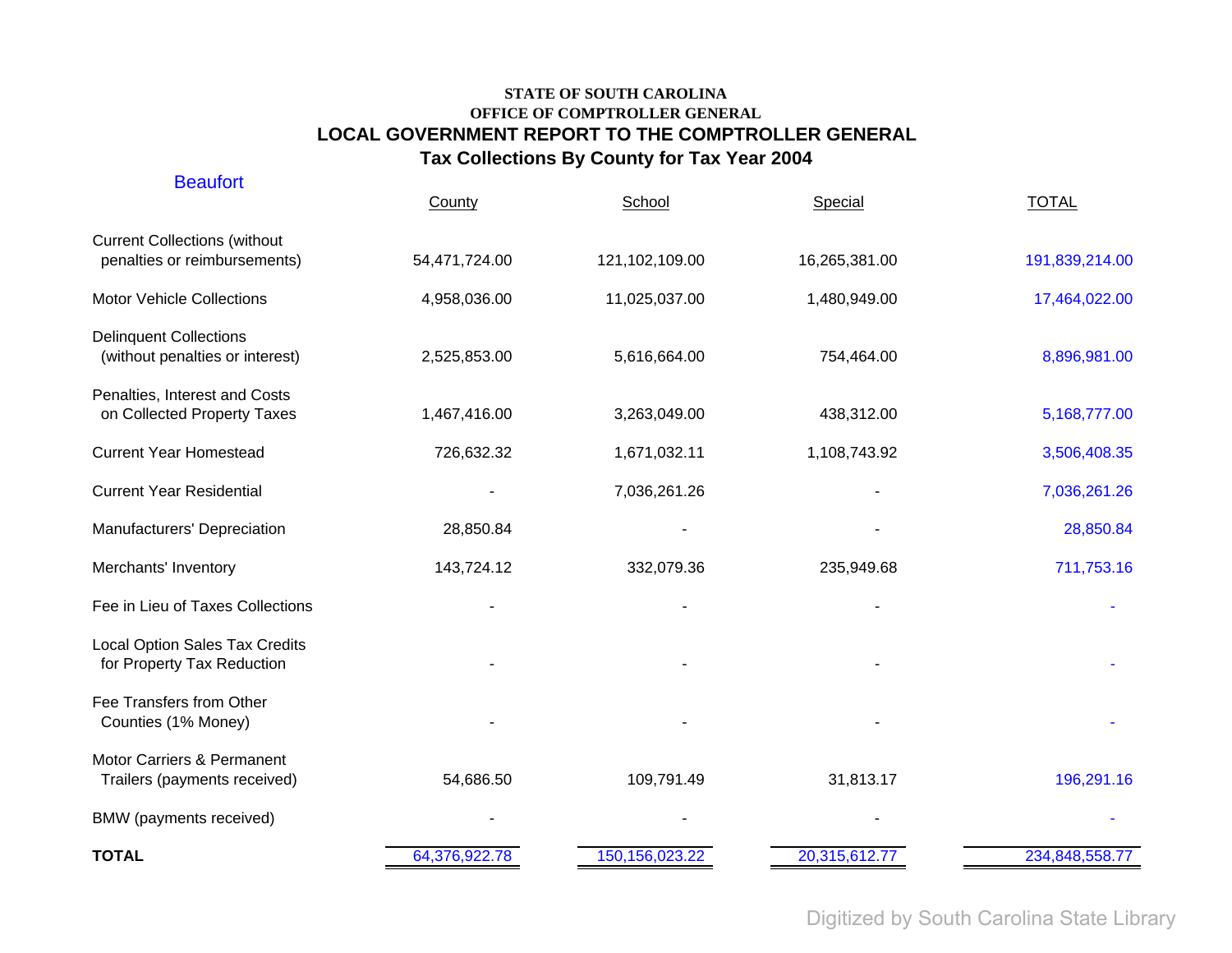| <b>Berkeley</b>                                                     | County        | School        | Special      | <b>TOTAL</b>   |
|---------------------------------------------------------------------|---------------|---------------|--------------|----------------|
| <b>Current Collections (without</b><br>penalties or reimbursements) | 7,955,993.49  | 47,936,463.31 | 791,483.96   | 56,683,940.76  |
| <b>Motor Vehicle Collections</b>                                    | 2,514,841.38  | 13,728,125.55 | 265,428.46   | 16,508,395.39  |
| <b>Delinquent Collections</b><br>(without penalties or interest)    | 725,944.94    | 4,791,998.04  | 56,733.68    | 5,574,676.66   |
| Penalties, Interest and Costs<br>on Collected Property Taxes        | 373,598.08    | 185,181.63    | 2,809.84     | 561,589.55     |
| <b>Current Year Homestead</b>                                       | 684,938.96    | 2,513,979.27  | 35,924.65    | 3,234,842.88   |
| <b>Current Year Residential</b>                                     |               | 7,891,272.18  |              | 7,891,272.18   |
| Manufacturers' Depreciation                                         | 300,694.13    | 808,898.24    | 52,086.68    | 1,161,679.05   |
| Merchants' Inventory                                                | 77,103.68     | 245,768.00    | 8,750.88     | 331,622.56     |
| Fee in Lieu of Taxes Collections                                    | 2,657,341.29  | 5,336,827.69  | 564,275.00   | 8,558,443.98   |
| <b>Local Option Sales Tax Credits</b><br>for Property Tax Reduction | 8,522,517.00  |               |              | 8,522,517.00   |
| Fee Transfers from Other<br>Counties (1% Money)                     | 4,477.00      |               |              | 4,477.00       |
| Motor Carriers & Permanent<br>Trailers (payments received)          | 81,282.57     | 306,608.09    | 4,350.57     | 392,241.23     |
| BMW (payments received)                                             |               |               |              |                |
| <b>TOTAL</b>                                                        | 23,898,732.52 | 83,745,122.00 | 1,781,843.72 | 109,425,698.24 |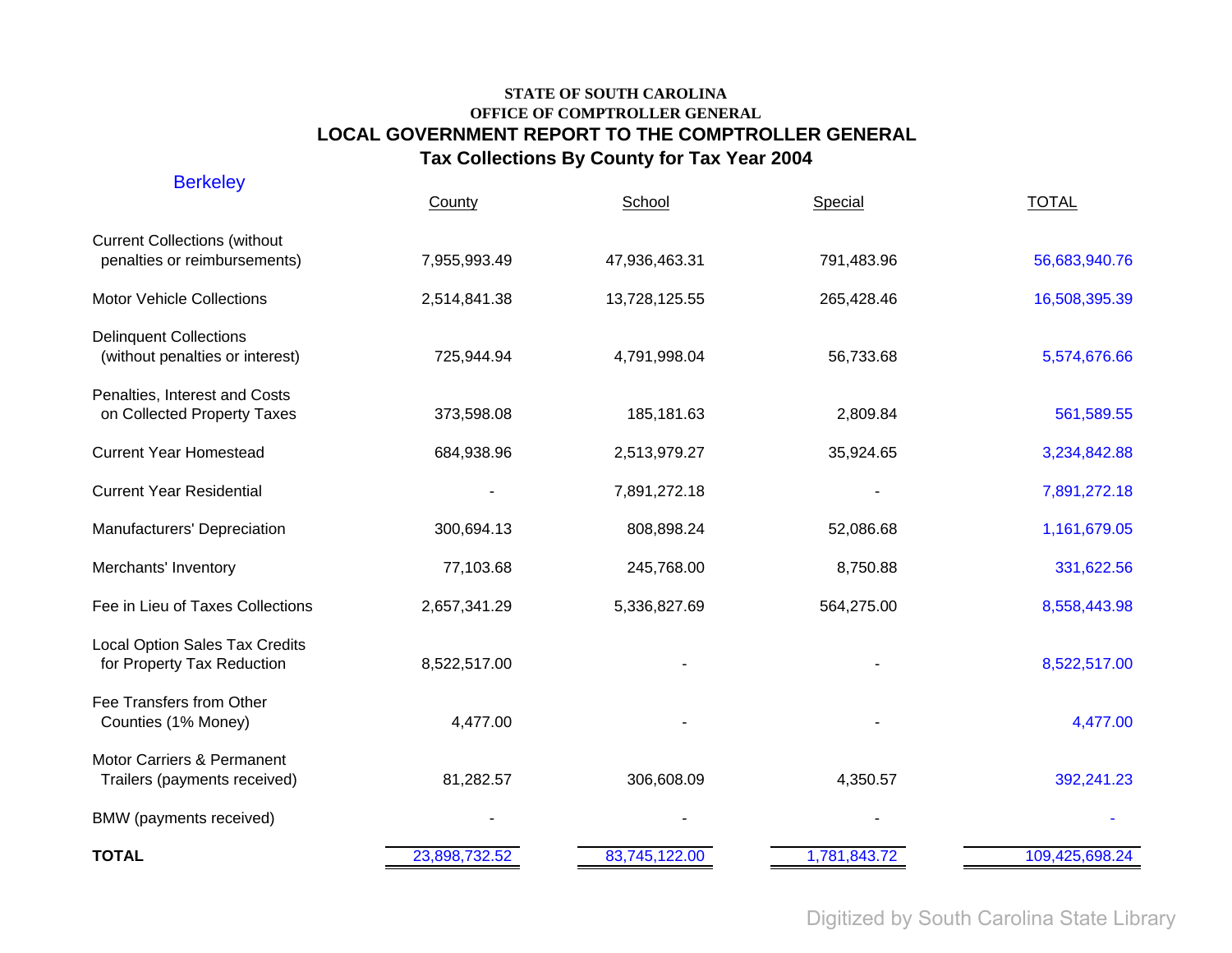| Calhoun                                                             | County       | School       | Special   | <b>TOTAL</b>     |
|---------------------------------------------------------------------|--------------|--------------|-----------|------------------|
| <b>Current Collections (without</b><br>penalties or reimbursements) | 3,395,660.23 | 4,447,075.08 | 24,819.61 | 7,867,554.92     |
| <b>Motor Vehicle Collections</b>                                    | 840,584.93   | 1,268,528.10 | 3,662.38  | 2,112,775.41     |
| <b>Delinquent Collections</b><br>(without penalties or interest)    | 322,873.77   | 468,017.07   | 962.14    | 791,852.98       |
| Penalties, Interest and Costs<br>on Collected Property Taxes        | 93,774.18    | 61,760.57    | 180.34    | 155,715.09       |
| <b>Current Year Homestead</b>                                       | 209,366.45   | 303,795.64   | 461.76    | 513,623.85       |
| <b>Current Year Residential</b>                                     |              | 785,313.59   |           | 785,313.59       |
| Manufacturers' Depreciation                                         | 597,273.68   | 865,801.76   | 10,863.79 | 1,473,939.23     |
| Merchants' Inventory                                                | 12,320.08    | 28,310.04    | 7.60      | 40,637.72        |
| Fee in Lieu of Taxes Collections                                    | 489,699.78   | 709,954.07   | 8,930.00  | 1,208,583.85     |
| Local Option Sales Tax Credits<br>for Property Tax Reduction        |              |              |           |                  |
| Fee Transfers from Other<br>Counties (1% Money)                     | 55,411.00    |              |           | 55,411.00        |
| Motor Carriers & Permanent<br>Trailers (payments received)          | 52,792.05    | 87,252.01    | 499.61    | 140,543.67       |
| BMW (payments received)                                             |              |              |           |                  |
| <b>TOTAL</b>                                                        | 6,069,756.15 | 9,025,807.93 | 50,387.23 | 15, 145, 951. 31 |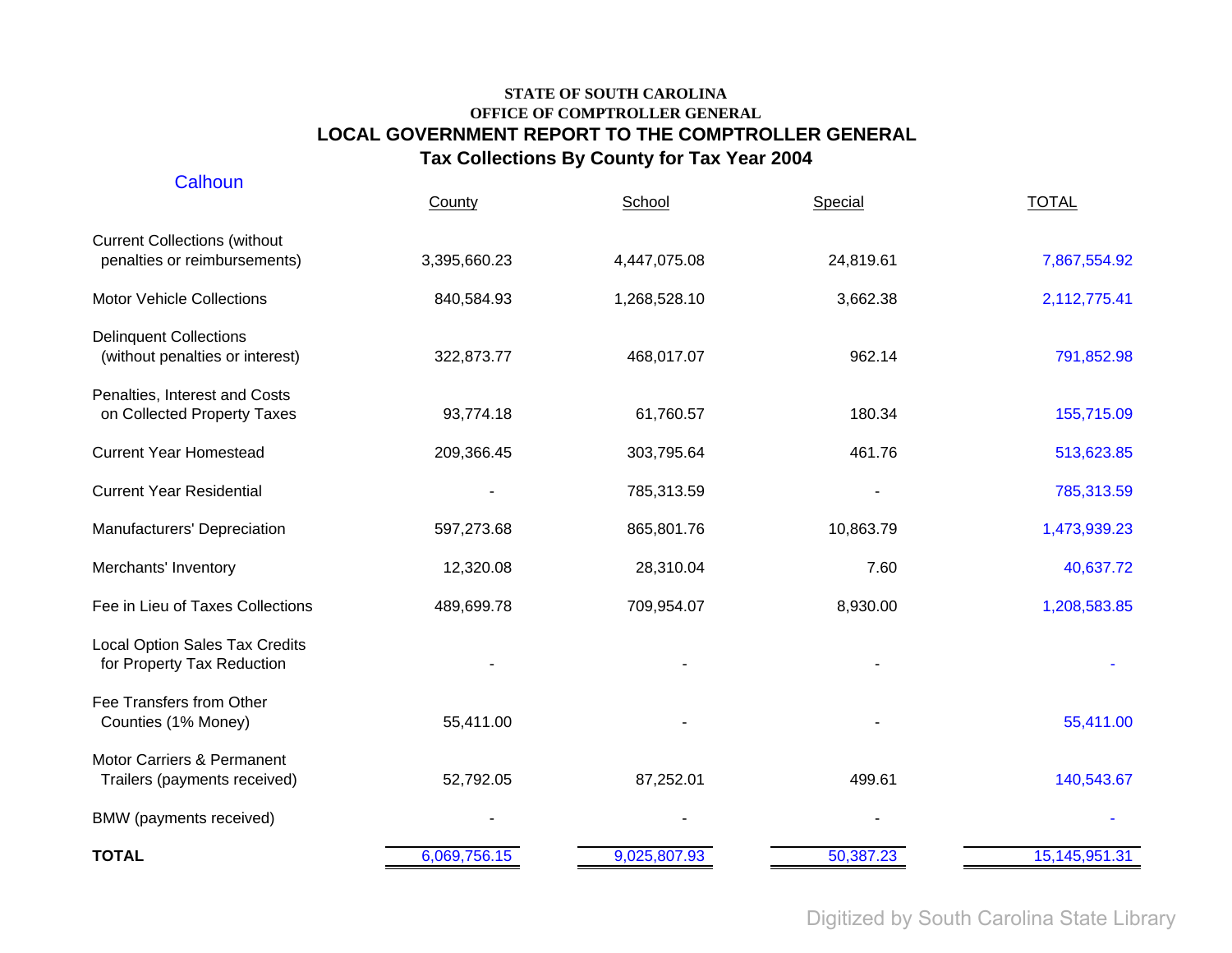| <b>TOTAL</b>                                                        | 105,844,106.00 | 215,405,335.00 | 38,502,717.00 | 359,752,158.00 |
|---------------------------------------------------------------------|----------------|----------------|---------------|----------------|
| BMW (payments received)                                             | 1,262.00       |                |               | 1,262.00       |
| Motor Carriers & Permanent<br>Trailers (payments received)          | 104,048.00     | 196,476.00     | 36,440.00     | 336,964.00     |
| Fee Transfers from Other<br>Counties (1% Money)                     |                |                |               |                |
| <b>Local Option Sales Tax Credits</b><br>for Property Tax Reduction | 33,616,496.00  |                |               | 33,616,496.00  |
| Fee in Lieu of Taxes Collections                                    | 1,350,148.00   | 2,764,010.00   | 283,520.00    | 4,397,678.00   |
| Merchants' Inventory                                                | 1,381,981.00   | 2,288,626.00   | 472,431.00    | 4,143,038.00   |
| Manufacturers' Depreciation                                         | 479,033.00     | 928,543.00     | 73,179.00     | 1,480,755.00   |
| <b>Current Year Residential</b>                                     |                | 16,955,782.00  |               | 16,955,782.00  |
| <b>Current Year Homestead</b>                                       | 2,613,050.00   | 4,496,806.00   | 771,411.00    | 7,881,267.00   |
| Penalties, Interest and Costs<br>on Collected Property Taxes        | 452,605.00     | 900,074.00     | 184,716.00    | 1,537,395.00   |
| <b>Delinquent Collections</b><br>(without penalties or interest)    | 2,207,251.00   | 5,330,089.00   | 1,357,942.00  | 8,895,282.00   |
| <b>Motor Vehicle Collections</b>                                    | 8,348,179.00   | 21,139,368.00  | 4,200,906.00  | 33,688,453.00  |
| <b>Current Collections (without</b><br>penalties or reimbursements) | 55,290,053.00  | 160,405,561.00 | 31,122,172.00 | 246,817,786.00 |
| Charleston                                                          | County         | School         | Special       | <b>TOTAL</b>   |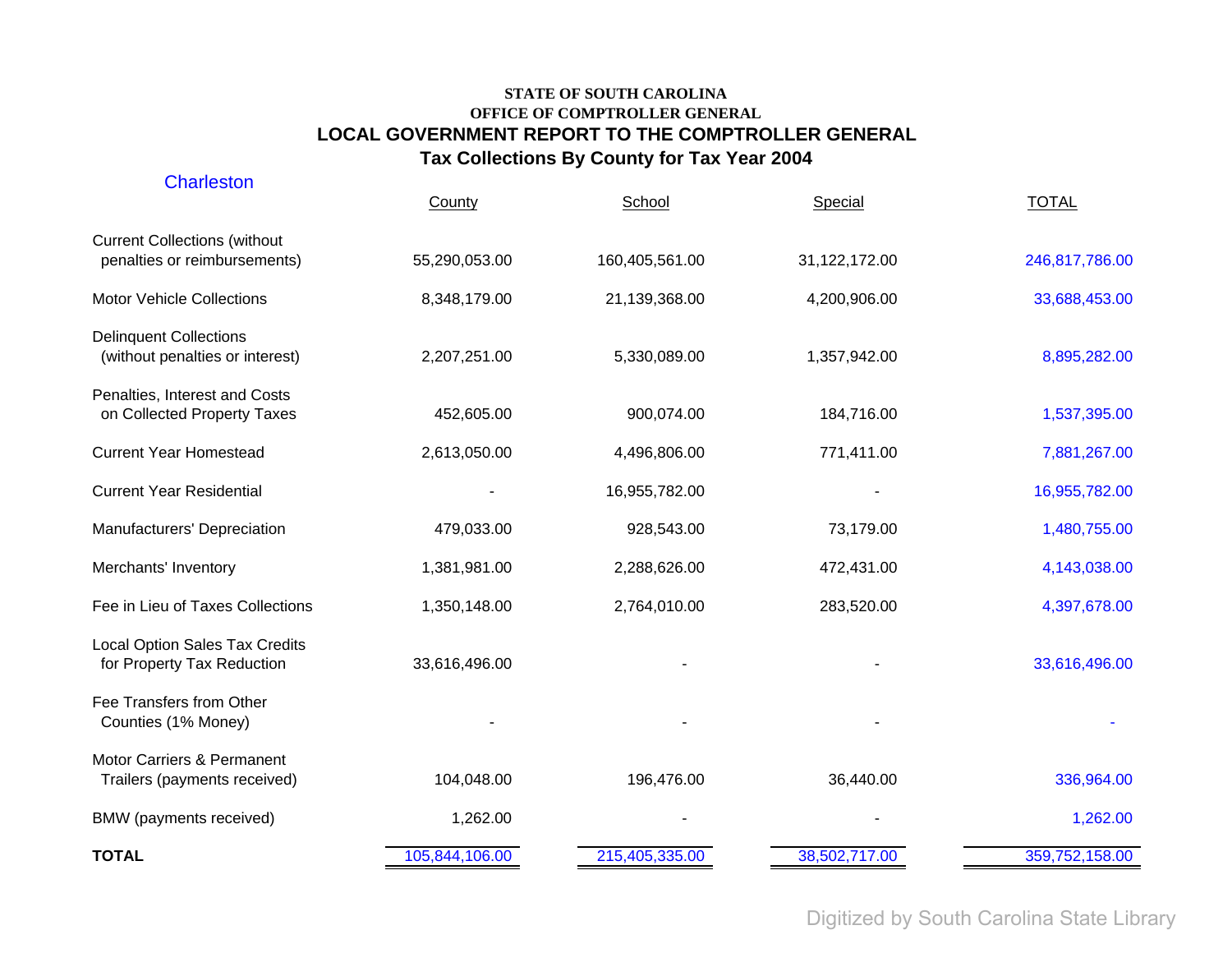| <b>Cherokee</b>                                                     | County        | School        | Special      | <b>TOTAL</b>  |
|---------------------------------------------------------------------|---------------|---------------|--------------|---------------|
| <b>Current Collections (without</b><br>penalties or reimbursements) | 7,579,880.76  | 15,808,717.33 | 622,320.12   | 24,010,918.21 |
| <b>Motor Vehicle Collections</b>                                    | 1,632,465.75  | 3,687,255.20  | 137,299.68   | 5,457,020.63  |
| <b>Delinquent Collections</b><br>(without penalties or interest)    | 547,498.98    | 1,071,827.43  | 37,348.59    | 1,656,675.00  |
| Penalties, Interest and Costs<br>on Collected Property Taxes        | 196,324.28    | 195,265.89    | 7,487.12     | 399,077.29    |
| <b>Current Year Homestead</b>                                       | 618,359.36    | 1,399,223.05  | 45,533.56    | 2,063,115.97  |
| <b>Current Year Residential</b>                                     |               | 2,992,368.08  |              | 2,992,368.08  |
| Manufacturers' Depreciation                                         | 413,851.82    | 932,889.51    | 44,180.91    | 1,390,922.24  |
| Merchants' Inventory                                                | 41,773.52     | 207,923.32    | 472.56       | 250,169.40    |
| Fee in Lieu of Taxes Collections                                    | 1,427,082.79  | 3,227,452.40  | 257,221.00   | 4,911,756.19  |
| <b>Local Option Sales Tax Credits</b><br>for Property Tax Reduction |               |               |              |               |
| Fee Transfers from Other<br>Counties (1% Money)                     | 10,193.00     | 20,633.00     |              | 30,826.00     |
| Motor Carriers & Permanent<br>Trailers (payments received)          | 33,268.41     | 74,919.98     | 139,414.44   | 247,602.83    |
| BMW (payments received)                                             | 21,084.00     | 47,634.00     | 1,802.00     | 70,520.00     |
| <b>TOTAL</b>                                                        | 12,521,782.67 | 29,666,109.19 | 1,293,079.98 | 43,480,971.84 |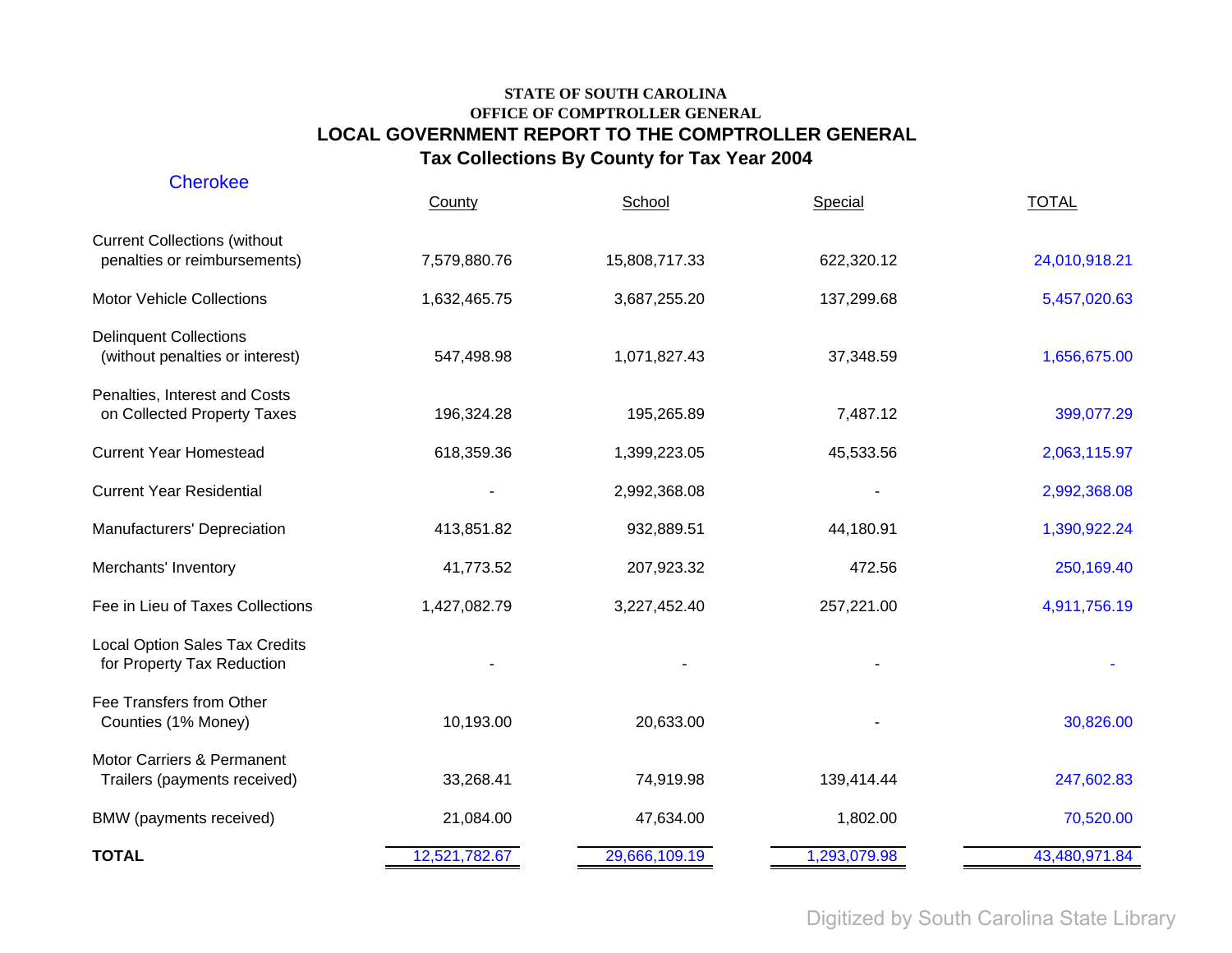| <b>Chester</b>                                                      | County        | School        | Special      | <b>TOTAL</b>  |
|---------------------------------------------------------------------|---------------|---------------|--------------|---------------|
| <b>Current Collections (without</b><br>penalties or reimbursements) | 5,110,067.25  | 11,898,174.25 | 1,820,082.39 | 18,828,323.89 |
| <b>Motor Vehicle Collections</b>                                    | 1,293,263.94  | 2,499,631.62  | 222,261.12   | 4,015,156.68  |
| <b>Delinquent Collections</b><br>(without penalties or interest)    | 611,143.67    | 992,311.80    | 165,233.52   | 1,768,688.99  |
| Penalties, Interest and Costs<br>on Collected Property Taxes        | 159,370.97    | 149,822.53    | 26,653.95    | 335,847.45    |
| <b>Current Year Homestead</b>                                       | 584,043.90    | 1,085,014.58  | 153,680.99   | 1,822,739.47  |
| <b>Current Year Residential</b>                                     |               | 1,824,499.04  |              | 1,824,499.04  |
| Manufacturers' Depreciation                                         | 242,914.96    | 452,463.62    | 65,632.23    | 761,010.81    |
| Merchants' Inventory                                                | 90,024.32     | 129,376.28    | 14,113.64    | 233,514.24    |
| Fee in Lieu of Taxes Collections                                    | 836,986.11    | 1,559,004.27  | 283,460.00   | 2,679,450.38  |
| <b>Local Option Sales Tax Credits</b><br>for Property Tax Reduction | 1,428,756.00  |               |              | 1,428,756.00  |
| Fee Transfers from Other<br>Counties (1% Money)                     | 61,356.00     |               |              | 61,356.00     |
| Motor Carriers & Permanent<br>Trailers (payments received)          | 70,819.29     | 118,755.68    | 42,665.16    | 232,240.13    |
| BMW (payments received)                                             | 490.00        | 772.00        |              | 1,262.00      |
| <b>TOTAL</b>                                                        | 10,489,236.41 | 20,709,825.67 | 2,793,783.00 | 33,992,845.08 |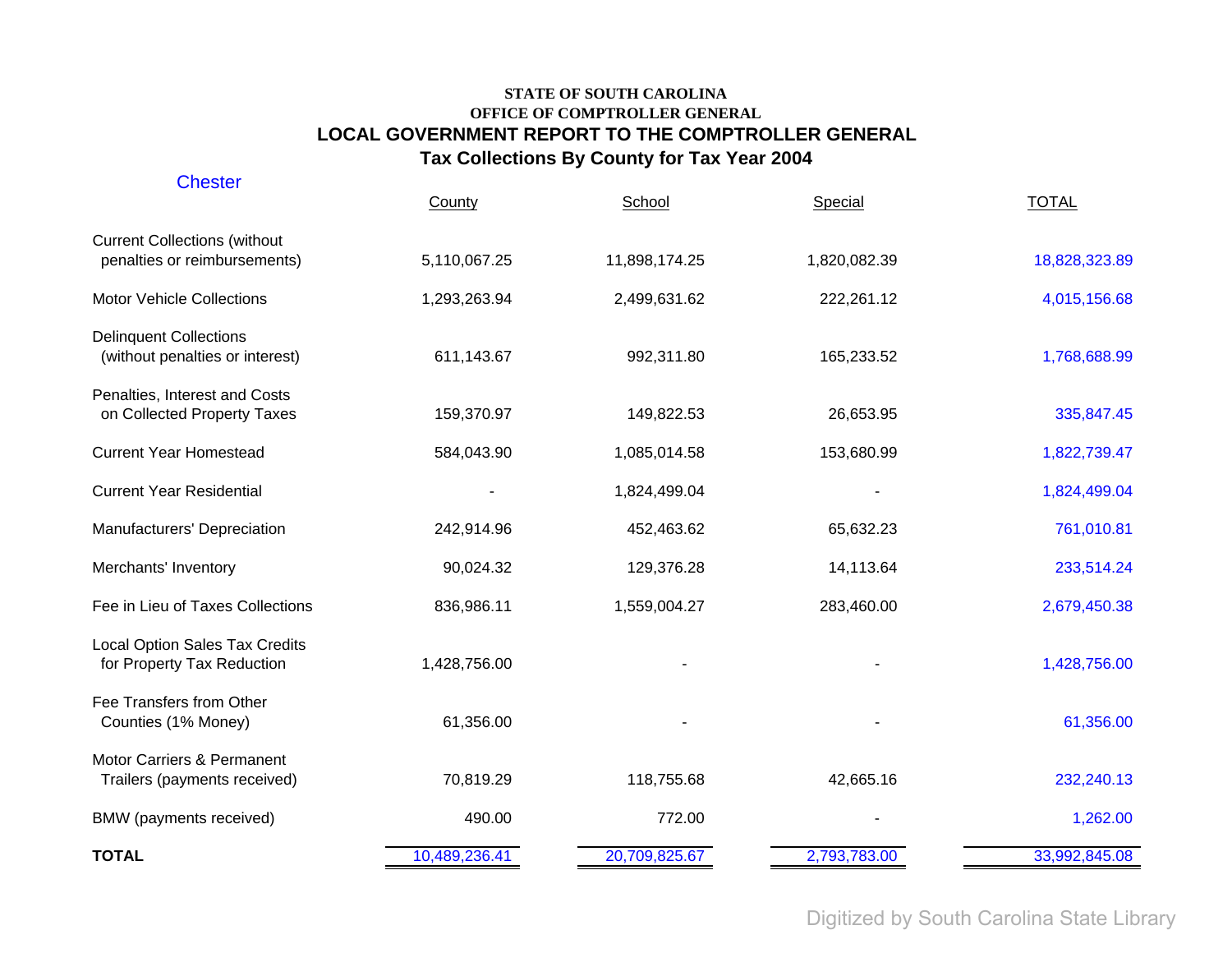| <b>Chesterfield</b>                                                 | County       | School        | Special | <b>TOTAL</b>  |
|---------------------------------------------------------------------|--------------|---------------|---------|---------------|
| <b>Current Collections (without</b><br>penalties or reimbursements) | 3,289,732.92 | 10,659,258.64 |         | 13,948,991.56 |
| <b>Motor Vehicle Collections</b>                                    | 1,159,143.54 | 2,263,423.67  |         | 3,422,567.21  |
| <b>Delinquent Collections</b><br>(without penalties or interest)    | 199,796.99   | 610,897.67    |         | 810,694.66    |
| Penalties, Interest and Costs<br>on Collected Property Taxes        | 167,651.24   | 112,407.58    |         | 280,058.82    |
| <b>Current Year Homestead</b>                                       | 358,757.61   | 798,725.51    |         | 1,157,483.12  |
| <b>Current Year Residential</b>                                     |              | 1,858,326.40  |         | 1,858,326.40  |
| Manufacturers' Depreciation                                         | 300,226.26   | 662,727.29    |         | 962,953.55    |
| Merchants' Inventory                                                | 40,766.32    | 113,390.40    |         | 154,156.72    |
| Fee in Lieu of Taxes Collections                                    | 825,050.57   | 1,192,160.47  |         | 2,017,211.04  |
| Local Option Sales Tax Credits<br>for Property Tax Reduction        | 2,206,468.00 |               |         | 2,206,468.00  |
| Fee Transfers from Other<br>Counties (1% Money)                     | 2,124.00     |               |         | 2,124.00      |
| Motor Carriers & Permanent<br>Trailers (payments received)          | 66,031.03    | 80,525.87     |         | 146,556.90    |
| BMW (payments received)                                             |              |               |         |               |
| <b>TOTAL</b>                                                        | 8,615,748.48 | 18,351,843.50 |         | 26,967,591.98 |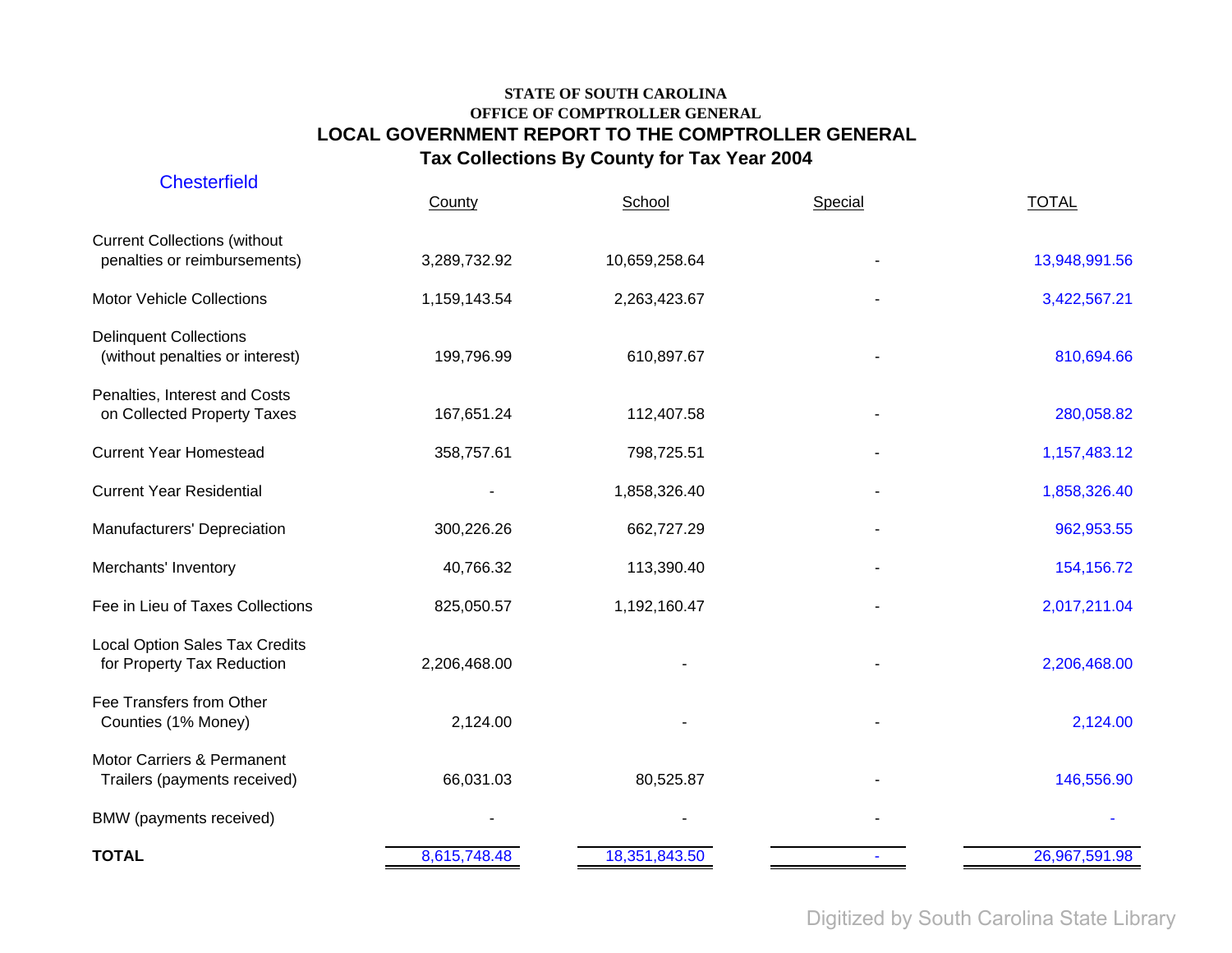| <b>Clarendon</b>                                                    | County       | School        | Special      | <b>TOTAL</b>  |
|---------------------------------------------------------------------|--------------|---------------|--------------|---------------|
| <b>Current Collections (without</b><br>penalties or reimbursements) | 4,859,556.66 | 5,875,119.19  | 840,724.40   | 11,575,400.25 |
| <b>Motor Vehicle Collections</b>                                    | 1,350,451.19 | 1,846,345.64  | 203,875.34   | 3,400,672.17  |
| <b>Delinquent Collections</b><br>(without penalties or interest)    | 591,609.56   | 684,313.32    | 99,026.70    | 1,374,949.58  |
| Penalties, Interest and Costs<br>on Collected Property Taxes        | 256,583.01   | 123,069.43    | 18,742.04    | 398,394.48    |
| <b>Current Year Homestead</b>                                       | 584,529.47   | 648,356.66    | 73,241.77    | 1,306,127.90  |
| <b>Current Year Residential</b>                                     |              | 1,232,486.29  |              | 1,232,486.29  |
| Manufacturers' Depreciation                                         | 29,988.63    | 33,643.45     | 4,566.98     | 68,199.06     |
| Merchants' Inventory                                                | 48,220.20    | 86,796.48     | 2,755.48     | 137,772.16    |
| Fee in Lieu of Taxes Collections                                    | 152,291.34   | 235,864.61    | 29,968.00    | 418,123.95    |
| <b>Local Option Sales Tax Credits</b><br>for Property Tax Reduction | 1,786,927.00 |               |              | 1,786,927.00  |
| Fee Transfers from Other<br>Counties (1% Money)                     | 39,769.00    |               |              | 39,769.00     |
| Motor Carriers & Permanent<br>Trailers (payments received)          | 106,240.14   | 132,365.20    | 13,566.87    | 252,172.21    |
| BMW (payments received)                                             |              |               |              |               |
| <b>TOTAL</b>                                                        | 9,806,166.20 | 10,898,360.27 | 1,286,467.58 | 21,990,994.05 |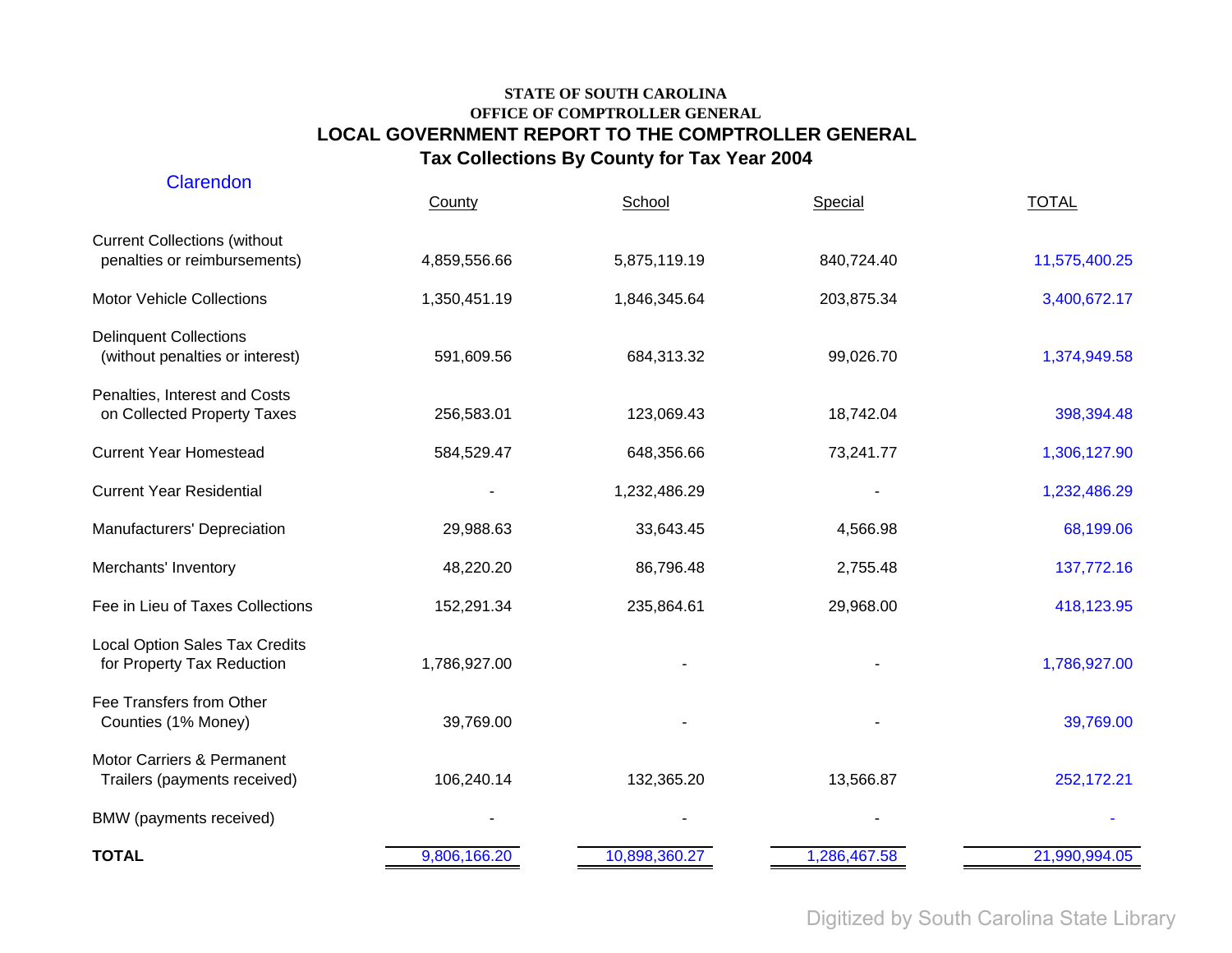| <b>Colleton</b>                                                     | County        | School        | Special      | <b>TOTAL</b>  |
|---------------------------------------------------------------------|---------------|---------------|--------------|---------------|
| <b>Current Collections (without</b><br>penalties or reimbursements) | 9,691,490.00  | 8,551,112.00  | 1,713,767.00 | 19,956,369.00 |
| <b>Motor Vehicle Collections</b>                                    | 2,038,347.00  | 2,120,562.00  | 507,794.00   | 4,666,703.00  |
| <b>Delinquent Collections</b><br>(without penalties or interest)    | 1,248,653.00  | 1,115,792.00  | 327,902.00   | 2,692,347.00  |
| Penalties, Interest and Costs<br>on Collected Property Taxes        | 271,673.00    |               |              | 271,673.00    |
| <b>Current Year Homestead</b>                                       | 772,833.00    | 703,245.00    | 162,249.00   | 1,638,327.00  |
| <b>Current Year Residential</b>                                     |               | 2,098,075.00  |              | 2,098,075.00  |
| Manufacturers' Depreciation                                         | 81,362.00     | 73,740.00     | 19,870.00    | 174,972.00    |
| Merchants' Inventory                                                | 71,919.00     | 154,242.00    |              | 226,161.00    |
| Fee in Lieu of Taxes Collections                                    | 951,244.00    | 1,068,656.00  | 307,991.00   | 2,327,891.00  |
| <b>Local Option Sales Tax Credits</b><br>for Property Tax Reduction | 1,278,220.00  |               |              | 1,278,220.00  |
| Fee Transfers from Other<br>Counties (1% Money)                     |               |               |              |               |
| Motor Carriers & Permanent<br>Trailers (payments received)          | 130,458.00    | 128,643.00    | 24,001.00    | 283,102.00    |
| BMW (payments received)                                             |               |               |              |               |
| <b>TOTAL</b>                                                        | 16,536,199.00 | 16,014,067.00 | 3,063,574.00 | 35,613,840.00 |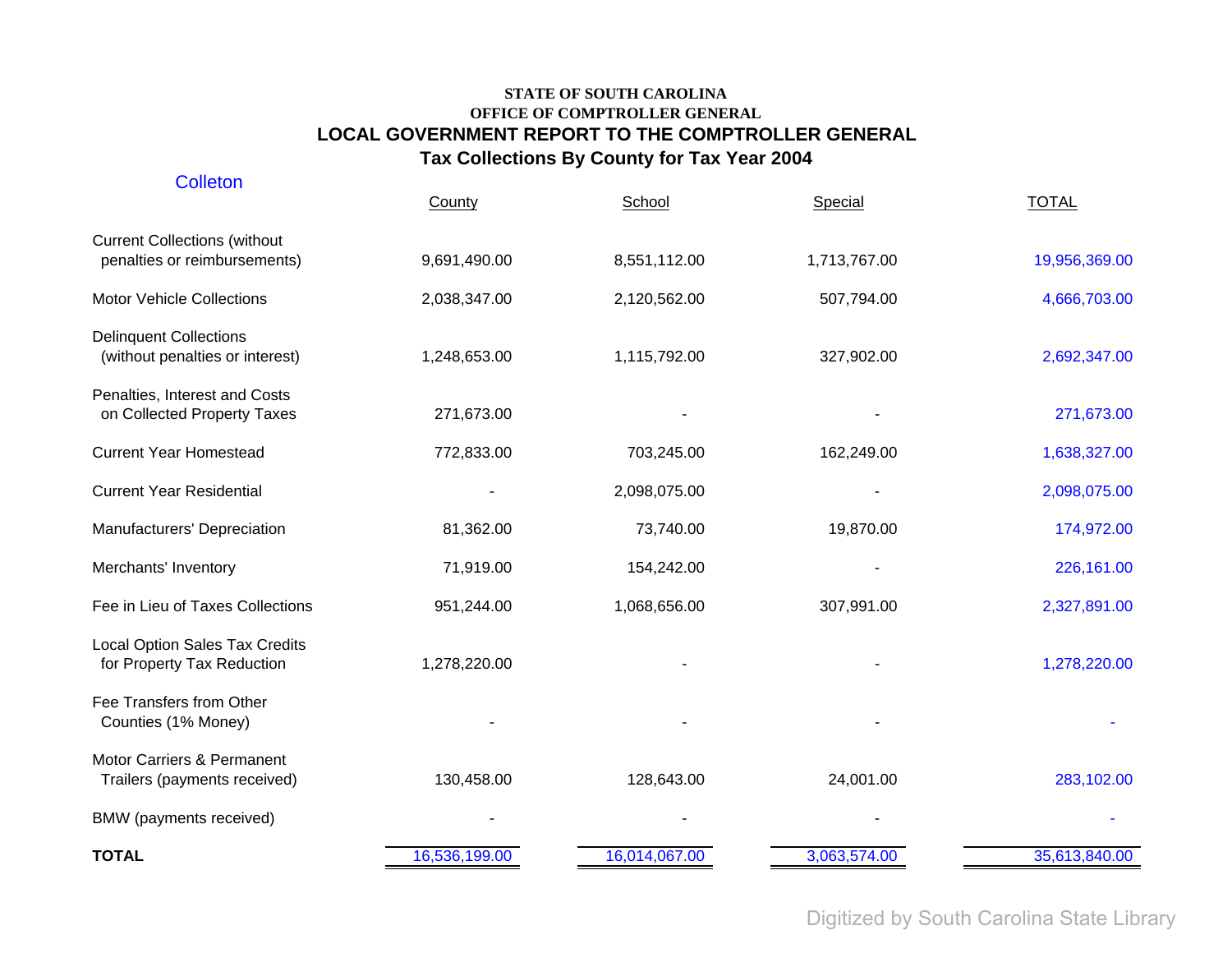| <b>Darlington</b>                                                   | County        | School        | Special      | <b>TOTAL</b>  |
|---------------------------------------------------------------------|---------------|---------------|--------------|---------------|
| <b>Current Collections (without</b><br>penalties or reimbursements) | 6,246,233.95  | 20,940,052.00 | 1,161,288.94 | 28,347,574.89 |
| <b>Motor Vehicle Collections</b>                                    | 1,436,038.03  | 4,724,831.35  | 232,745.88   | 6,393,615.26  |
| <b>Delinquent Collections</b><br>(without penalties or interest)    | 278,132.83    | 801,090.70    | 67,585.71    | 1,146,809.24  |
| Penalties, Interest and Costs<br>on Collected Property Taxes        | 219,887.48    | 189,634.69    | 13,962.67    | 423,484.84    |
| <b>Current Year Homestead</b>                                       | 542,979.71    | 1,356,323.69  | 59,388.63    | 1,958,692.03  |
| <b>Current Year Residential</b>                                     |               | 3,748,256.83  |              | 3,748,256.83  |
| Manufacturers' Depreciation                                         | 382,326.93    | 950,913.17    | 41,033.89    | 1,374,273.99  |
| Merchants' Inventory                                                | 86,677.64     | 330,262.48    | 5,503.60     | 422,443.72    |
| Fee in Lieu of Taxes Collections                                    | 1,012,683.62  | 2,655,763.79  | 108,797.00   | 3,777,244.41  |
| <b>Local Option Sales Tax Credits</b><br>for Property Tax Reduction | 3,396,587.00  |               |              | 3,396,587.00  |
| Fee Transfers from Other<br>Counties (1% Money)                     | 10,078.00     |               |              | 10,078.00     |
| Motor Carriers & Permanent<br>Trailers (payments received)          | 66,516.03     | 180,810.36    | 9,368.81     | 256,695.20    |
| BMW (payments received)                                             |               |               |              |               |
| <b>TOTAL</b>                                                        | 13,678,141.22 | 35,877,939.06 | 1,699,675.13 | 51,255,755.41 |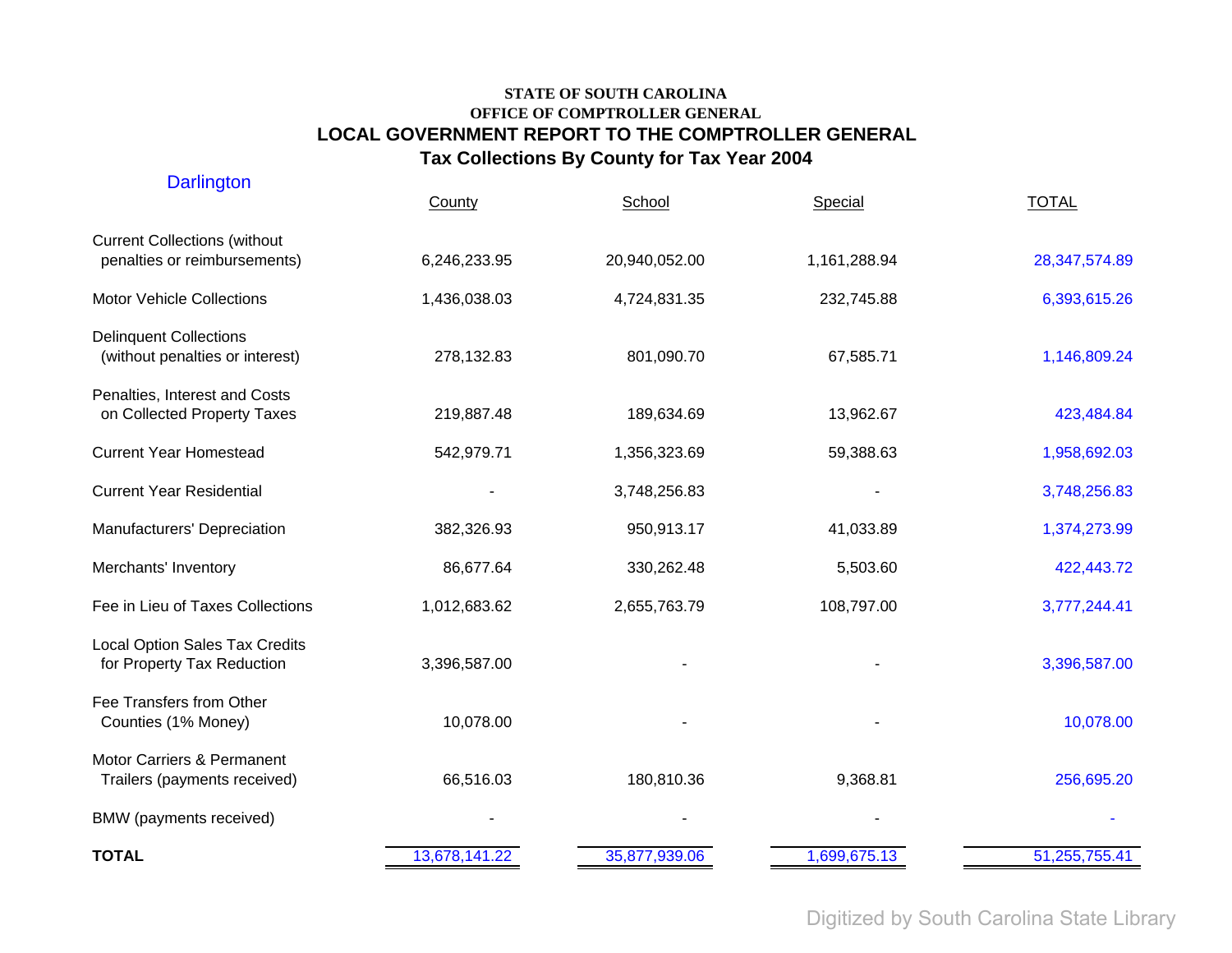| <b>Dillon</b>                                                       | County       | School       | Special | <b>TOTAL</b>  |
|---------------------------------------------------------------------|--------------|--------------|---------|---------------|
| <b>Current Collections (without</b><br>penalties or reimbursements) | 3,034,709.84 | 5,251,757.65 |         | 8,286,467.49  |
| <b>Motor Vehicle Collections</b>                                    | 908,944.65   | 1,600,832.47 |         | 2,509,777.12  |
| <b>Delinquent Collections</b><br>(without penalties or interest)    | 425,193.73   | 658,053.80   |         | 1,083,247.53  |
| Penalties, Interest and Costs<br>on Collected Property Taxes        | 182,496.93   | 104,351.35   |         | 286,848.28    |
| <b>Current Year Homestead</b>                                       | 304,501.88   | 444,961.52   |         | 749,463.40    |
| <b>Current Year Residential</b>                                     |              | 1,098,136.68 |         | 1,098,136.68  |
| Manufacturers' Depreciation                                         | 82,305.24    | 119,062.92   |         | 201,368.16    |
| Merchants' Inventory                                                | 54,150.72    | 108,859.72   |         | 163,010.44    |
| Fee in Lieu of Taxes Collections                                    | 170,058.97   | 246,007.63   |         | 416,066.60    |
| <b>Local Option Sales Tax Credits</b><br>for Property Tax Reduction | 1,230,522.00 |              |         | 1,230,522.00  |
| Fee Transfers from Other<br>Counties (1% Money)                     |              |              |         |               |
| Motor Carriers & Permanent<br>Trailers (payments received)          | 68,073.35    | 110,670.18   |         | 178,743.53    |
| BMW (payments received)                                             |              |              |         |               |
| <b>TOTAL</b>                                                        | 6,460,957.31 | 9,742,693.92 |         | 16,203,651.23 |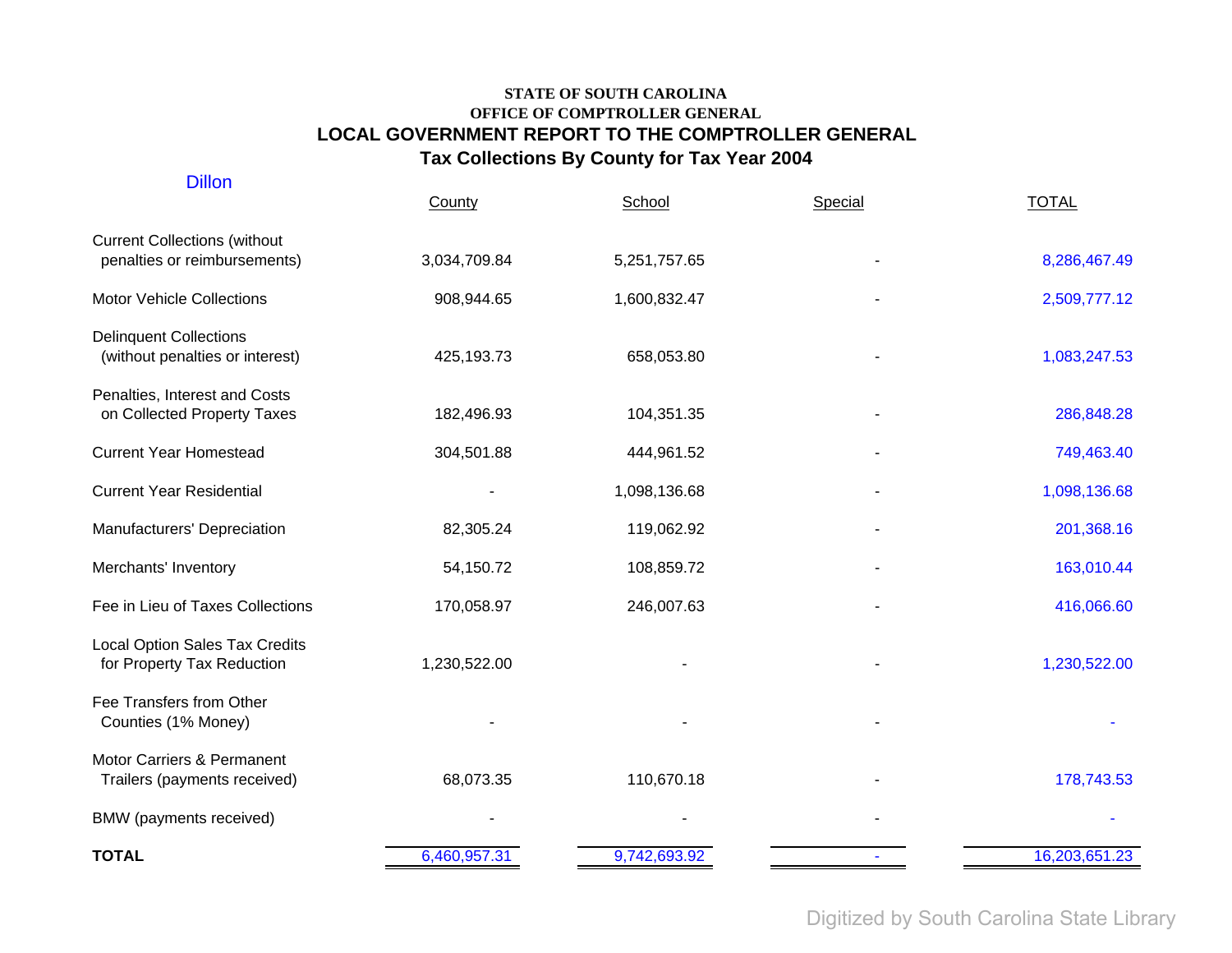| <b>Dorchester</b>                                                   | County        | School        | Special      | <b>TOTAL</b>  |
|---------------------------------------------------------------------|---------------|---------------|--------------|---------------|
| <b>Current Collections (without</b><br>penalties or reimbursements) | 14,502,909.44 | 33,948,480.24 | 968,439.83   | 49,419,829.51 |
| <b>Motor Vehicle Collections</b>                                    | 3,893,408.06  | 10,452,318.96 | 259,661.30   | 14,605,388.32 |
| <b>Delinquent Collections</b><br>(without penalties or interest)    | 1,217,513.25  | 2,582,180.35  | 69,418.36    | 3,869,111.96  |
| Penalties, Interest and Costs<br>on Collected Property Taxes        |               |               |              |               |
| <b>Current Year Homestead</b>                                       | 780,208.01    | 2,156,595.35  | 45,388.94    | 2,982,192.30  |
| <b>Current Year Residential</b>                                     |               | 7,415,331.70  |              | 7,415,331.70  |
| Manufacturers' Depreciation                                         | 177,113.87    | 502,898.30    | 6,154.31     | 686,166.48    |
| Merchants' Inventory                                                | 100,549.84    | 327,429.00    | 6,030.88     | 434,009.72    |
| Fee in Lieu of Taxes Collections                                    | 895,372.80    | 2,496,220.20  | 65,963.00    | 3,457,556.00  |
| Local Option Sales Tax Credits<br>for Property Tax Reduction        |               |               |              |               |
| Fee Transfers from Other<br>Counties (1% Money)                     |               |               |              |               |
| Motor Carriers & Permanent<br>Trailers (payments received)          | 56,893.16     | 161,857.58    | 3,741.24     | 222,491.98    |
| BMW (payments received)                                             |               |               |              |               |
| <b>TOTAL</b>                                                        | 21,623,968.43 | 60,043,311.68 | 1,424,797.86 | 83,092,077.97 |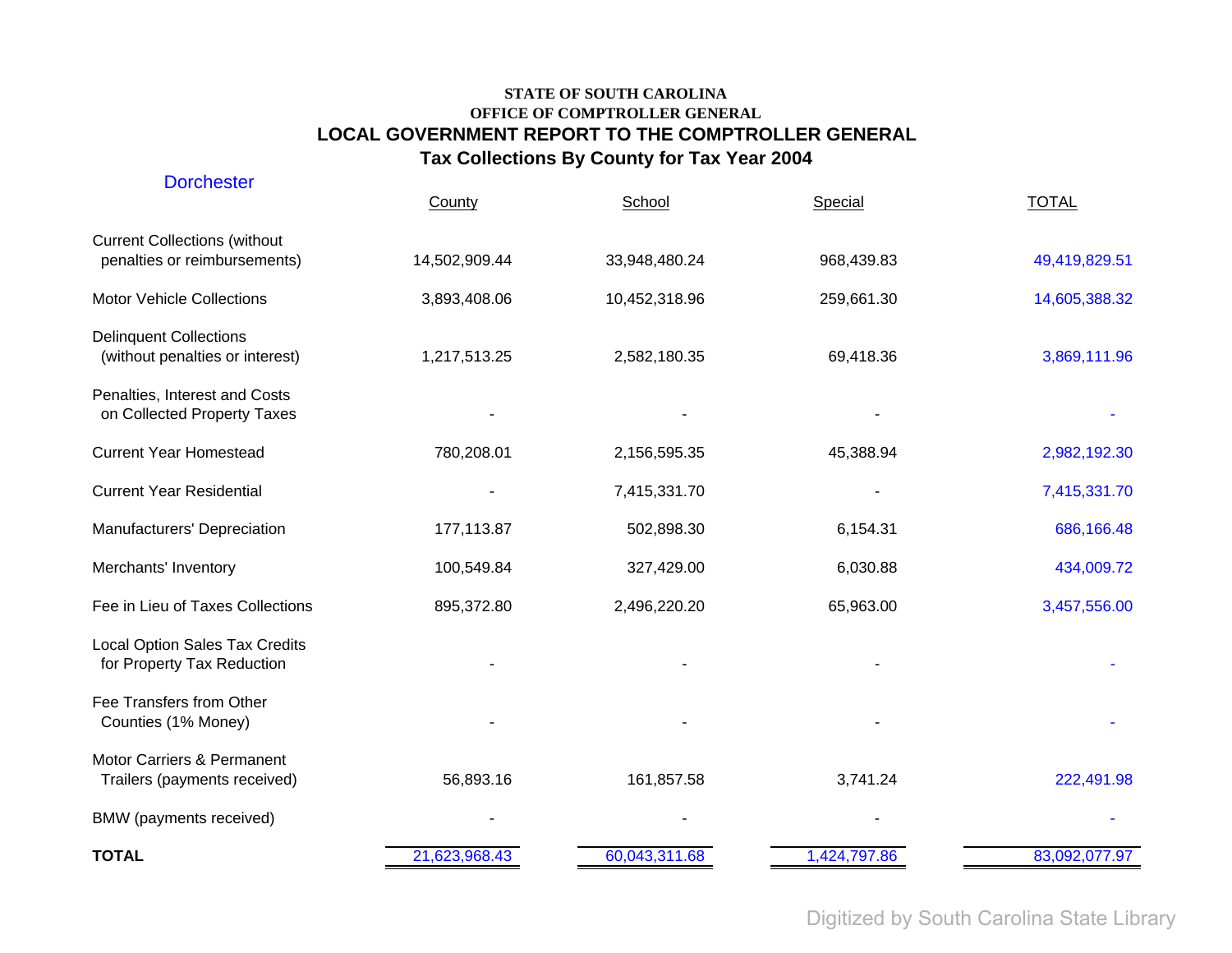| <b>Edgefield</b>                                                    | County       | School        | Special | <b>TOTAL</b>  |
|---------------------------------------------------------------------|--------------|---------------|---------|---------------|
| <b>Current Collections (without</b><br>penalties or reimbursements) | 3,361,504.00 | 6,662,911.00  |         | 10,024,415.00 |
| <b>Motor Vehicle Collections</b>                                    | 985,472.00   | 2,233,990.00  |         | 3,219,462.00  |
| <b>Delinquent Collections</b><br>(without penalties or interest)    | 481,916.00   | 929,448.00    |         | 1,411,364.00  |
| Penalties, Interest and Costs<br>on Collected Property Taxes        | 70,183.00    | 126,052.00    |         | 196,235.00    |
| <b>Current Year Homestead</b>                                       | 286,009.00   | 584,216.00    |         | 870,225.00    |
| <b>Current Year Residential</b>                                     |              | 1,553,034.00  |         | 1,553,034.00  |
| Manufacturers' Depreciation                                         | 68,534.00    | 136,446.00    |         | 204,980.00    |
| Merchants' Inventory                                                | 32,032.00    | 49,590.00     |         | 81,622.00     |
| Fee in Lieu of Taxes Collections                                    | 23,275.00    | 46,057.00     |         | 69,332.00     |
| Local Option Sales Tax Credits<br>for Property Tax Reduction        | 583,081.00   |               |         | 583,081.00    |
| Fee Transfers from Other<br>Counties (1% Money)                     |              |               |         |               |
| Motor Carriers & Permanent<br>Trailers (payments received)          | 76,404.00    | 135,315.00    |         | 211,719.00    |
| BMW (payments received)                                             |              |               |         |               |
| <b>TOTAL</b>                                                        | 5,968,410.00 | 12,457,059.00 |         | 18,425,469.00 |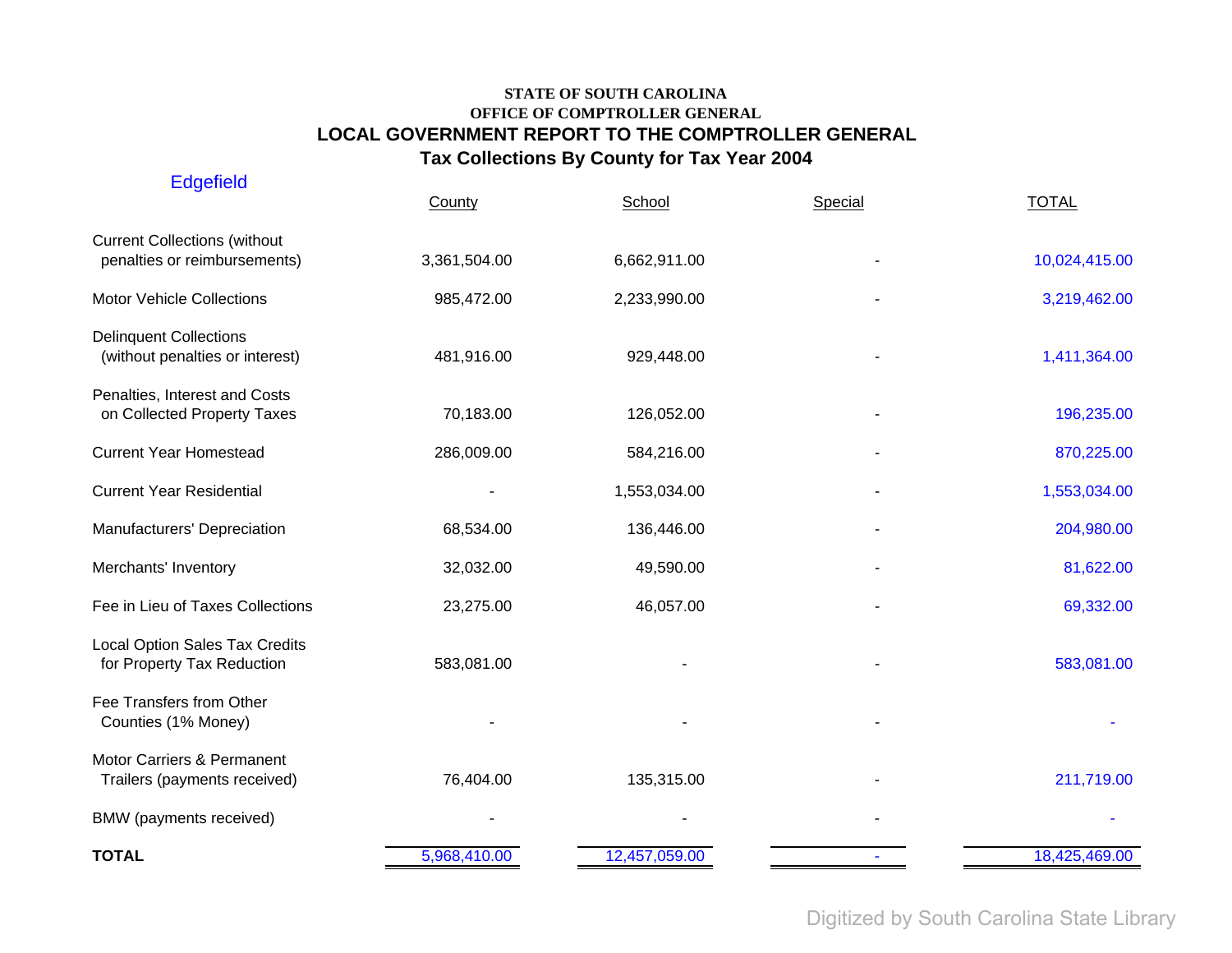| <b>TOTAL</b>                                                        | 13,503,719.65 | 21,393,198.09 | 356,088.47 | 35,253,006.21 |
|---------------------------------------------------------------------|---------------|---------------|------------|---------------|
| BMW (payments received)                                             | 30,266.00     |               |            | 30,266.00     |
| Motor Carriers & Permanent<br>Trailers (payments received)          | 78,093.86     | 127, 159. 47  | 2,156.65   | 207,409.98    |
| Fee Transfers from Other<br>Counties (1% Money)                     |               |               |            |               |
| <b>Local Option Sales Tax Credits</b><br>for Property Tax Reduction |               |               |            |               |
| Fee in Lieu of Taxes Collections                                    | 545,210.04    |               |            | 545,210.04    |
| Merchants' Inventory                                                | 28,158.76     | 42,310.12     | 612.16     | 71,081.04     |
| Manufacturers' Depreciation                                         | 14,769.19     | 23,593.39     | 416.06     | 38,778.64     |
| <b>Current Year Residential</b>                                     |               | 1,395,633.59  |            | 1,395,633.59  |
| <b>Current Year Homestead</b>                                       | 363,717.10    | 580,988.93    | 8,607.47   | 953,313.50    |
| Penalties, Interest and Costs<br>on Collected Property Taxes        | 70,786.10     | 113,987.02    | 1,431.18   | 186,204.30    |
| <b>Delinquent Collections</b><br>(without penalties or interest)    | 497,559.49    | 663,843.63    | 12,470.39  | 1,173,873.51  |
| <b>Motor Vehicle Collections</b>                                    | 1,040,163.02  | 1,643,472.93  | 18,900.28  | 2,702,536.23  |
| <b>Current Collections (without</b><br>penalties or reimbursements) | 10,834,996.09 | 16,802,209.01 | 311,494.28 | 27,948,699.38 |
| <b>Fairfield</b>                                                    | County        | School        | Special    | <b>TOTAL</b>  |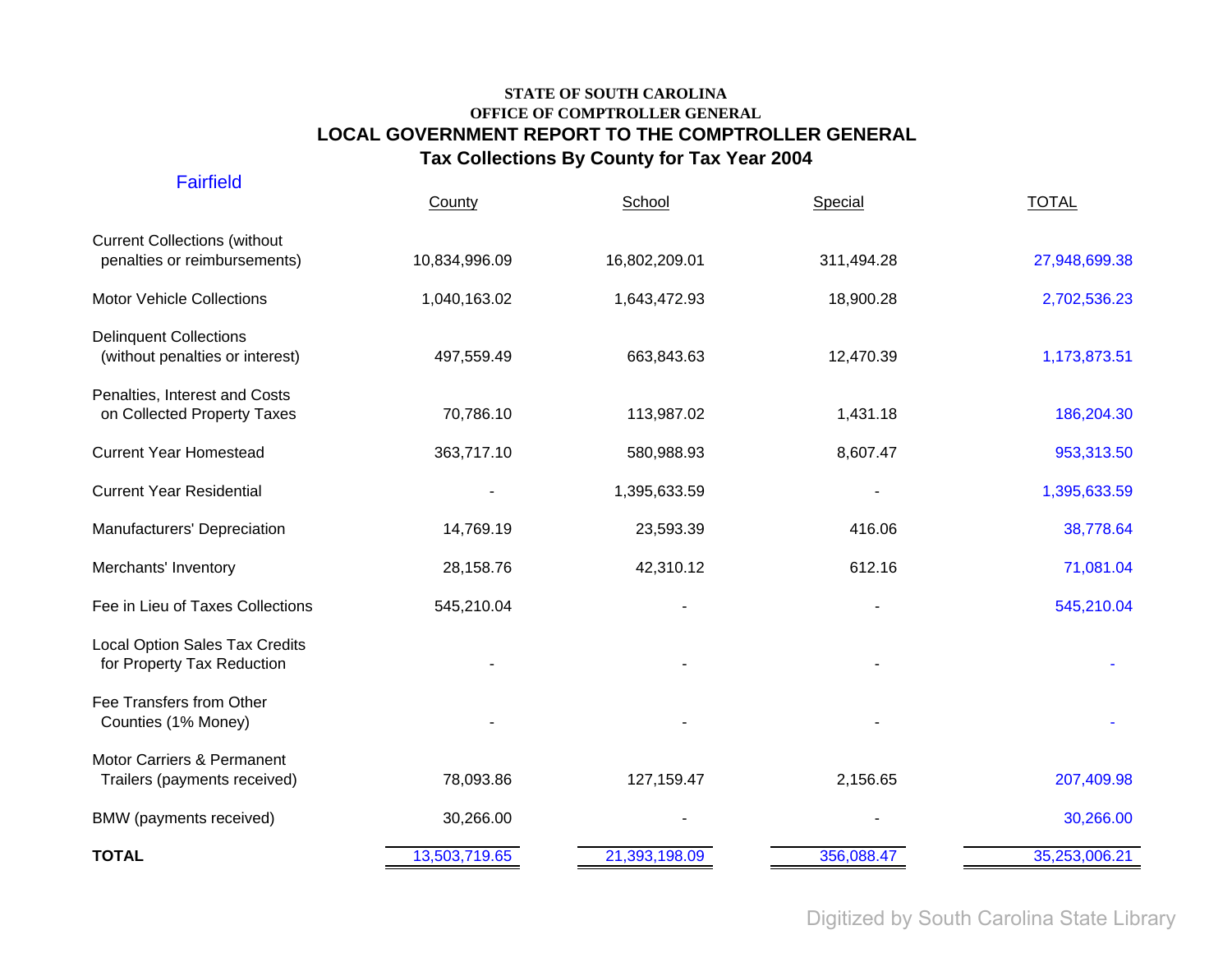| <b>Florence</b>                                                     | County        | School        | Special      | <b>TOTAL</b>   |
|---------------------------------------------------------------------|---------------|---------------|--------------|----------------|
| <b>Current Collections (without</b><br>penalties or reimbursements) | 15,792,196.44 | 35,928,126.78 | 1,213,456.67 | 52,933,779.89  |
| Motor Vehicle Collections                                           | 4,064,557.56  | 9,775,961.93  | 410,960.29   | 14,251,479.78  |
| <b>Delinquent Collections</b><br>(without penalties or interest)    | 768,583.21    | 1,865,943.71  | 73,908.27    | 2,708,435.19   |
| Penalties, Interest and Costs<br>on Collected Property Taxes        | 306,772.57    | 744,064.90    | 34,314.10    | 1,085,151.57   |
| <b>Current Year Homestead</b>                                       | 1,027,730.02  | 2,538,905.81  | 106,990.38   | 3,673,626.21   |
| <b>Current Year Residential</b>                                     |               | 5,908,348.59  |              | 5,908,348.59   |
| Manufacturers' Depreciation                                         | 1,659,564.53  | 1,546,133.37  | 124,789.82   | 3,330,487.72   |
| Merchants' Inventory                                                | 383,453.00    | 774,655.88    | 34,183.00    | 1,192,291.88   |
| Fee in Lieu of Taxes Collections                                    | 2,757,299.94  | 2,792,857.70  | 246,816.00   | 5,796,973.64   |
| <b>Local Option Sales Tax Credits</b><br>for Property Tax Reduction | 10,403,009.00 |               |              | 10,403,009.00  |
| Fee Transfers from Other<br>Counties (1% Money)                     |               |               |              |                |
| Motor Carriers & Permanent<br>Trailers (payments received)          | 156,751.84    | 369,522.04    | 13,692.17    | 539,966.05     |
| BMW (payments received)                                             |               |               |              |                |
| <b>TOTAL</b>                                                        | 37,319,918.11 | 62,244,520.71 | 1,473,862.73 | 101,823,549.52 |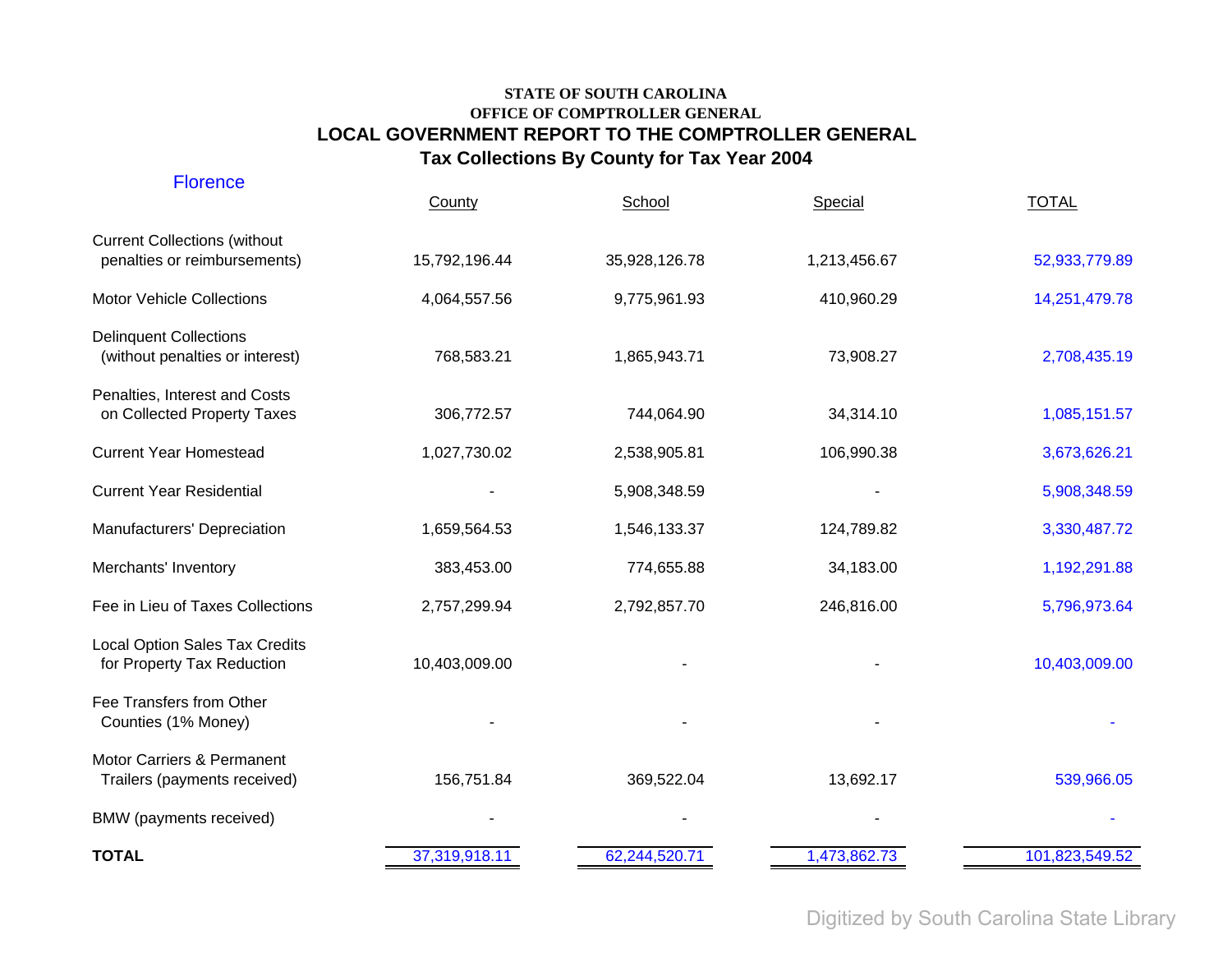| Georgetown                                                          | County        | School        | Special      | <b>TOTAL</b>  |
|---------------------------------------------------------------------|---------------|---------------|--------------|---------------|
| <b>Current Collections (without</b><br>penalties or reimbursements) | 15,305,910.31 | 38,862,317.28 | 3,465,474.89 | 57,633,702.48 |
| <b>Motor Vehicle Collections</b>                                    | 1,929,883.02  | 4,997,699.02  | 468,614.66   | 7,396,196.70  |
| <b>Delinquent Collections</b><br>(without penalties or interest)    | 713,631.88    | 1,653,058.75  | 219,663.78   | 2,586,354.41  |
| Penalties, Interest and Costs<br>on Collected Property Taxes        | 165,804.79    | 331,376.17    | 38,060.23    | 535,241.19    |
| <b>Current Year Homestead</b>                                       | 530,538.70    | 1,379,873.66  | 119,645.16   | 2,030,057.52  |
| <b>Current Year Residential</b>                                     |               | 4,615,361.52  |              | 4,615,361.52  |
| Manufacturers' Depreciation                                         | 438,758.10    | 1,128,206.41  | 141,819.05   | 1,708,783.56  |
| Merchants' Inventory                                                | 90,118.04     | 267,627.72    | 5,462.76     | 363,208.52    |
| Fee in Lieu of Taxes Collections                                    |               |               |              |               |
| <b>Local Option Sales Tax Credits</b><br>for Property Tax Reduction |               |               |              |               |
| Fee Transfers from Other<br>Counties (1% Money)                     |               |               |              |               |
| Motor Carriers & Permanent<br>Trailers (payments received)          | 52,016.55     | 134,321.34    | 11,866.22    | 198,204.11    |
| BMW (payments received)                                             |               |               |              |               |
| <b>TOTAL</b>                                                        | 19,226,661.39 | 53,369,841.87 | 4,470,606.75 | 77,067,110.01 |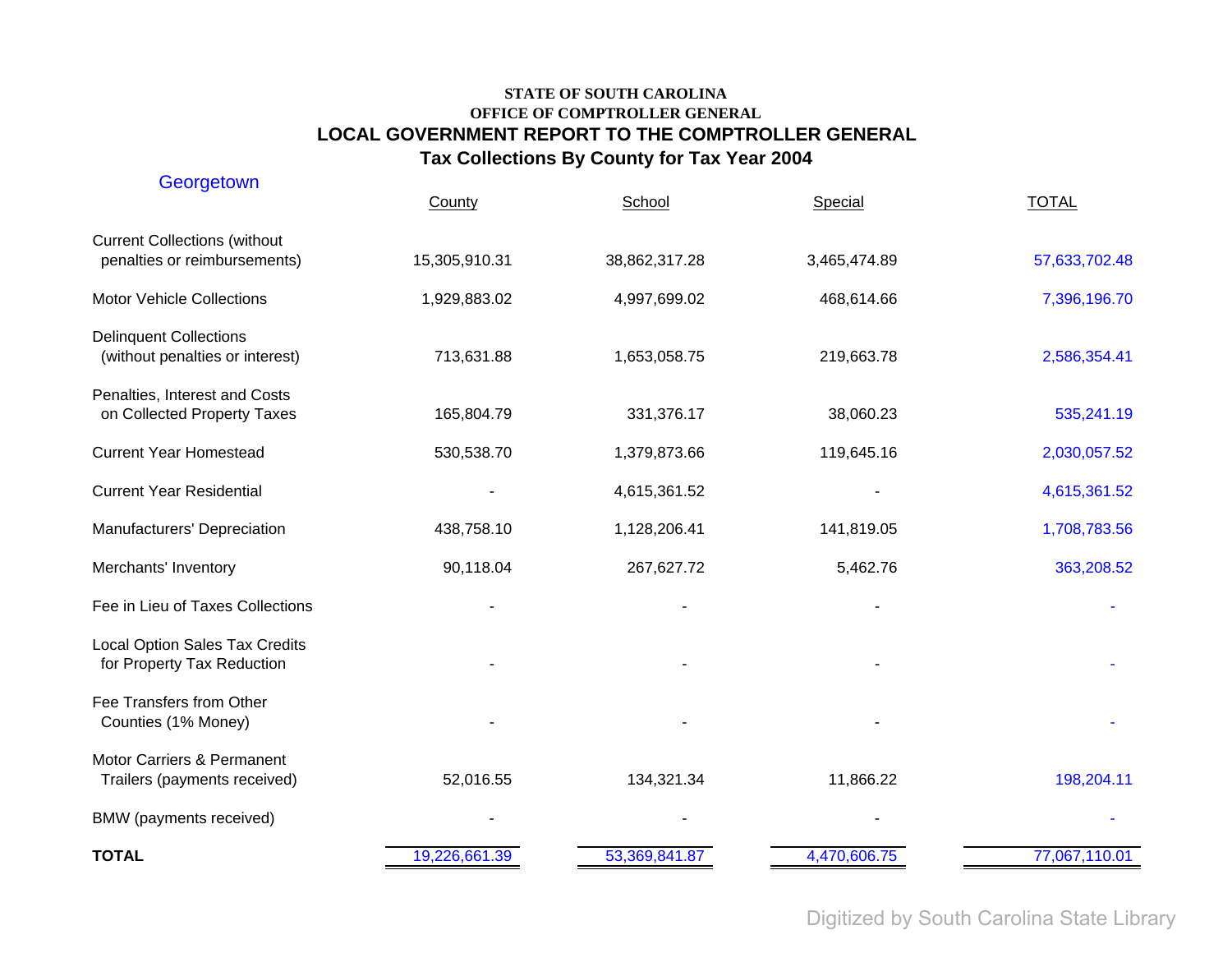| <b>Greenville</b>                                                   | County        | School         | Special       | <b>TOTAL</b>   |
|---------------------------------------------------------------------|---------------|----------------|---------------|----------------|
| <b>Current Collections (without</b><br>penalties or reimbursements) | 62,861,439.00 | 149,064,396.00 | 33,625,708.00 | 245,551,543.00 |
| <b>Motor Vehicle Collections</b>                                    | 12,580,330.00 | 32,635,196.00  | 7,226,735.00  | 52,442,261.00  |
| <b>Delinquent Collections</b><br>(without penalties or interest)    | 4,093,535.00  | 9,426,994.00   | 2,482,315.00  | 16,002,844.00  |
| Penalties, Interest and Costs<br>on Collected Property Taxes        | 615,559.00    | 1,649,728.00   | 996,577.00    | 3,261,864.00   |
| <b>Current Year Homestead</b>                                       | 2,841,559.00  | 7,483,186.00   | 1,933,231.00  | 12,257,976.00  |
| <b>Current Year Residential</b>                                     |               |                |               |                |
| Manufacturers' Depreciation                                         |               |                |               |                |
| Merchants' Inventory                                                |               |                |               |                |
| Fee in Lieu of Taxes Collections                                    | 7,079,210.00  | 14,744,006.00  | 4,268,838.00  | 26,092,054.00  |
| <b>Local Option Sales Tax Credits</b><br>for Property Tax Reduction |               |                |               |                |
| Fee Transfers from Other<br>Counties (1% Money)                     |               |                | 85,173.00     | 85,173.00      |
| Motor Carriers & Permanent<br>Trailers (payments received)          |               |                |               |                |
| BMW (payments received)                                             |               |                | 775,399.00    | 775,399.00     |
| <b>TOTAL</b>                                                        | 90,071,632.00 | 215,003,506.00 | 51,393,976.00 | 356,469,114.00 |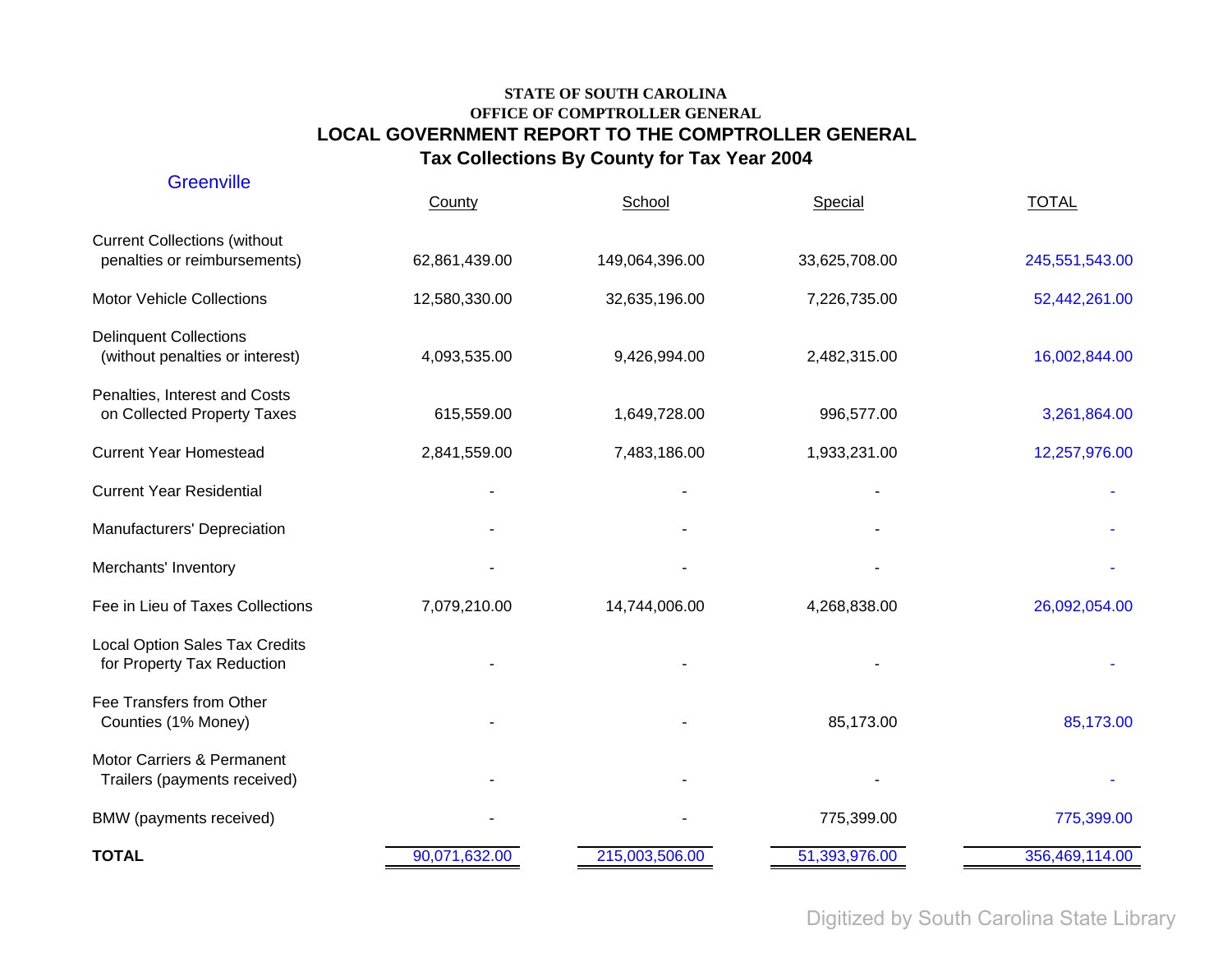| Greenwood                                                           | County        | School        | Special    | <b>TOTAL</b>  |
|---------------------------------------------------------------------|---------------|---------------|------------|---------------|
| <b>Current Collections (without</b><br>penalties or reimbursements) | 9,146,956.41  | 25,321,723.44 | 134,445.60 | 34,603,125.45 |
| <b>Motor Vehicle Collections</b>                                    | 1,951,804.03  | 5,504,314.25  | 43,878.27  | 7,499,996.55  |
| <b>Delinquent Collections</b><br>(without penalties or interest)    | 688,690.70    | 1,739,299.87  | 4,175.67   | 2,432,166.24  |
| Penalties, Interest and Costs<br>on Collected Property Taxes        | 226,502.45    | 550,521.91    | 1,283.59   | 778,307.95    |
| <b>Current Year Homestead</b>                                       | 695,514.41    | 1,948,099.38  | 11,950.95  | 2,655,564.74  |
| <b>Current Year Residential</b>                                     |               | 3,943,948.34  |            | 3,943,948.34  |
| Manufacturers' Depreciation                                         | 363,880.29    | 941,756.04    | 4,574.83   | 1,310,211.16  |
| Merchants' Inventory                                                | 95,583.92     | 293,233.32    | 600.76     | 389,418.00    |
| Fee in Lieu of Taxes Collections                                    | 2,754,461.89  | 5,263,288.68  |            | 8,017,750.57  |
| <b>Local Option Sales Tax Credits</b><br>for Property Tax Reduction |               |               |            |               |
| Fee Transfers from Other<br>Counties (1% Money)                     |               |               |            |               |
| Motor Carriers & Permanent<br>Trailers (payments received)          | 63,810.32     | 165,905.55    | 802.57     | 230,518.44    |
| BMW (payments received)                                             | 13,114.00     | 36,925.00     | 201.00     | 50,240.00     |
| <b>TOTAL</b>                                                        | 16,000,318.42 | 45,709,015.78 | 201,913.24 | 61,911,247.44 |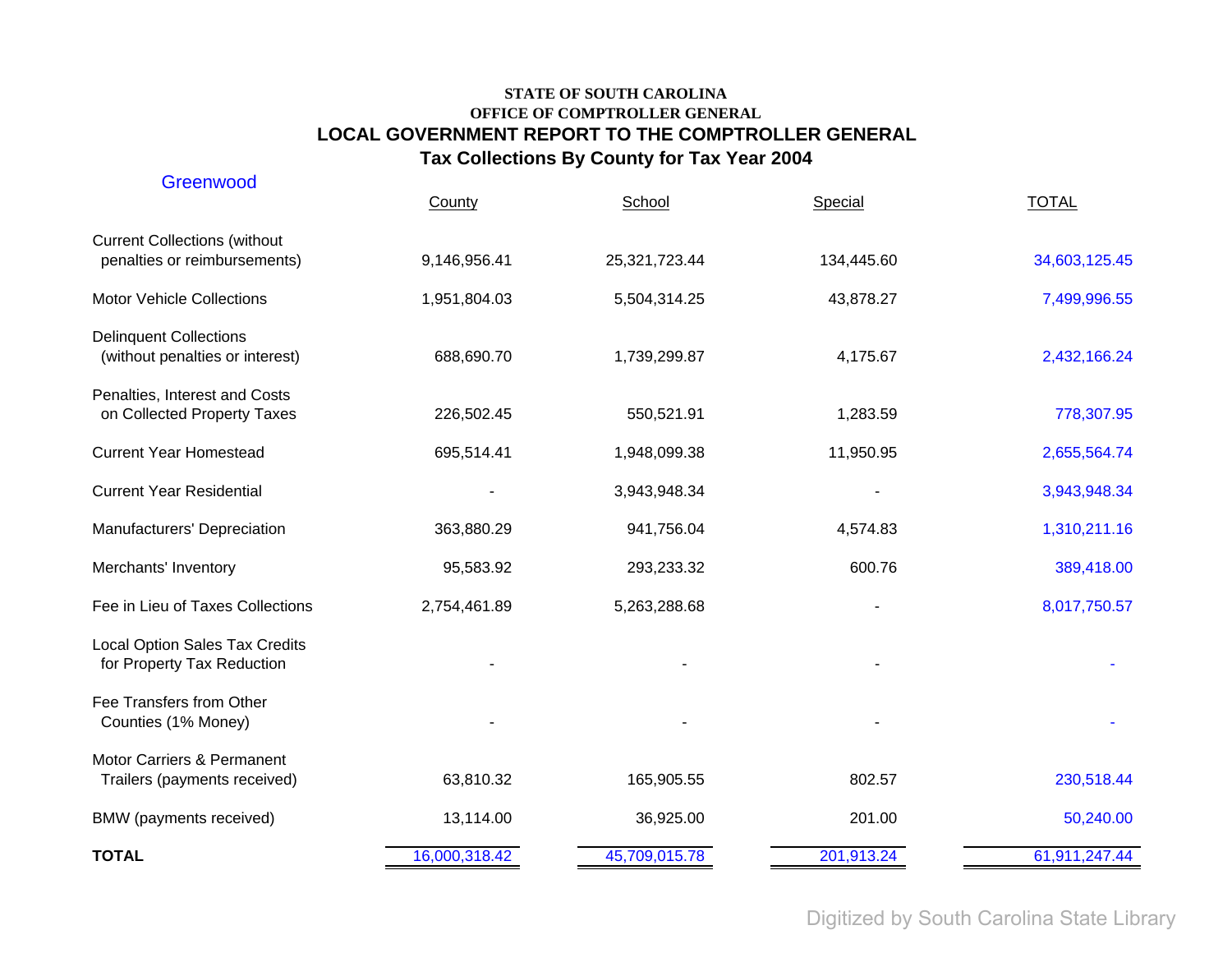| <b>Hampton</b>                                                      | County       | School        | Special    | <b>TOTAL</b>  |
|---------------------------------------------------------------------|--------------|---------------|------------|---------------|
| <b>Current Collections (without</b><br>penalties or reimbursements) | 3,854,836.36 | 6,017,930.22  | 170,456.05 | 10,043,222.63 |
| <b>Motor Vehicle Collections</b>                                    | 1,045,382.60 | 1,763,781.00  | 18,594.14  | 2,827,757.74  |
| <b>Delinquent Collections</b><br>(without penalties or interest)    | 292,824.49   | 275,236.23    | 7,007.30   | 575,068.02    |
| Penalties, Interest and Costs<br>on Collected Property Taxes        | 194,447.97   | 103,883.38    | 1,750.92   | 300,082.27    |
| <b>Current Year Homestead</b>                                       | 448,920.14   | 719,676.37    |            | 1,168,596.51  |
| <b>Current Year Residential</b>                                     |              | 1,332,528.33  |            | 1,332,528.33  |
| Manufacturers' Depreciation                                         | 39,528.47    | 62,507.14     | 1,595.65   | 103,631.26    |
| Merchants' Inventory                                                | 34,065.20    | 152,500.92    |            | 186,566.12    |
| Fee in Lieu of Taxes Collections                                    | 191,887.12   | 315,597.75    | 8,225.00   | 515,709.87    |
| <b>Local Option Sales Tax Credits</b><br>for Property Tax Reduction | 634,412.00   |               |            | 634,412.00    |
| Fee Transfers from Other<br>Counties (1% Money)                     | 236,686.00   |               |            | 236,686.00    |
| Motor Carriers & Permanent<br>Trailers (payments received)          | 78,607.37    | 96,601.69     |            | 175,209.06    |
| BMW (payments received)                                             |              |               |            |               |
| <b>TOTAL</b>                                                        | 7,051,597.72 | 10,840,243.03 | 207,629.06 | 18,099,469.81 |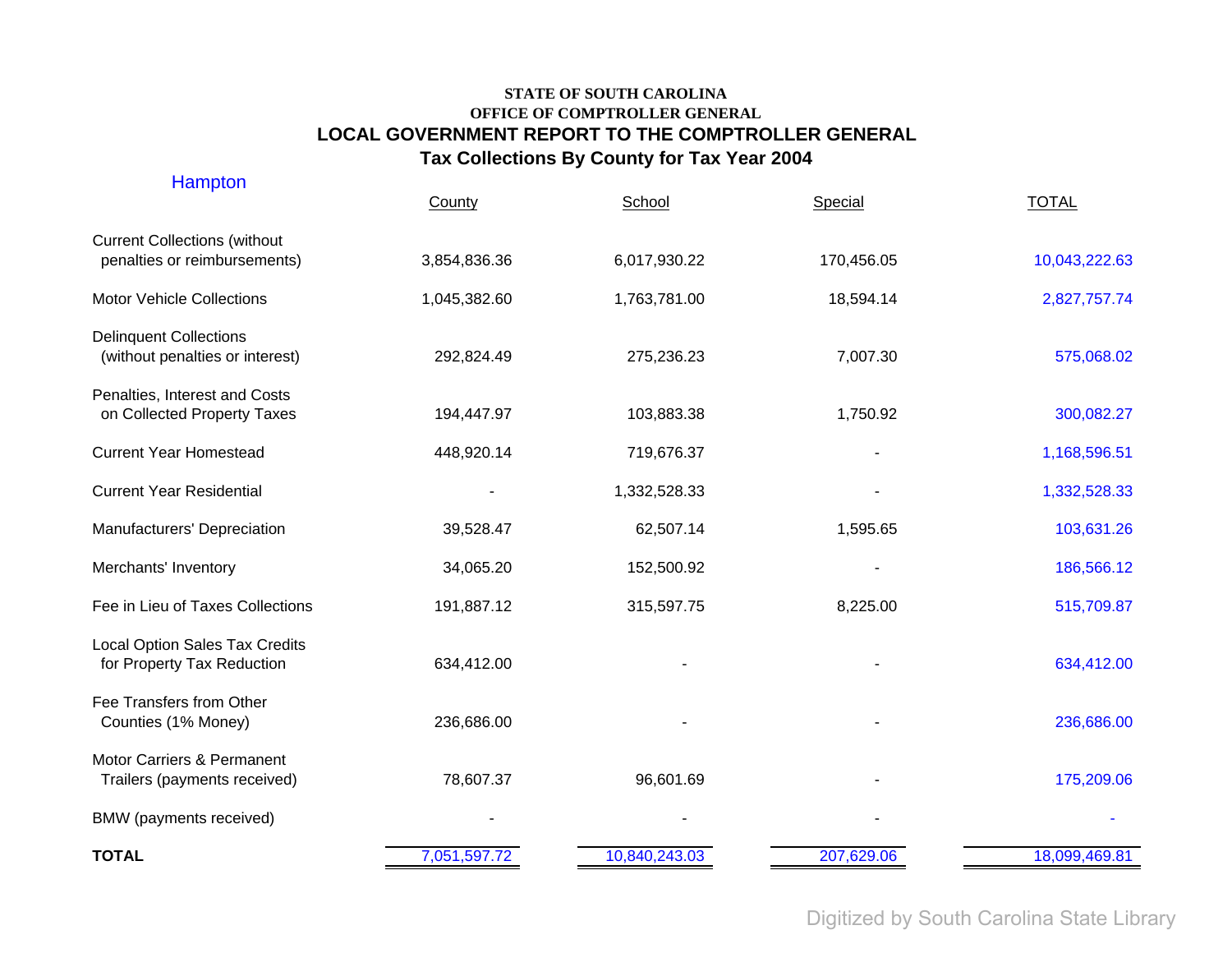| <b>Horry</b>                                                        | County        | School         | Special      | <b>TOTAL</b>   |
|---------------------------------------------------------------------|---------------|----------------|--------------|----------------|
| <b>Current Collections (without</b><br>penalties or reimbursements) | 59,556,990.84 | 109,560,852.47 | 688,573.19   | 169,806,416.50 |
| Motor Vehicle Collections                                           | 9,712,313.94  | 18,844,696.36  | 101,816.28   | 28,658,826.58  |
| <b>Delinquent Collections</b><br>(without penalties or interest)    | 4,202,508.67  | 7,363,347.92   | 52,679.04    | 11,618,535.63  |
| Penalties, Interest and Costs<br>on Collected Property Taxes        | 3,176,671.76  | 2,911,828.09   | 7,941.02     | 6,096,440.87   |
| <b>Current Year Homestead</b>                                       | 1,732,433.21  | 4,437,414.43   | 618,491.44   | 6,788,339.08   |
| <b>Current Year Residential</b>                                     |               | 11,697,380.65  |              | 11,697,380.65  |
| Manufacturers' Depreciation                                         | 99,799.81     | 255,675.66     | 16,849.89    | 372,325.36     |
| Merchants' Inventory                                                | 393,462.80    | 903,809.76     |              | 1,297,272.56   |
| Fee in Lieu of Taxes Collections                                    | 225,250.63    | 578,644.90     | 26,909.00    | 830,804.53     |
| <b>Local Option Sales Tax Credits</b><br>for Property Tax Reduction |               |                |              |                |
| Fee Transfers from Other<br>Counties (1% Money)                     |               |                |              |                |
| Motor Carriers & Permanent<br>Trailers (payments received)          | 130,061.02    | 333,201.32     | 35,445.80    | 498,708.14     |
| BMW (payments received)                                             |               |                |              |                |
| <b>TOTAL</b>                                                        | 79,229,492.68 | 156,886,851.56 | 1,548,705.66 | 237,665,049.90 |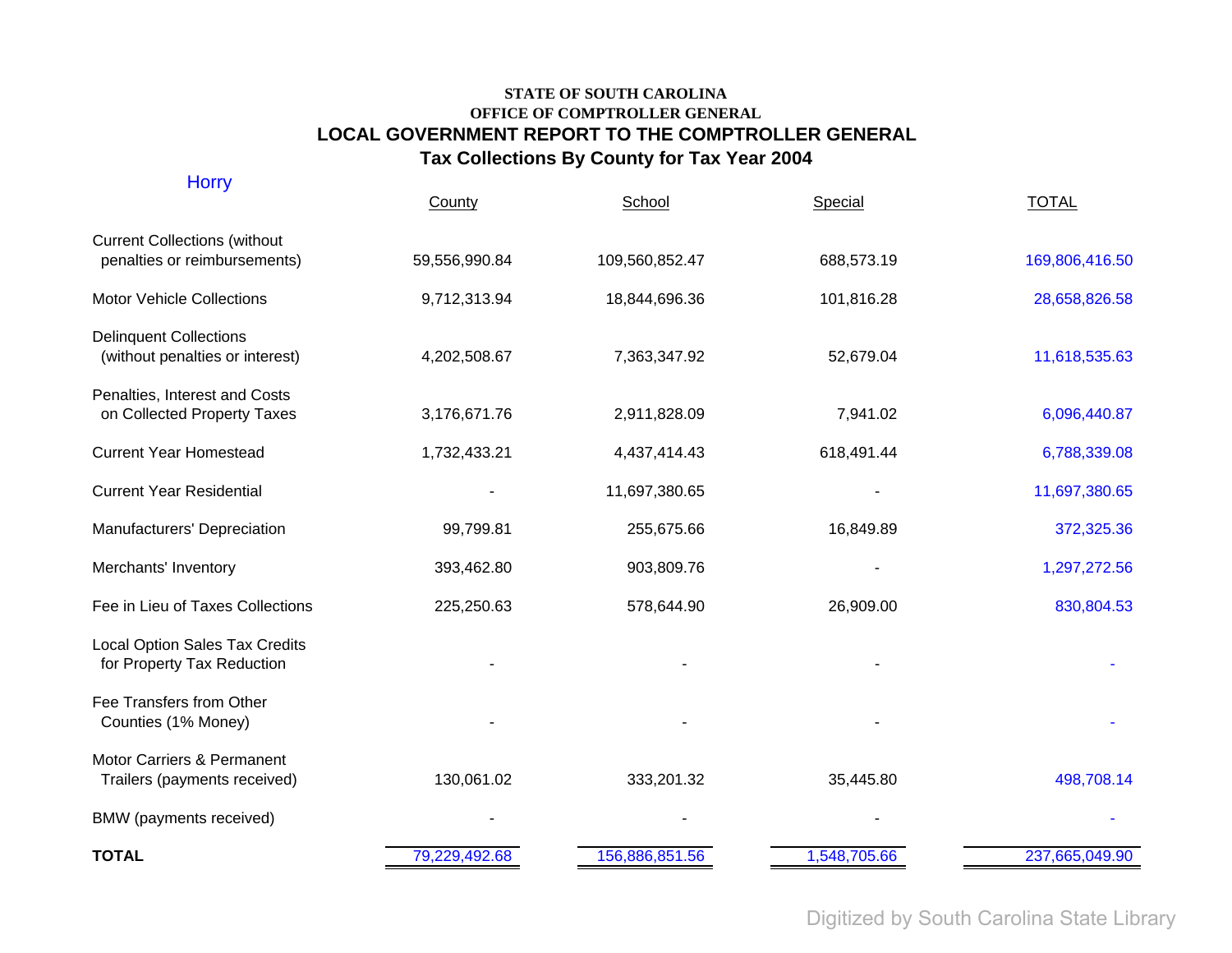| <b>Jasper</b>                                                       | County        | School       | Special    | <b>TOTAL</b>  |
|---------------------------------------------------------------------|---------------|--------------|------------|---------------|
| <b>Current Collections (without</b><br>penalties or reimbursements) | 6,822,389.41  | 5,720,975.37 | 192,154.15 | 12,735,518.93 |
| <b>Motor Vehicle Collections</b>                                    | 1,229,462.96  | 1,215,920.36 | 15.60      | 2,445,398.92  |
| <b>Delinquent Collections</b><br>(without penalties or interest)    | 944,725.47    | 780,271.21   | 10,155.54  | 1,735,152.22  |
| Penalties, Interest and Costs<br>on Collected Property Taxes        | 212,620.59    | 119,541.43   | 1,748.79   | 333,910.81    |
| <b>Current Year Homestead</b>                                       | 401,184.49    | 335,041.95   | 1,358.35   | 737,584.79    |
| <b>Current Year Residential</b>                                     |               | 980,937.17   |            | 980,937.17    |
| Manufacturers' Depreciation                                         | 6,329.29      | 5,280.88     |            | 11,610.17     |
| Merchants' Inventory                                                | 26,957.96     | 49,138.56    |            | 76,096.52     |
| Fee in Lieu of Taxes Collections                                    | 98,238.56     | 142,881.66   |            | 241,120.22    |
| <b>Local Option Sales Tax Credits</b><br>for Property Tax Reduction | 1,316,953.00  |              |            | 1,316,953.00  |
| Fee Transfers from Other<br>Counties (1% Money)                     |               |              |            |               |
| Motor Carriers & Permanent<br>Trailers (payments received)          | 73,731.54     | 59,625.11    | 12,070.53  | 145,427.18    |
| BMW (payments received)                                             |               |              |            |               |
| <b>TOTAL</b>                                                        | 11,132,593.27 | 9,409,613.70 | 217,502.96 | 20,759,709.93 |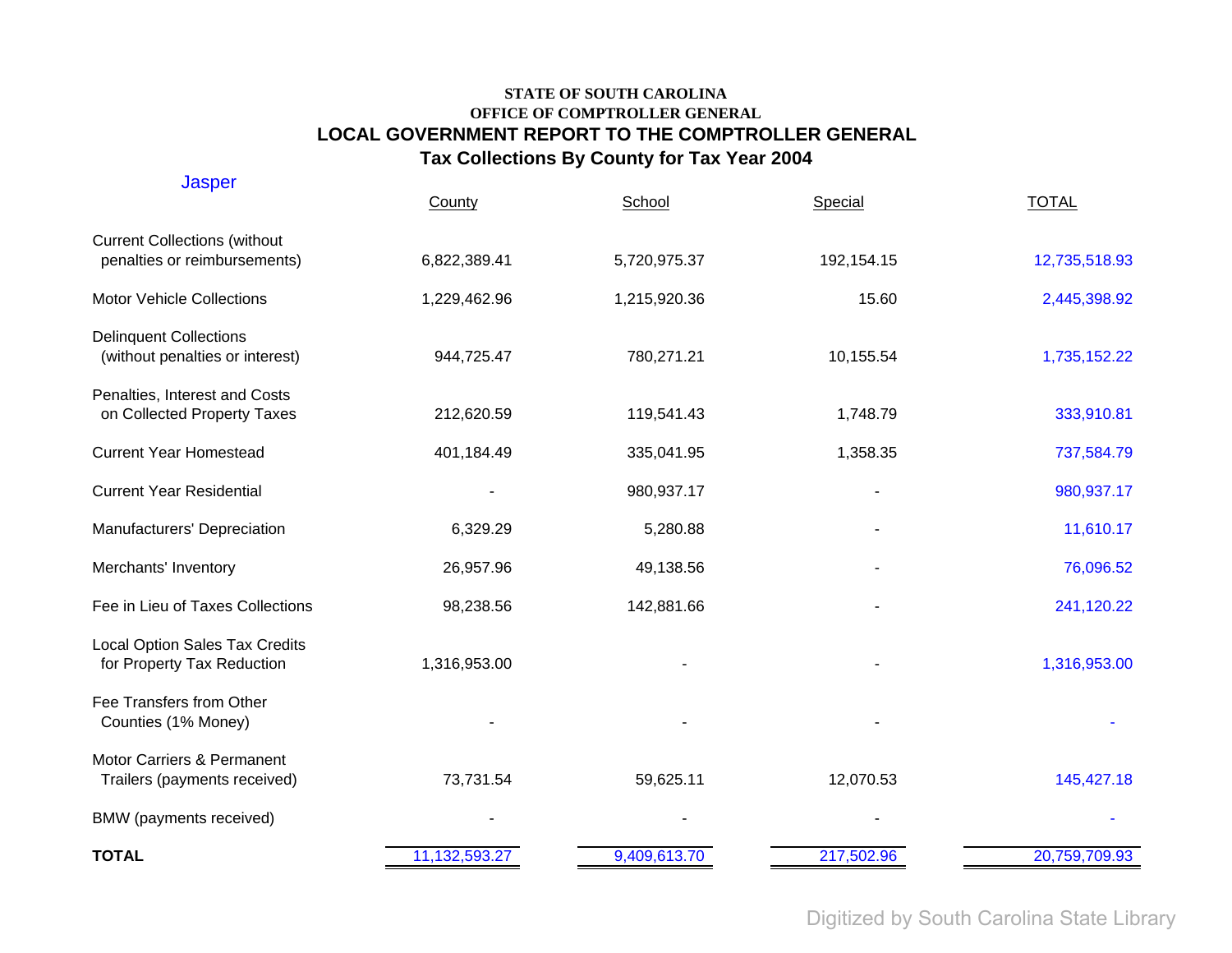| <b>Kershaw</b>                                                      | County        | School        | Special    | <b>TOTAL</b>  |
|---------------------------------------------------------------------|---------------|---------------|------------|---------------|
| <b>Current Collections (without</b><br>penalties or reimbursements) | 5,658,859.09  | 16,433,323.82 | 477,238.75 | 22,569,421.66 |
| Motor Vehicle Collections                                           | 1,652,145.35  | 4,649,445.82  | 122,873.28 | 6,424,464.45  |
| <b>Delinquent Collections</b><br>(without penalties or interest)    | 374,587.41    | 903,264.07    | 25,827.61  | 1,303,679.09  |
| Penalties, Interest and Costs<br>on Collected Property Taxes        | 370,680.30    | 171,441.84    | 5,415.31   | 547,537.45    |
| <b>Current Year Homestead</b>                                       | 576,552.53    | 1,306,378.86  | 22,339.08  | 1,905,270.47  |
| <b>Current Year Residential</b>                                     |               | 3,705,357.96  |            | 3,705,357.96  |
| Manufacturers' Depreciation                                         | 363,540.66    | 877,690.13    | 7,909.70   | 1,249,140.49  |
| Merchants' Inventory                                                | 59,646.53     | 209,016.32    | 9,247.43   | 277,910.28    |
| Fee in Lieu of Taxes Collections                                    | 1,671,166.50  | 1,336,732.00  | 37,722.00  | 3,045,620.50  |
| <b>Local Option Sales Tax Credits</b><br>for Property Tax Reduction | 3,522,376.00  |               |            | 3,522,376.00  |
| Fee Transfers from Other<br>Counties (1% Money)                     |               |               |            |               |
| Motor Carriers & Permanent<br>Trailers (payments received)          | 95,209.32     | 213,134.60    | 5,229.48   | 313,573.40    |
| BMW (payments received)                                             |               |               |            |               |
| <b>TOTAL</b>                                                        | 14,344,763.69 | 29,805,785.42 | 365,950.35 | 44,864,351.75 |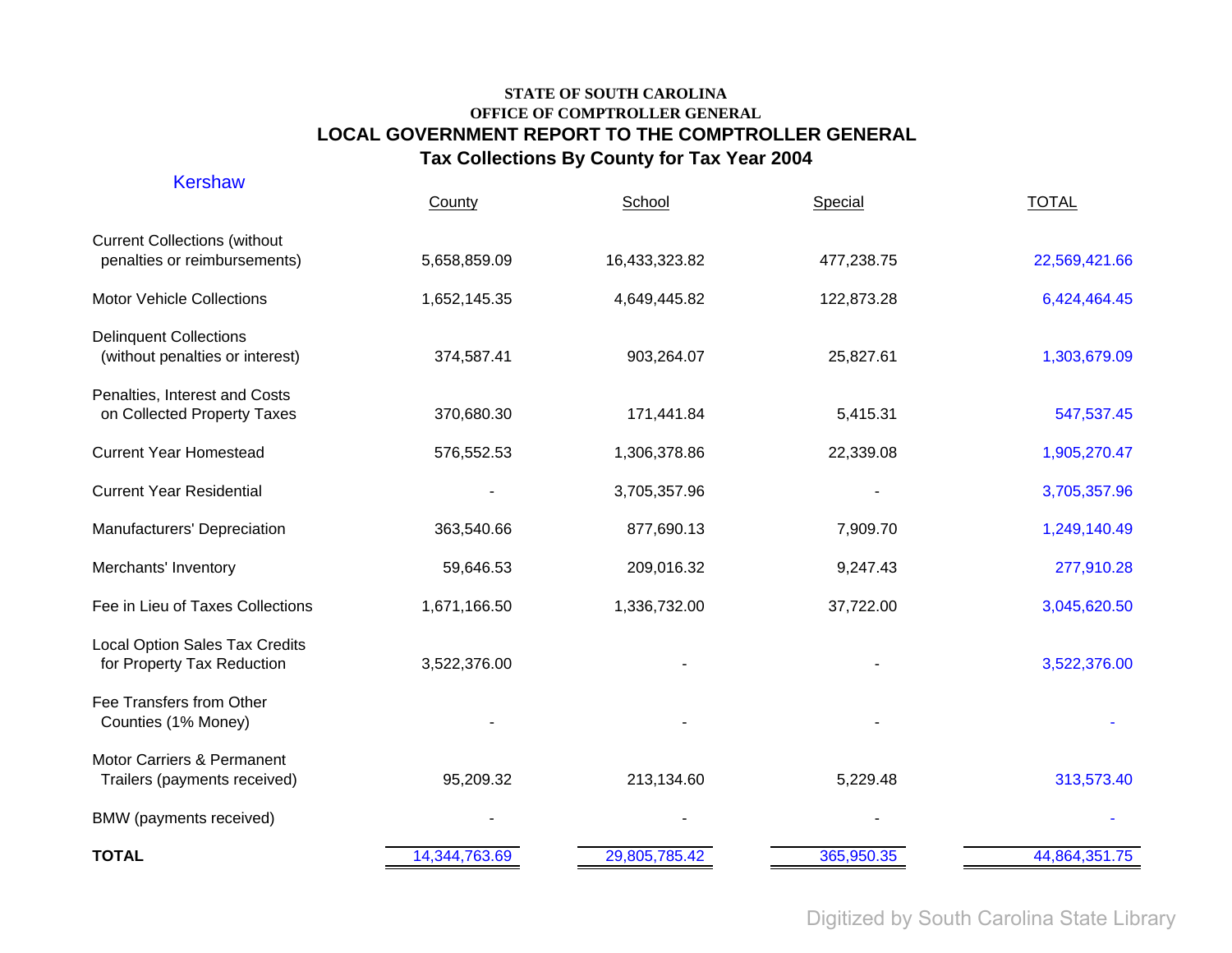| Lancaster                                                           | County        | School        | Special | <b>TOTAL</b>  |
|---------------------------------------------------------------------|---------------|---------------|---------|---------------|
| <b>Current Collections (without</b><br>penalties or reimbursements) | 6,816,463.30  | 17,891,072.33 |         | 24,707,535.63 |
| <b>Motor Vehicle Collections</b>                                    | 1,730,523.96  | 5,013,565.25  |         | 6,744,089.21  |
| <b>Delinquent Collections</b><br>(without penalties or interest)    | 568,723.30    | 1,395,079.51  |         | 1,963,802.81  |
| Penalties, Interest and Costs<br>on Collected Property Taxes        | 183,140.12    | 272,948.41    |         | 456,088.53    |
| <b>Current Year Homestead</b>                                       | 693,308.29    | 1,682,901.20  |         | 2,376,209.49  |
| <b>Current Year Residential</b>                                     |               | 3,724,743.24  |         | 3,724,743.24  |
| Manufacturers' Depreciation                                         | 255,391.59    | 619,282.65    |         | 874,674.24    |
| Merchants' Inventory                                                | 92,162.12     | 201,507.04    |         | 293,669.16    |
| Fee in Lieu of Taxes Collections                                    | 619,228.24    | 1,540,822.87  |         | 2,160,051.11  |
| <b>Local Option Sales Tax Credits</b><br>for Property Tax Reduction | 2,247,936.00  |               |         | 2,247,936.00  |
| Fee Transfers from Other<br>Counties (1% Money)                     |               |               |         |               |
| Motor Carriers & Permanent<br>Trailers (payments received)          | 35,247.15     | 167,291.60    |         | 202,538.75    |
| BMW (payments received)                                             |               |               |         |               |
| <b>TOTAL</b>                                                        | 13,242,124.07 | 32,509,214.10 |         | 45,751,338.17 |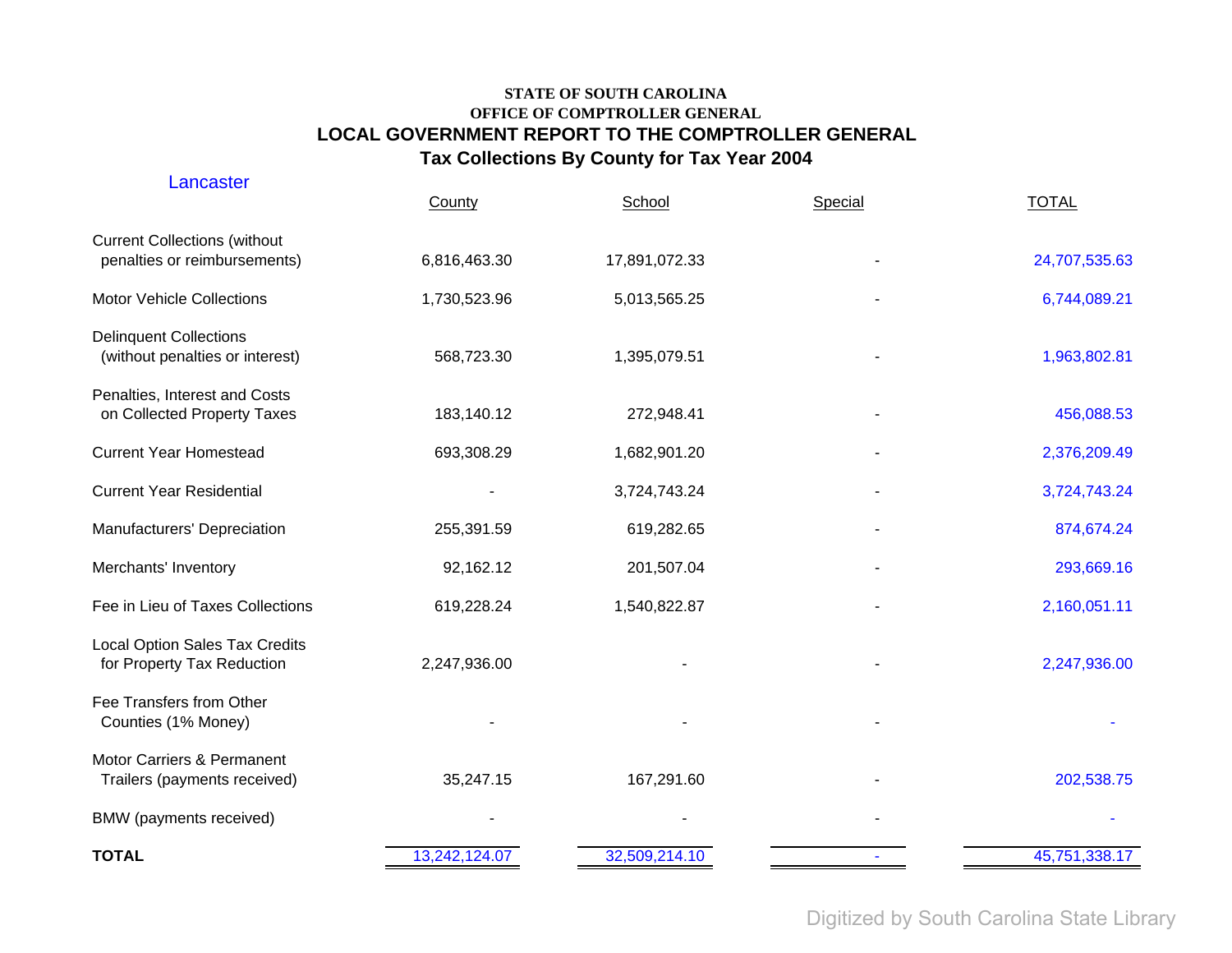| Laurens                                                             | County        | School        | Special | <b>TOTAL</b>  |
|---------------------------------------------------------------------|---------------|---------------|---------|---------------|
| <b>Current Collections (without</b><br>penalties or reimbursements) | 6,269,363.44  | 14,877,310.90 |         | 21,146,674.34 |
| <b>Motor Vehicle Collections</b>                                    | 1,660,214.04  | 4,624,039.48  |         | 6,284,253.52  |
| <b>Delinquent Collections</b><br>(without penalties or interest)    | 358,392.27    | 954,340.81    |         | 1,312,733.08  |
| Penalties, Interest and Costs<br>on Collected Property Taxes        | 293,967.68    | 215,921.54    |         | 509,889.22    |
| <b>Current Year Homestead</b>                                       | 677,590.51    | 1,483,833.75  |         | 2,161,424.26  |
| <b>Current Year Residential</b>                                     |               | 2,757,659.01  |         | 2,757,659.01  |
| Manufacturers' Depreciation                                         | 186,762.92    | 369,717.27    |         | 556,480.19    |
| Merchants' Inventory                                                | 56,677.00     | 176,147.40    |         | 232,824.40    |
| Fee in Lieu of Taxes Collections                                    | 1,081,404.57  | 1,851,430.88  |         | 2,932,835.45  |
| <b>Local Option Sales Tax Credits</b><br>for Property Tax Reduction | 2,260,831.00  |               |         | 2,260,831.00  |
| Fee Transfers from Other<br>Counties (1% Money)                     | 27,462.00     |               |         | 27,462.00     |
| Motor Carriers & Permanent<br>Trailers (payments received)          | 93,925.44     | 217,385.08    |         | 311,310.52    |
| BMW (payments received)                                             | 11,267.00     | 25,725.00     |         | 36,992.00     |
| <b>TOTAL</b>                                                        | 12,977,857.87 | 27,553,511.12 |         | 40,531,368.99 |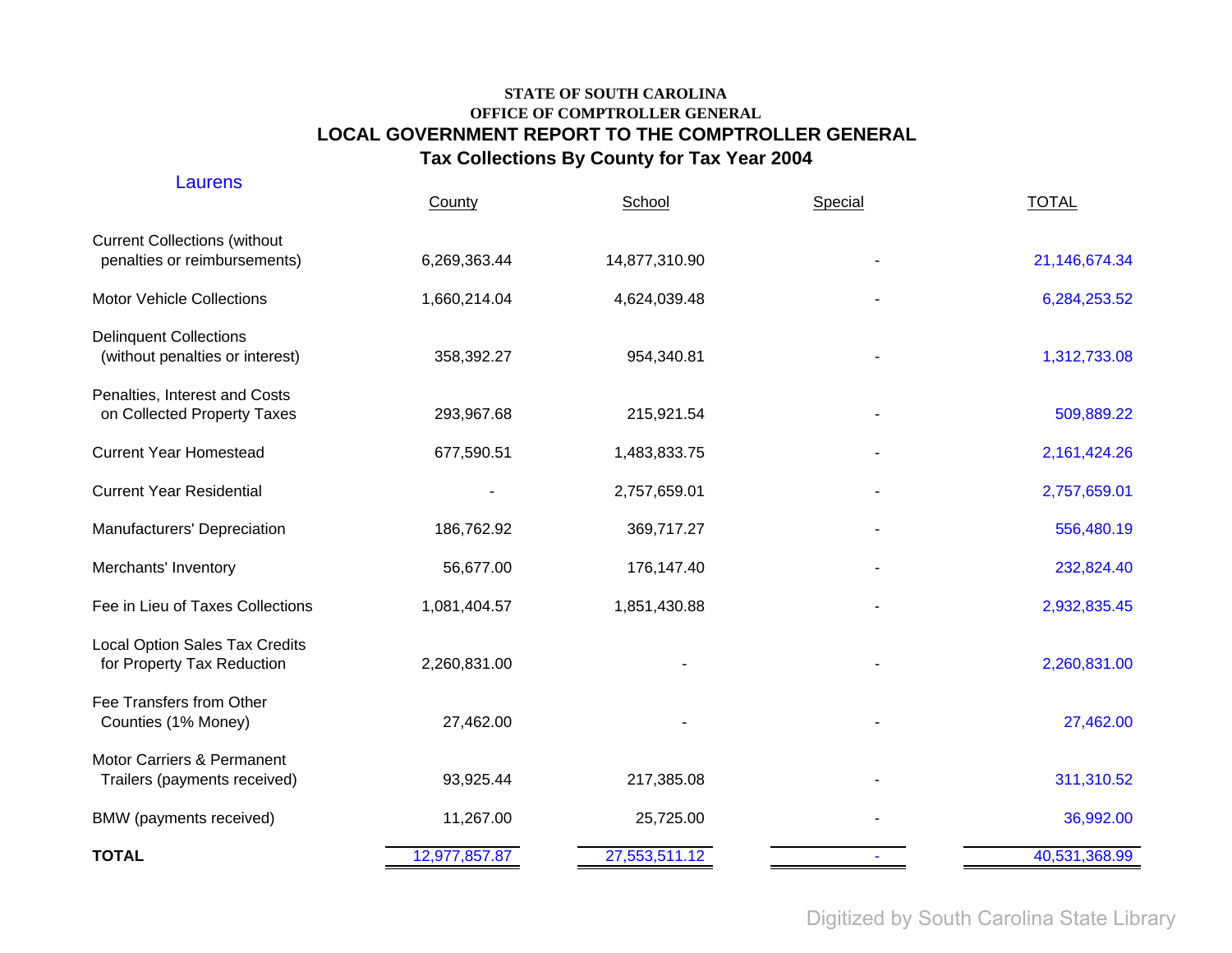| Lee                                                                 | County       | School       | Special | <b>TOTAL</b>  |
|---------------------------------------------------------------------|--------------|--------------|---------|---------------|
| <b>Current Collections (without</b><br>penalties or reimbursements) | 2,410,465.13 | 2,983,028.63 |         | 5,393,493.76  |
| <b>Motor Vehicle Collections</b>                                    | 706,270.70   | 908,293.18   |         | 1,614,563.88  |
| <b>Delinquent Collections</b><br>(without penalties or interest)    | 362,867.34   | 349,067.73   |         | 711,935.07    |
| Penalties, Interest and Costs<br>on Collected Property Taxes        | 156,896.38   | 65,635.68    |         | 222,532.06    |
| <b>Current Year Homestead</b>                                       | 412,906.94   | 490,845.71   |         | 903,752.65    |
| <b>Current Year Residential</b>                                     |              | 770,484.57   |         | 770,484.57    |
| Manufacturers' Depreciation                                         | 51,692.58    | 61,490.52    |         | 113,183.10    |
| Merchants' Inventory                                                | 44,482.61    | 43,237.04    |         | 87,719.65     |
| Fee in Lieu of Taxes Collections                                    | 53,961.82    | 64,186.45    |         | 118,148.27    |
| <b>Local Option Sales Tax Credits</b><br>for Property Tax Reduction | 472,581.00   |              |         | 472,581.00    |
| Fee Transfers from Other<br>Counties (1% Money)                     | 7,473.00     | 8,844.00     |         | 16,317.00     |
| Motor Carriers & Permanent<br>Trailers (payments received)          | 72,661.48    | 87,968.94    |         | 160,630.42    |
| BMW (payments received)                                             |              |              |         |               |
| <b>TOTAL</b>                                                        | 4,752,258.98 | 5,833,082.45 |         | 10,585,341.43 |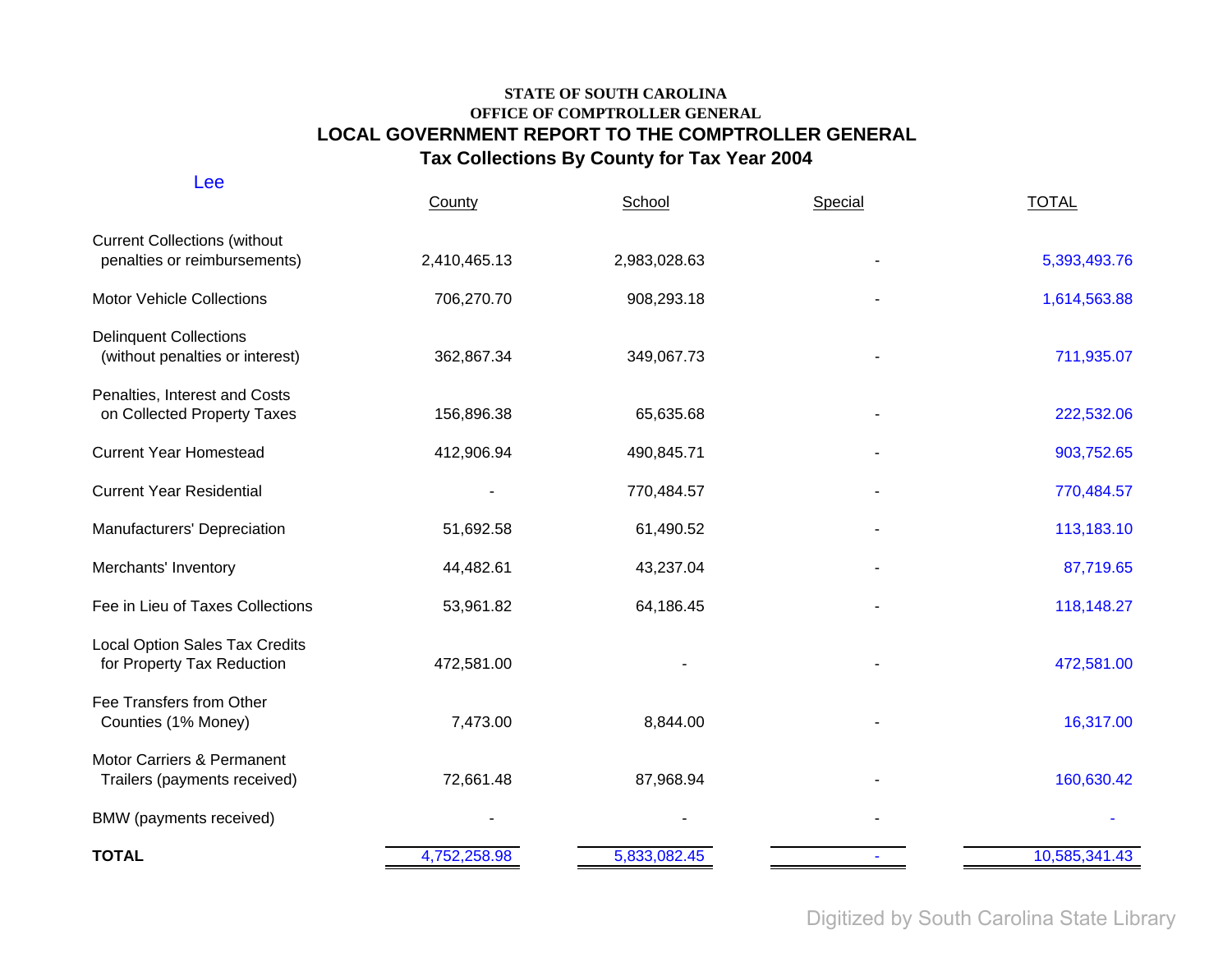| Lexington                                                           | County        | School            | Special      | <b>TOTAL</b>   |
|---------------------------------------------------------------------|---------------|-------------------|--------------|----------------|
| <b>Current Collections (without</b><br>penalties or reimbursements) | 52,020,745.68 | 104,517,483.42    | 3,166,909.42 | 159,705,138.52 |
| <b>Motor Vehicle Collections</b>                                    | 12,582,940.80 | 30,983,244.73     | 771,884.75   | 44,338,070.28  |
| <b>Delinquent Collections</b><br>(without penalties or interest)    | 2,528,862.25  | 4,973,856.20      | 156,492.07   | 7,659,210.52   |
| Penalties, Interest and Costs<br>on Collected Property Taxes        | 517,303.73    | 1,004,471.30      | 31,880.25    | 1,553,655.28   |
| <b>Current Year Homestead</b>                                       | 2,580,990.41  | 6,153,203.94      | 157,719.61   | 8,891,913.96   |
| <b>Current Year Residential</b>                                     |               | 21,420,594.83     |              | 21,420,594.83  |
| Manufacturers' Depreciation                                         | 504,213.62    | 1,184,278.65      | 30,335.83    | 1,718,828.10   |
| Merchants' Inventory                                                | 536,796.72    | 1,358,835.00      | 52,364.28    | 1,947,996.00   |
| Fee in Lieu of Taxes Collections                                    | 3,244,208.26  | 4,162,801.27      | 143,083.00   | 7,550,092.53   |
| <b>Local Option Sales Tax Credits</b><br>for Property Tax Reduction |               |                   |              |                |
| Fee Transfers from Other<br>Counties (1% Money)                     |               |                   |              |                |
| Motor Carriers & Permanent<br>Trailers (payments received)          | 157,609.12    | 386,879.01        | 9,703.22     | 554,191.35     |
| BMW (payments received)                                             |               |                   |              |                |
| <b>TOTAL</b>                                                        | 74,673,670.59 | 176, 145, 648. 35 |              | 255,339,691.37 |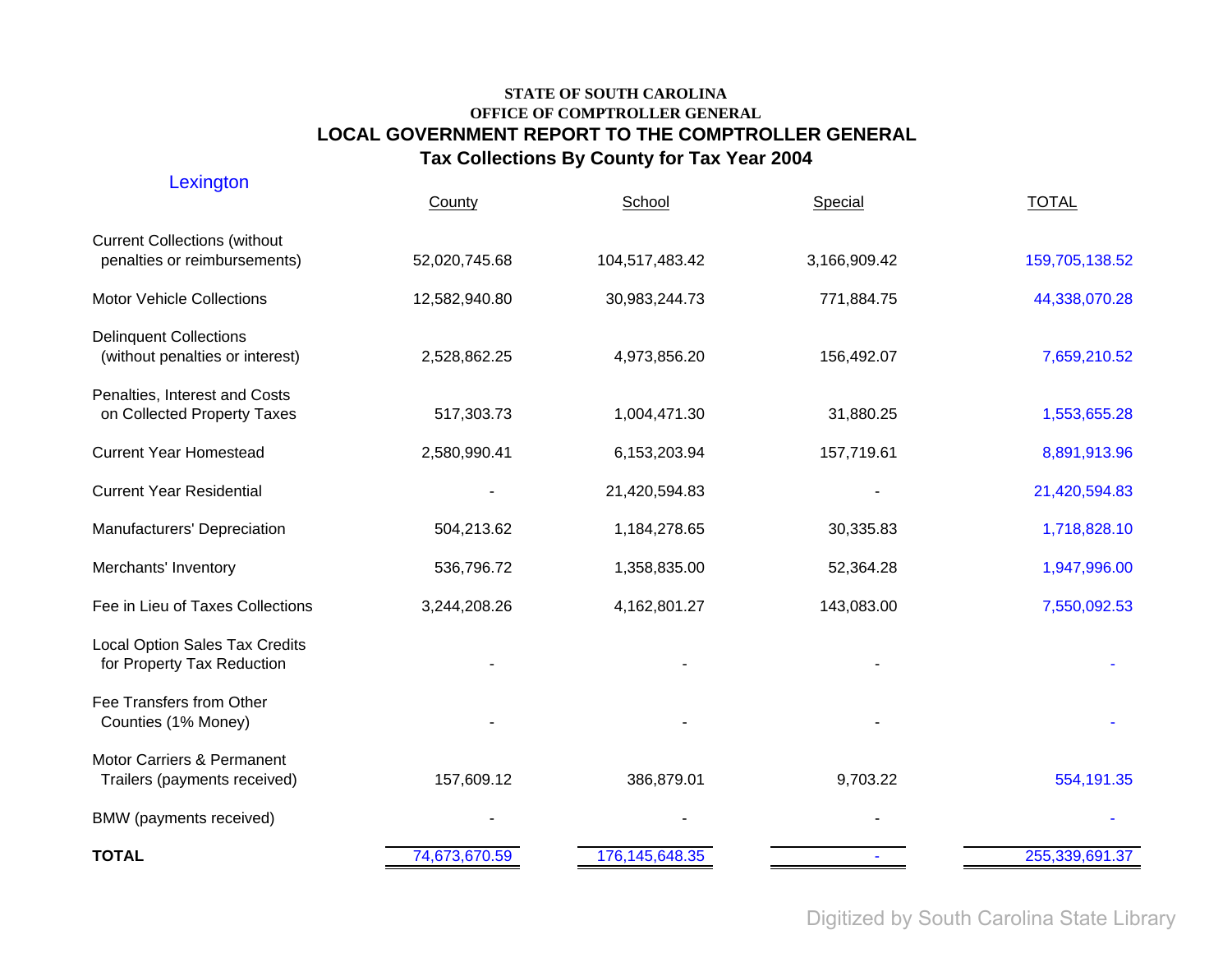| <b>McCormick</b>                                                    | County       | School       | Special    | <b>TOTAL</b> |
|---------------------------------------------------------------------|--------------|--------------|------------|--------------|
| <b>Current Collections (without</b><br>penalties or reimbursements) | 2,155,356.57 | 2,289,820.41 | 136,427.22 | 4,581,604.20 |
| <b>Motor Vehicle Collections</b>                                    | 401,994.73   | 470,088.18   | 17,824.01  | 889,906.92   |
| <b>Delinquent Collections</b><br>(without penalties or interest)    | 171,156.75   | 154,069.72   | 6,750.04   | 331,976.51   |
| Penalties, Interest and Costs<br>on Collected Property Taxes        | 65,008.11    | 27,859.49    | 1,130.10   | 93,997.70    |
| <b>Current Year Homestead</b>                                       | 198,241.39   | 225,960.39   | 10,038.00  | 434,239.78   |
| <b>Current Year Residential</b>                                     |              | 404,118.87   |            | 404,118.87   |
| Manufacturers' Depreciation                                         | 28,541.38    | 32,573.54    |            | 61,114.92    |
| Merchants' Inventory                                                | 8,322.00     | 8,103.00     |            | 16,425.00    |
| Fee in Lieu of Taxes Collections                                    | 1,425.01     | 1,626.33     |            | 3,051.34     |
| <b>Local Option Sales Tax Credits</b><br>for Property Tax Reduction | 239,321.00   |              |            | 239,321.00   |
| Fee Transfers from Other<br>Counties (1% Money)                     | 44,240.00    |              |            | 44,240.00    |
| Motor Carriers & Permanent<br>Trailers (payments received)          | 73,721.48    | 79,116.98    | 4,277.69   | 157,116.15   |
| BMW (payments received)                                             | 1,174.00     | 1,339.00     |            | 2,513.00     |
| <b>TOTAL</b>                                                        | 3,388,502.42 | 3,694,675.91 | 176,447.06 | 7,259,625.39 |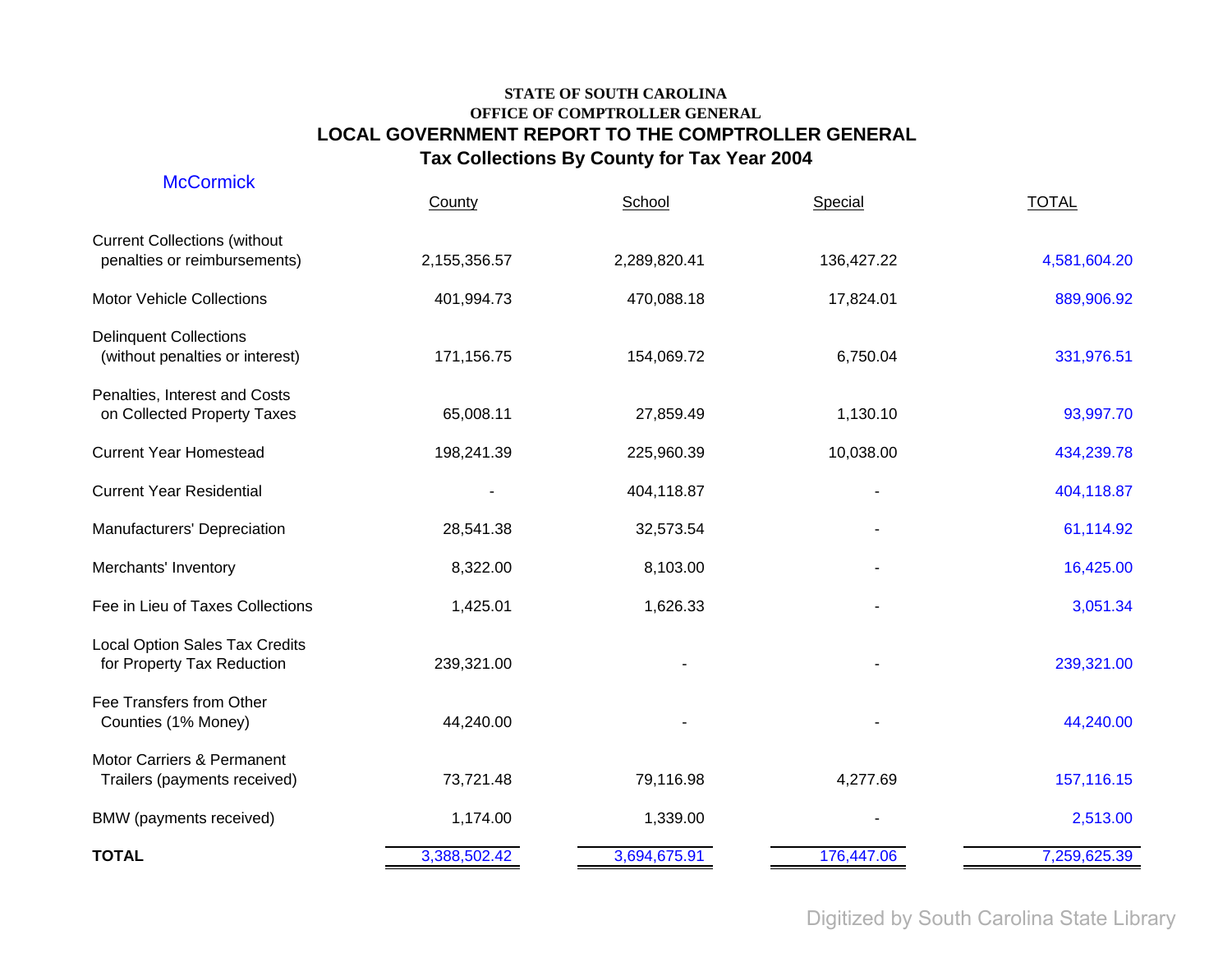| <b>Marion</b>                                                       | County       | School        | Special | <b>TOTAL</b>  |
|---------------------------------------------------------------------|--------------|---------------|---------|---------------|
| <b>Current Collections (without</b><br>penalties or reimbursements) | 3,165,088.01 | 6,694,882.28  |         | 9,859,970.29  |
| <b>Motor Vehicle Collections</b>                                    | 935,931.11   | 1,929,115.48  |         | 2,865,046.59  |
| <b>Delinquent Collections</b><br>(without penalties or interest)    | 394,053.43   | 612,465.35    |         | 1,006,518.78  |
| Penalties, Interest and Costs<br>on Collected Property Taxes        | 141,982.40   | 133,162.54    |         | 275,144.94    |
| <b>Current Year Homestead</b>                                       | 397,817.36   | 708,537.35    |         | 1,106,354.71  |
| <b>Current Year Residential</b>                                     |              | 1,866,169.71  |         | 1,866,169.71  |
| Manufacturers' Depreciation                                         | 136,143.96   | 248,522.65    |         | 384,666.61    |
| Merchants' Inventory                                                | 58,547.88    | 166,733.72    |         | 225,281.60    |
| Fee in Lieu of Taxes Collections                                    | 159,081.99   | 159,506.76    |         | 318,588.75    |
| <b>Local Option Sales Tax Credits</b><br>for Property Tax Reduction | 1,455,350.00 |               |         | 1,455,350.00  |
| Fee Transfers from Other<br>Counties (1% Money)                     | 168,557.00   |               |         | 168,557.00    |
| Motor Carriers & Permanent<br>Trailers (payments received)          | 64,310.04    | 118,338.82    |         | 182,648.86    |
| BMW (payments received)                                             |              |               |         |               |
| <b>TOTAL</b>                                                        | 7,076,863.18 | 12,637,434.66 |         | 19,714,297.84 |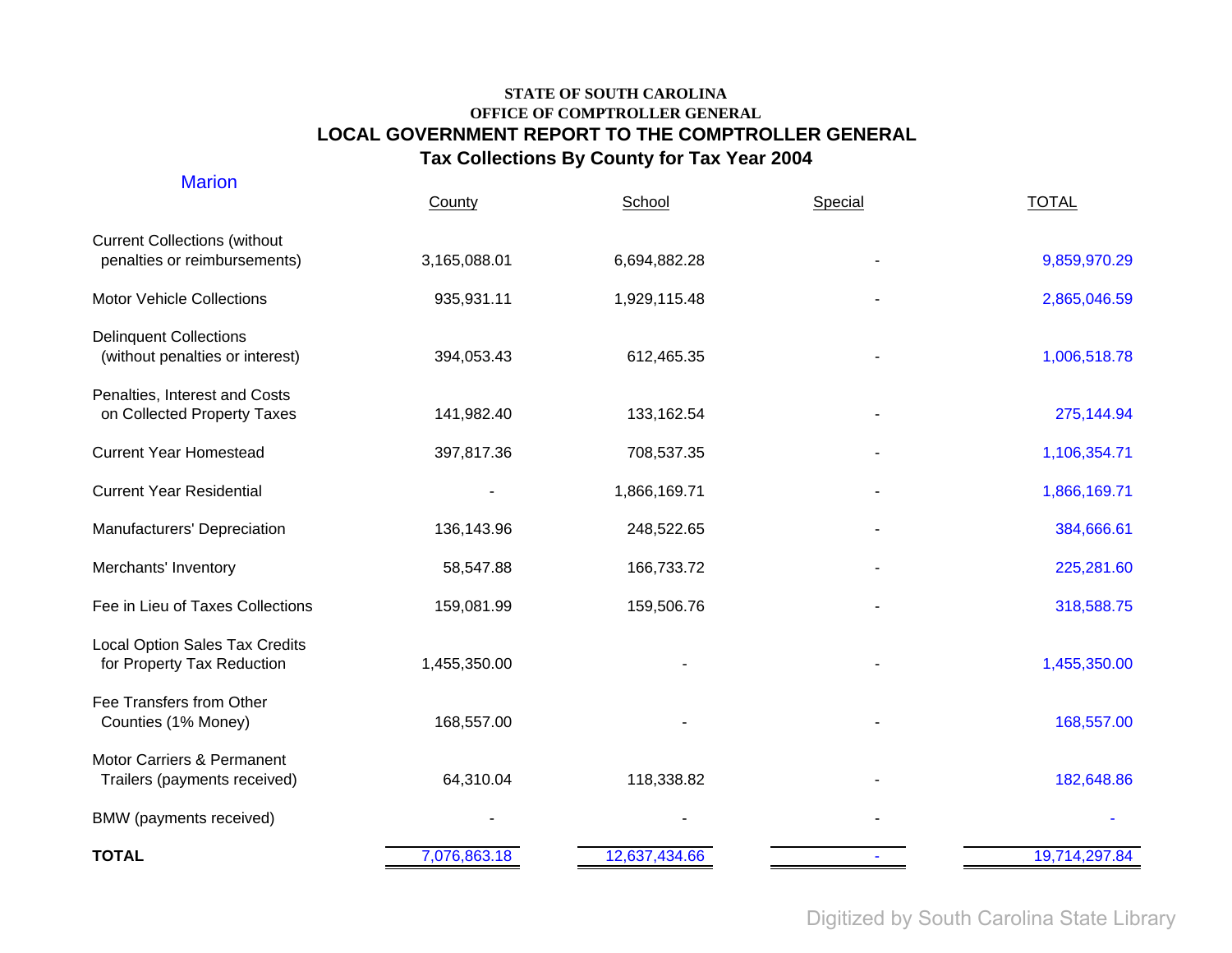| <b>Marlboro</b>                                                     | County       | School        | Special    | <b>TOTAL</b>  |
|---------------------------------------------------------------------|--------------|---------------|------------|---------------|
| <b>Current Collections (without</b><br>penalties or reimbursements) | 1,799,583.45 | 5,116,960.76  | 394,929.94 | 7,311,474.15  |
| <b>Motor Vehicle Collections</b>                                    | 579,684.14   | 1,606,025.09  | 109,815.86 | 2,295,525.09  |
| <b>Delinquent Collections</b><br>(without penalties or interest)    | 230,463.61   | 645,853.69    | 54,991.52  | 931,308.82    |
| Penalties, Interest and Costs<br>on Collected Property Taxes        | 181,665.84   | 121,733.85    | 10,737.17  | 314,136.86    |
| <b>Current Year Homestead</b>                                       | 270,271.14   | 590,794.42    | 36,268.62  | 897,334.18    |
| <b>Current Year Residential</b>                                     |              | 990,058.61    |            | 990,058.61    |
| Manufacturers' Depreciation                                         | 51,008.98    | 111,536.54    | 9,191.21   | 171,736.73    |
| Merchants' Inventory                                                | 33,555.52    | 183,400.44    | 9,464.36   | 226,420.32    |
| Fee in Lieu of Taxes Collections                                    | 1,001,197.06 | 2,189,216.93  | 186,801.00 | 3,377,214.99  |
| <b>Local Option Sales Tax Credits</b><br>for Property Tax Reduction | 978,976.00   |               |            | 978,976.00    |
| Fee Transfers from Other<br>Counties (1% Money)                     | 6,347.00     | 13,878.00     | 1,196.00   | 21,421.00     |
| Motor Carriers & Permanent<br>Trailers (payments received)          | 53,356.95    | 115,728.08    | 10,058.71  | 179,143.74    |
| BMW (payments received)                                             | 64,289.00    | 140,575.00    | 12,119.00  | 216,983.00    |
| <b>TOTAL</b>                                                        | 5,250,398.69 | 11,825,761.41 | 835,573.39 | 17,911,733.49 |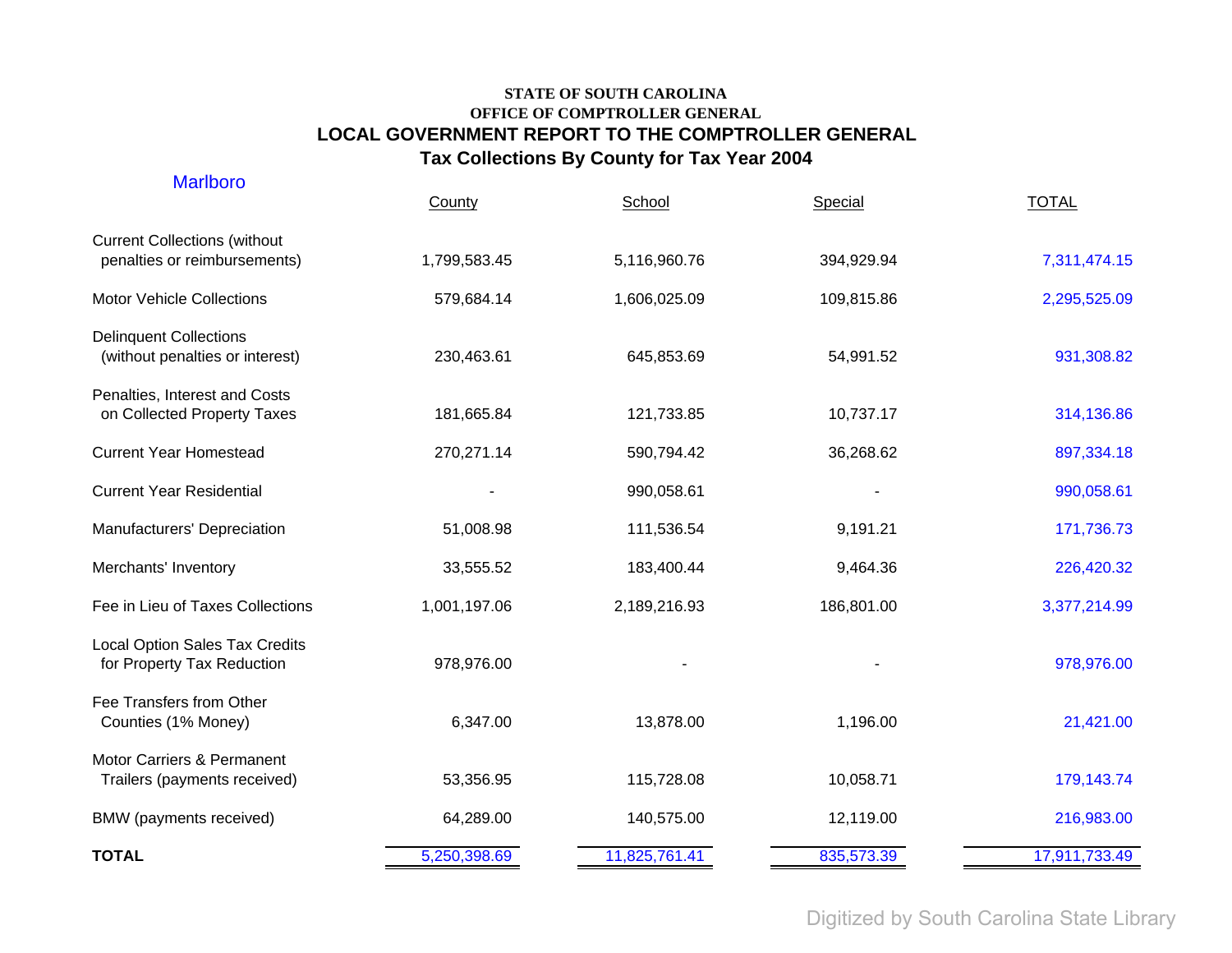| <b>Newberry</b>                                                     | County        | School        | Special    | <b>TOTAL</b>  |
|---------------------------------------------------------------------|---------------|---------------|------------|---------------|
| <b>Current Collections (without</b><br>penalties or reimbursements) | 7,200,273.13  | 12,096,588.11 | 97,752.38  | 19,394,613.62 |
| <b>Motor Vehicle Collections</b>                                    | 1,869,199.96  | 3,555,777.52  |            | 5,424,977.48  |
| <b>Delinquent Collections</b><br>(without penalties or interest)    | 556,853.18    | 811,859.87    | 74,856.54  | 1,443,569.59  |
| Penalties, Interest and Costs<br>on Collected Property Taxes        | 236,699.62    | 146,156.25    | 3,322.74   | 386,178.61    |
| <b>Current Year Homestead</b>                                       | 693,701.40    | 1,350,098.44  |            | 2,043,799.84  |
| <b>Current Year Residential</b>                                     |               | 2,148,611.65  |            | 2,148,611.65  |
| Manufacturers' Depreciation                                         | 150,540.90    | 280,784.71    |            | 431,325.61    |
| Merchants' Inventory                                                | 97,630.44     | 168,634.56    |            | 266,265.00    |
| Fee in Lieu of Taxes Collections                                    | 434,171.14    | 812,717.03    |            | 1,246,888.17  |
| <b>Local Option Sales Tax Credits</b><br>for Property Tax Reduction |               |               |            |               |
| Fee Transfers from Other<br>Counties (1% Money)                     | 2,941.00      | 10,723.00     |            | 13,664.00     |
| Motor Carriers & Permanent<br>Trailers (payments received)          | 83,799.31     | 173,028.16    |            | 256,827.47    |
| BMW (payments received)                                             | 7,586.00      |               |            | 7,586.00      |
| <b>TOTAL</b>                                                        | 11,333,396.08 | 21,554,979.30 | 175,931.66 | 33,064,307.04 |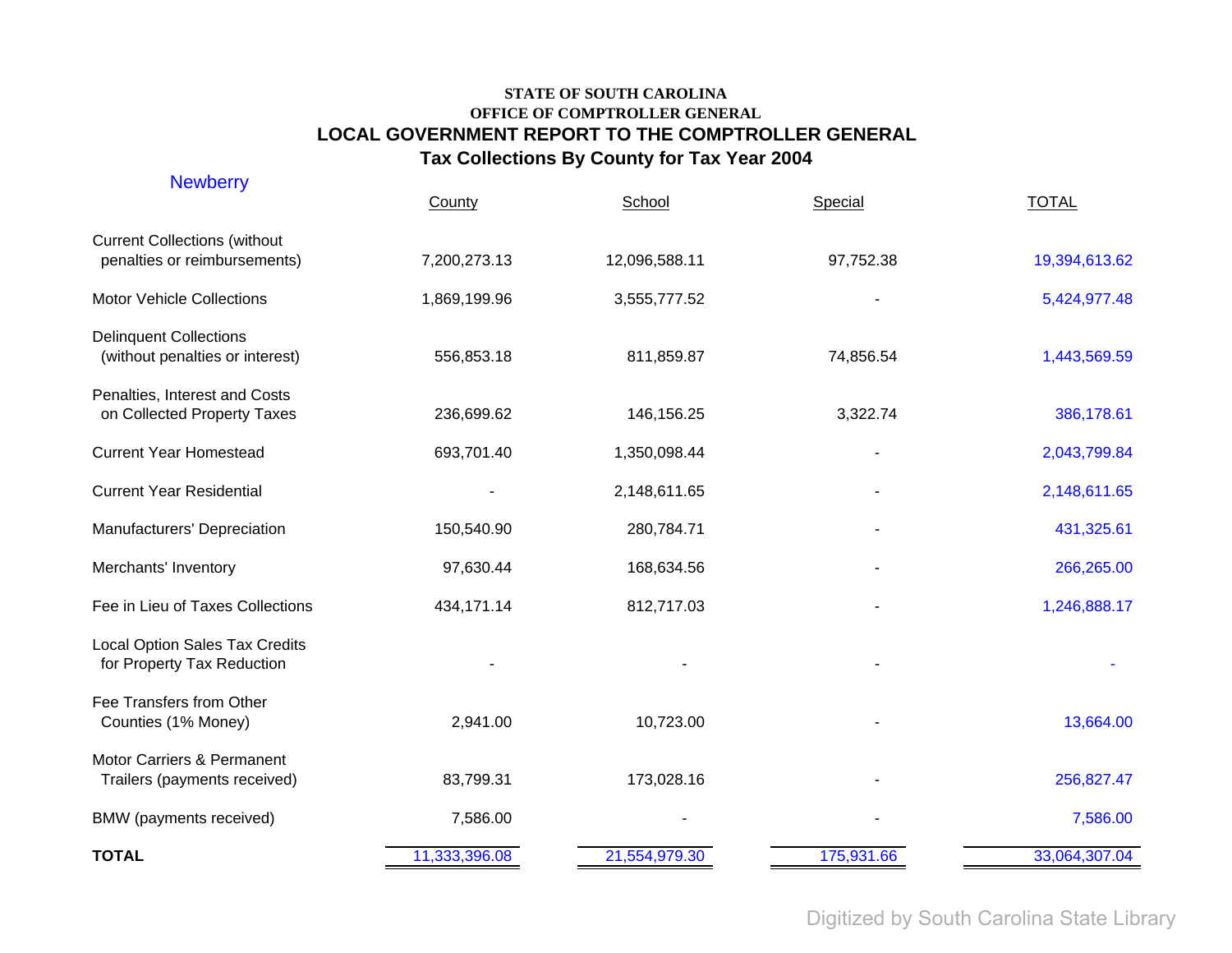| Oconee                                                              | County        | School        | Special    | <b>TOTAL</b>  |
|---------------------------------------------------------------------|---------------|---------------|------------|---------------|
| <b>Current Collections (without</b><br>penalties or reimbursements) | 18,764,531.85 | 37,506,265.83 | 334,589.29 | 56,605,386.97 |
| <b>Motor Vehicle Collections</b>                                    | 2,500,832.16  | 5,210,183.66  | 39,676.45  | 7,750,692.27  |
| <b>Delinquent Collections</b><br>(without penalties or interest)    | 574,694.37    | 1,044,867.00  | 4,682.33   | 1,624,243.70  |
| Penalties, Interest and Costs<br>on Collected Property Taxes        | 324,171.44    | 191,012.33    | 1,134.43   | 516,318.20    |
| <b>Current Year Homestead</b>                                       | 846,916.39    | 1,707,912.52  | 23,062.83  | 2,577,891.74  |
| <b>Current Year Residential</b>                                     |               | 3,948,128.46  |            | 3,948,128.46  |
| Manufacturers' Depreciation                                         | 285,834.47    | 576,152.15    |            | 861,986.62    |
| Merchants' Inventory                                                | 75,043.36     | 172,624.28    |            | 247,667.64    |
| Fee in Lieu of Taxes Collections                                    | 641,455.61    | 1,802,420.44  |            | 2,443,876.05  |
| Local Option Sales Tax Credits<br>for Property Tax Reduction        |               |               |            |               |
| Fee Transfers from Other<br>Counties (1% Money)                     | 142.00        |               |            | 142.00        |
| Motor Carriers & Permanent<br>Trailers (payments received)          | 106,434.67    | 238,681.51    |            | 345,116.18    |
| BMW (payments received)                                             | 4,407.00      | 8,957.00      |            | 13,364.00     |
| <b>TOTAL</b>                                                        | 24,124,463.32 | 52,407,205.18 | 403,145.33 | 76,934,813.83 |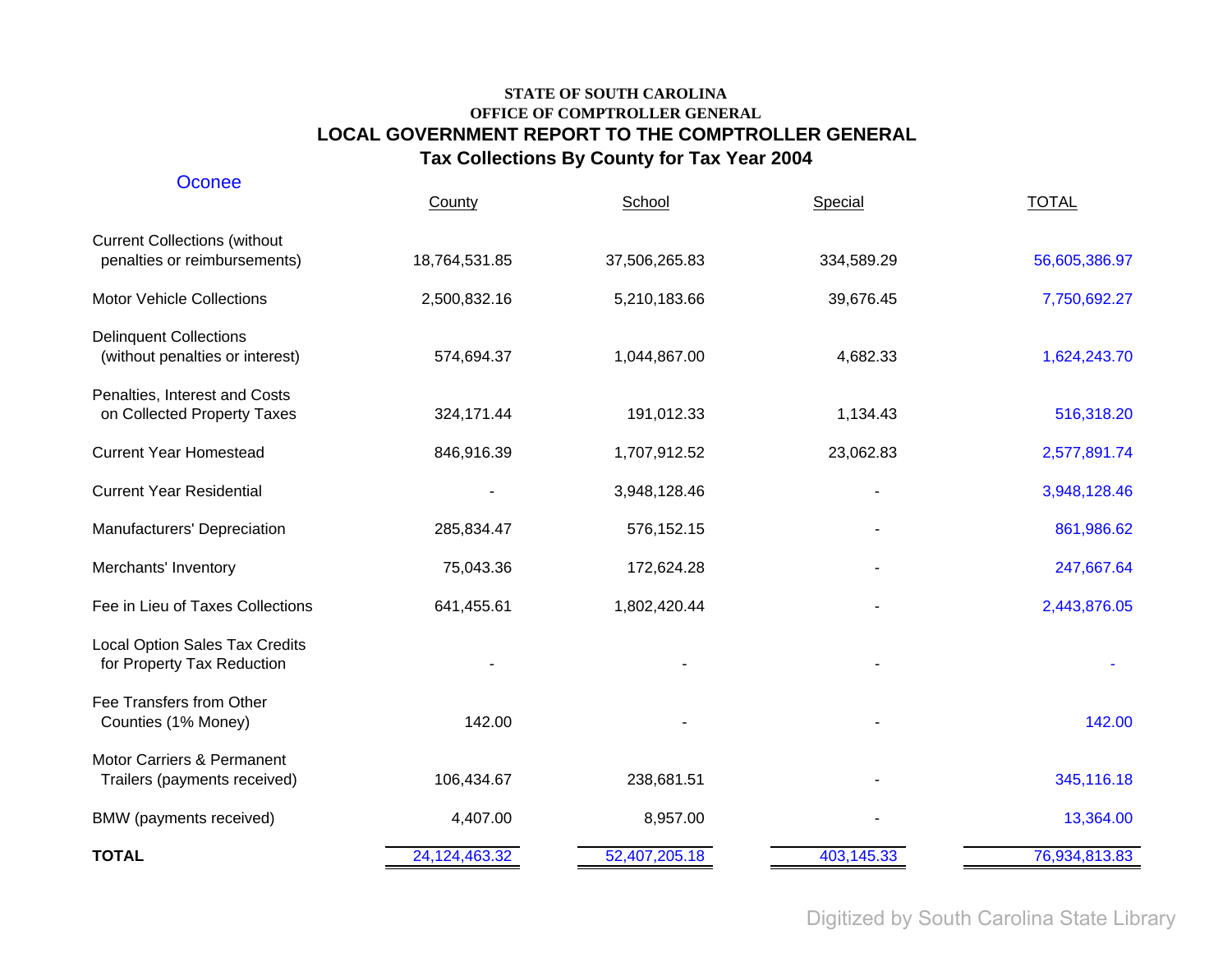| Orangeburg                                                          | County        | School        | Special    | <b>TOTAL</b>  |
|---------------------------------------------------------------------|---------------|---------------|------------|---------------|
| <b>Current Collections (without</b><br>penalties or reimbursements) | 18,572,897.89 | 33,562,818.14 | 141,682.15 | 52,277,398.18 |
| <b>Motor Vehicle Collections</b>                                    | 3,676,125.97  | 6,985,407.40  | 19,104.80  | 10,680,638.17 |
| <b>Delinquent Collections</b><br>(without penalties or interest)    | 2,764,194.45  | 4,293,538.05  | 21,791.69  | 7,079,524.19  |
| Penalties, Interest and Costs<br>on Collected Property Taxes        | 308,448.15    | 603,348.47    | 3,123.88   | 914,920.50    |
| <b>Current Year Homestead</b>                                       | 1,343,176.44  | 2,576,445.50  | 13,744.18  | 3,933,366.12  |
| <b>Current Year Residential</b>                                     |               | 6,937,940.20  |            | 6,937,940.20  |
| Manufacturers' Depreciation                                         | 540,798.47    | 1,109,996.64  | 70.55      | 1,650,865.66  |
| Merchants' Inventory                                                | 285,711.60    | 819,815.00    | 1,411.95   | 1,106,938.55  |
| Fee in Lieu of Taxes Collections                                    | 1,239,456.12  | 2,375,930.78  |            | 3,615,386.90  |
| <b>Local Option Sales Tax Credits</b><br>for Property Tax Reduction |               |               |            |               |
| Fee Transfers from Other<br>Counties (1% Money)                     | 56,024.00     |               |            | 56,024.00     |
| Motor Carriers & Permanent<br>Trailers (payments received)          | 182,570.29    | 351,346.28    | 1,344.55   | 535,261.12    |
| BMW (payments received)                                             |               |               |            |               |
| <b>TOTAL</b>                                                        | 28,969,403.38 | 59,616,586.46 | 202,273.75 | 88,788,263.59 |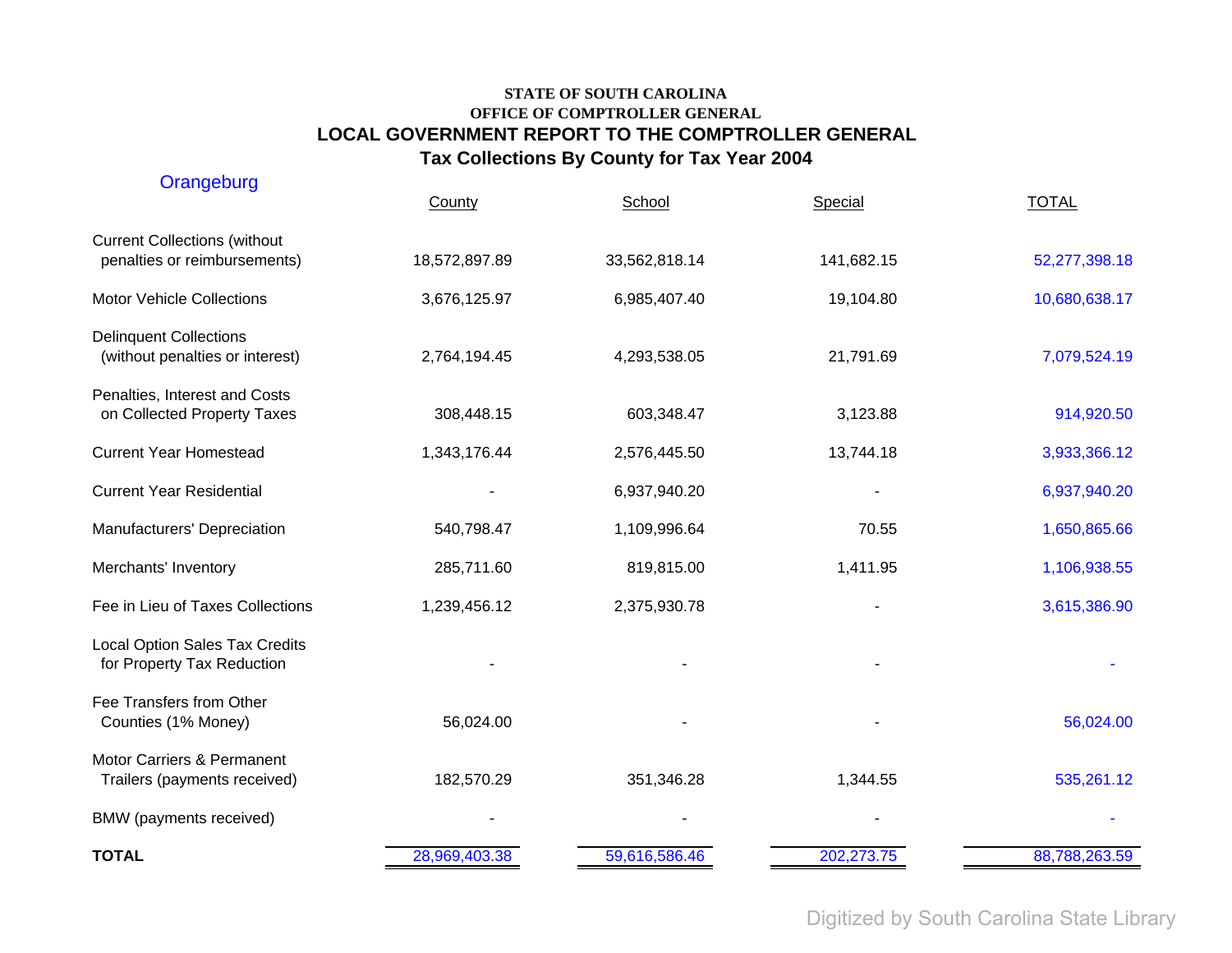| <b>Pickens</b>                                                      | County        | School        | Special    | <b>TOTAL</b>  |
|---------------------------------------------------------------------|---------------|---------------|------------|---------------|
| <b>Current Collections (without</b><br>penalties or reimbursements) | 10,633,286.34 | 28,774,643.89 | 860,734.25 | 40,268,664.48 |
| <b>Motor Vehicle Collections</b>                                    | 2,658,213.12  | 7,322,900.78  | 23,230.24  | 10,004,344.14 |
| <b>Delinquent Collections</b><br>(without penalties or interest)    | 578,899.41    | 1,728,492.98  | 28,156.35  | 2,335,548.74  |
| Penalties, Interest and Costs<br>on Collected Property Taxes        | 241,783.75    | 329,876.26    | 5,920.28   | 577,580.29    |
| <b>Current Year Homestead</b>                                       | 1,041,380.31  | 2,292,783.45  | 10,807.39  | 3,344,971.15  |
| <b>Current Year Residential</b>                                     |               | 5,897,451.76  |            | 5,897,451.76  |
| Manufacturers' Depreciation                                         | 145,891.12    | 315,641.69    | 146.93     | 461,679.74    |
| Merchants' Inventory                                                | 123,939.76    | 351,643.04    |            | 475,582.80    |
| Fee in Lieu of Taxes Collections                                    | 121,670.69    | 439,765.47    |            | 561,436.16    |
| Local Option Sales Tax Credits<br>for Property Tax Reduction        | 5,768,982.00  |               |            | 5,768,982.00  |
| Fee Transfers from Other<br>Counties (1% Money)                     | 50,821.00     | 110,992.00    |            | 161,813.00    |
| Motor Carriers & Permanent<br>Trailers (payments received)          | 87,423.60     | 202,752.73    | 525.17     | 290,701.50    |
| BMW (payments received)                                             | 31,276.00     | 71,767.00     | 268.00     | 103,311.00    |
| <b>TOTAL</b>                                                        | 21,483,567.10 | 47,838,711.05 | 929,788.61 | 70,252,066.76 |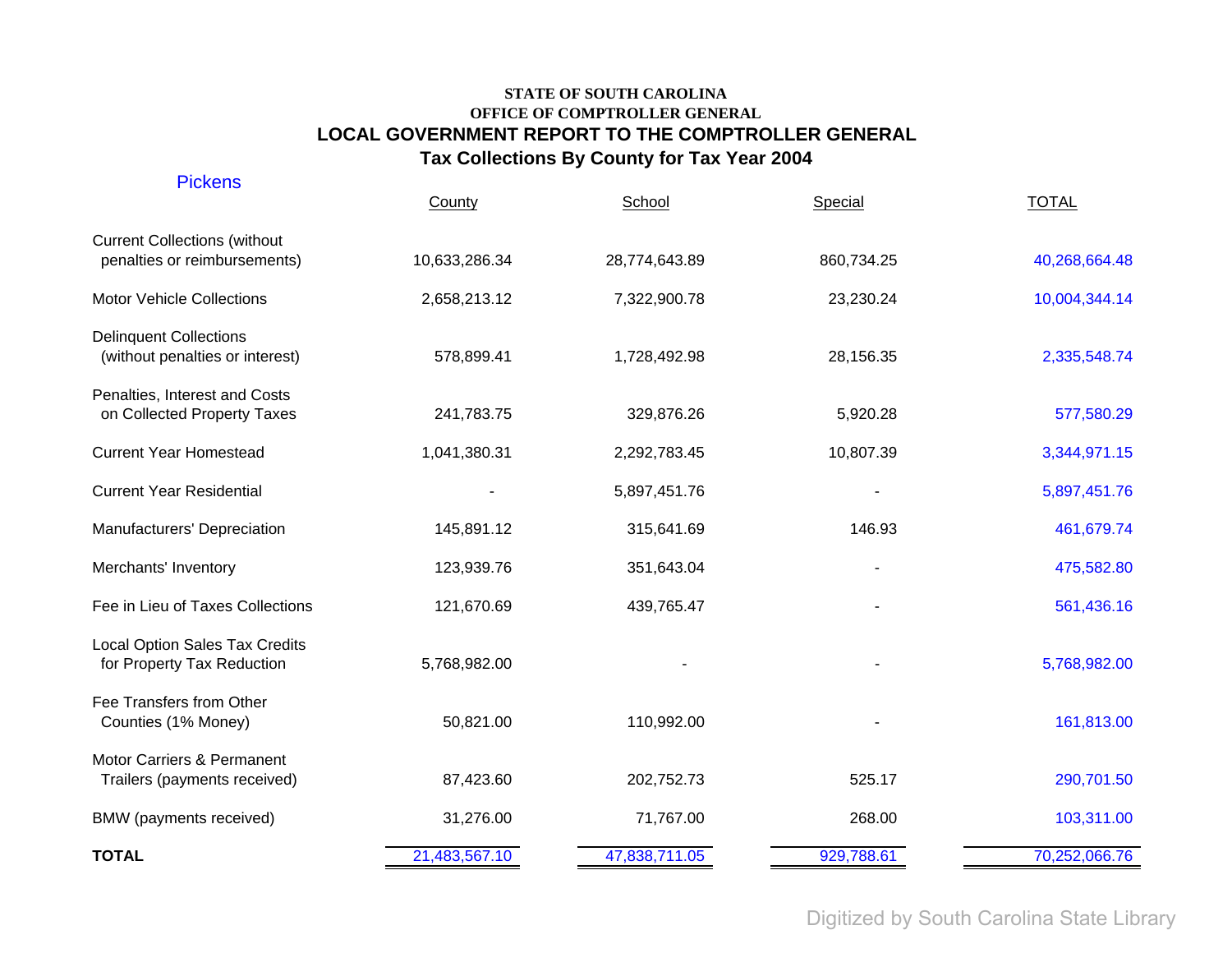| <b>TOTAL</b>                                                        | 87,784,727.00 | 283,776,198.00  | 35,205,336.00 | 406,766,261.00 |
|---------------------------------------------------------------------|---------------|-----------------|---------------|----------------|
| BMW (payments received)                                             |               |                 |               |                |
| Motor Carriers & Permanent<br>Trailers (payments received)          | 150,670.00    | 418,574.00      | 70,390.00     | 639,634.00     |
| Fee Transfers from Other<br>Counties (1% Money)                     |               |                 |               |                |
| <b>Local Option Sales Tax Credits</b><br>for Property Tax Reduction |               |                 |               |                |
| Fee in Lieu of Taxes Collections                                    | 4,068,622.00  | 7,986,323.00    | 1,066,294.00  | 13,121,239.00  |
| Merchants' Inventory                                                | 1,068,362.00  | 3,176,487.00    | 57,988.00     | 4,302,837.00   |
| Manufacturers' Depreciation                                         | 821,694.00    | 2,711,222.00    | 365,974.00    | 3,898,890.00   |
| <b>Current Year Residential</b>                                     |               | 25,912,813.00   |               | 25,912,813.00  |
| <b>Current Year Homestead</b>                                       | 4,124,752.00  | 7,196,639.00    | 1,035,896.00  | 12,357,287.00  |
| Penalties, Interest and Costs<br>on Collected Property Taxes        | 495,889.00    | 1,670,006.00    | 199,994.00    | 2,365,889.00   |
| <b>Delinquent Collections</b><br>(without penalties or interest)    | 4,248,448.00  | 12, 161, 242.00 | 1,707,650.00  | 18,117,340.00  |
| <b>Motor Vehicle Collections</b>                                    | 11,660,473.00 | 38,948,894.00   | 4,853,310.00  | 55,462,677.00  |
| <b>Current Collections (without</b><br>penalties or reimbursements) | 61,145,817.00 | 183,593,998.00  | 25,847,840.00 | 270,587,655.00 |
| <b>Richland</b>                                                     | County        | School          | Special       | <b>TOTAL</b>   |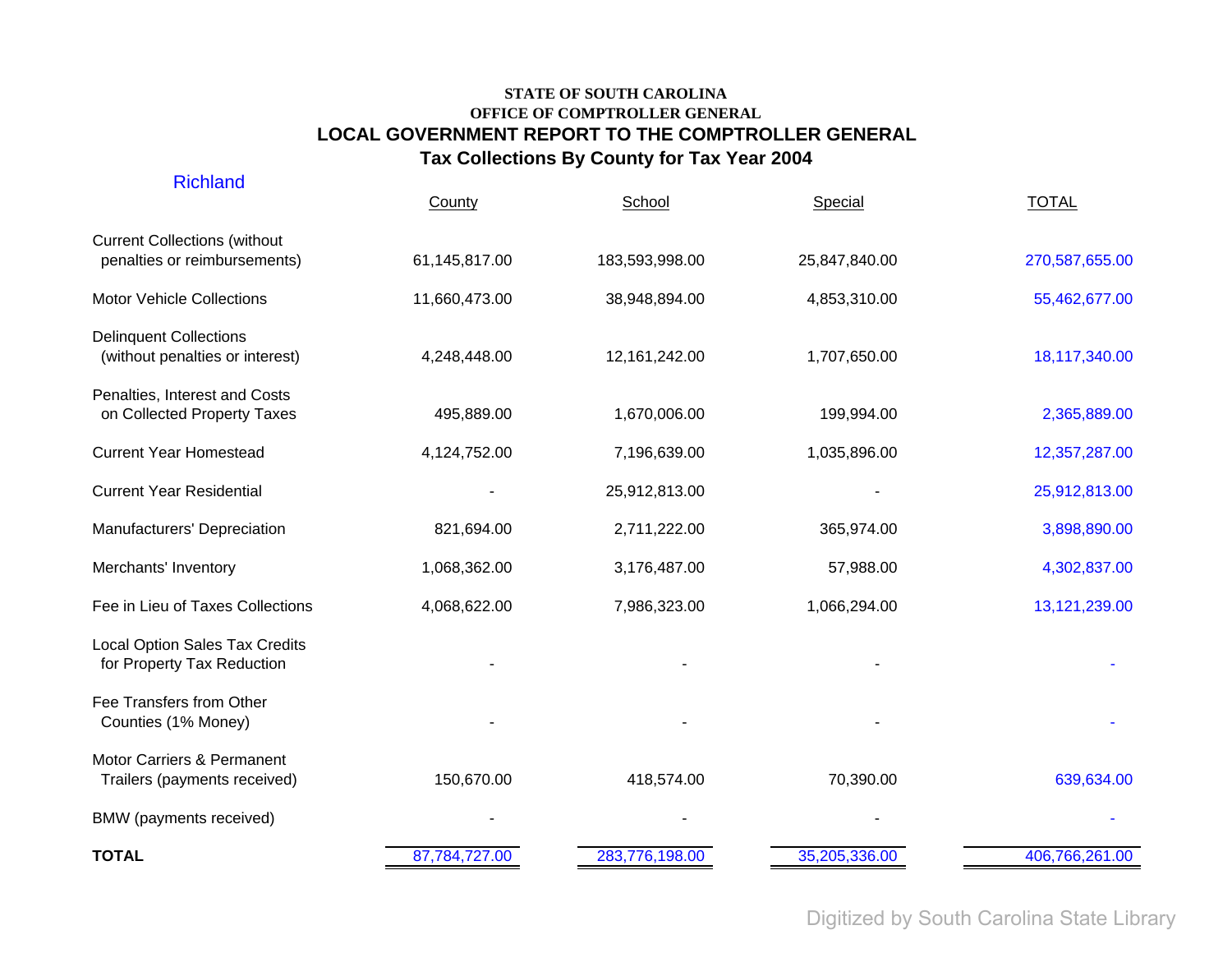| <b>Saluda</b>                                                       | County       | School       | Special | <b>TOTAL</b>  |
|---------------------------------------------------------------------|--------------|--------------|---------|---------------|
| <b>Current Collections (without</b><br>penalties or reimbursements) | 3,495,944.06 | 4,848,503.68 |         | 8,344,447.74  |
| <b>Motor Vehicle Collections</b>                                    | 982,475.77   | 1,527,341.76 |         | 2,509,817.53  |
| <b>Delinquent Collections</b><br>(without penalties or interest)    | 322,602.27   | 399,622.12   |         | 722,224.39    |
| Penalties, Interest and Costs<br>on Collected Property Taxes        | 82,479.92    | 71,921.52    |         | 154,401.44    |
| <b>Current Year Homestead</b>                                       | 417,752.12   | 577,486.35   |         | 995,238.47    |
| <b>Current Year Residential</b>                                     |              | 832,712.36   |         | 832,712.36    |
| Manufacturers' Depreciation                                         | 37,479.88    | 50,750.84    |         | 88,230.72     |
| Merchants' Inventory                                                | 17,570.48    | 35,424.56    |         | 52,995.04     |
| Fee in Lieu of Taxes Collections                                    | 9,160.07     | 12,907.93    |         | 22,068.00     |
| Local Option Sales Tax Credits<br>for Property Tax Reduction        | 611,621.00   |              |         | 611,621.00    |
| Fee Transfers from Other<br>Counties (1% Money)                     |              |              |         |               |
| Motor Carriers & Permanent<br>Trailers (payments received)          | 96,487.42    | 129,430.37   |         | 225,917.79    |
| BMW (payments received)                                             |              |              |         |               |
| <b>TOTAL</b>                                                        | 6,073,572.99 | 8,486,101.49 |         | 14,559,674.48 |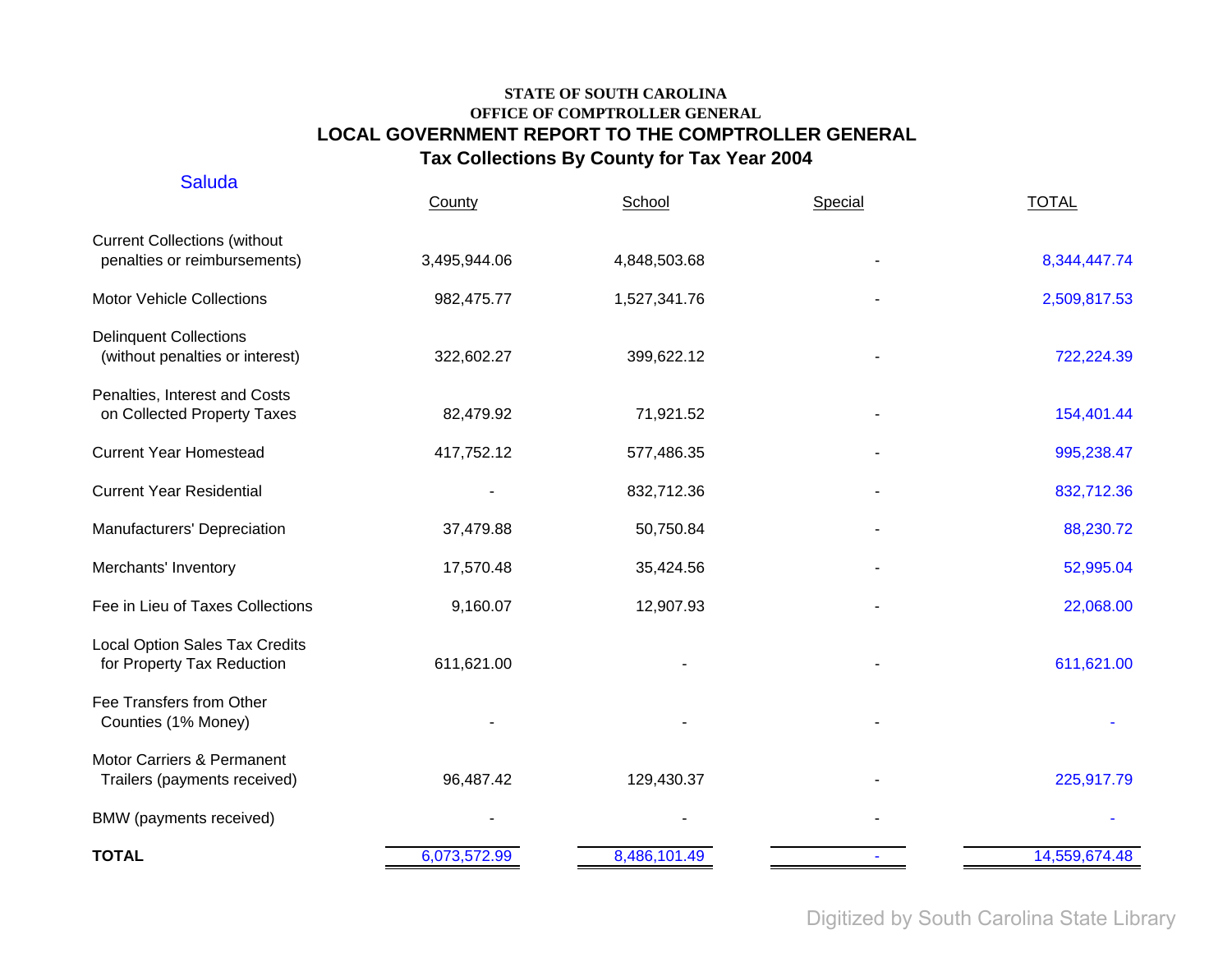| Spartanburg                                                         | County        | School         | Special       | <b>TOTAL</b>   |
|---------------------------------------------------------------------|---------------|----------------|---------------|----------------|
| <b>Current Collections (without</b><br>penalties or reimbursements) | 37,396,668.34 | 109,811,620.02 | 22,980,749.62 | 170,189,037.98 |
| <b>Motor Vehicle Collections</b>                                    | 7,803,476.55  | 24,602,611.58  | 4,247,901.67  | 36,653,989.80  |
| <b>Delinquent Collections</b><br>(without penalties or interest)    | 2,377,666.92  | 6,988,042.34   | 1,470,009.36  | 10,835,718.62  |
| Penalties, Interest and Costs<br>on Collected Property Taxes        | 826,382.22    | 1,179,897.33   | 420,546.31    | 2,426,825.86   |
| <b>Current Year Homestead</b>                                       | 2,077,254.94  | 6,746,984.97   | 1,077,372.22  | 9,901,612.13   |
| <b>Current Year Residential</b>                                     |               | 17,017,651.08  |               | 17,017,651.08  |
| Manufacturers' Depreciation                                         | 571,554.27    | 1,814,715.07   | 319,946.52    | 2,706,215.86   |
| Merchants' Inventory                                                | 854,438.52    | 2,479,341.12   | 225,536.20    | 3,559,315.84   |
| Fee in Lieu of Taxes Collections                                    | 3,280,884.08  | 8,714,813.04   | 2,216,011.00  | 14,211,708.12  |
| <b>Local Option Sales Tax Credits</b><br>for Property Tax Reduction |               |                |               |                |
| Fee Transfers from Other<br>Counties (1% Money)                     | 12,309.00     |                |               | 12,309.00      |
| Motor Carriers & Permanent<br>Trailers (payments received)          | 292,381.44    | 239,142.19     | 146,342.71    | 677,866.34     |
| BMW (payments received)                                             | 157,687.00    | 491,039.00     | 109,038.00    | 757,764.00     |
| <b>TOTAL</b>                                                        | 55,650,703.28 | 180,085,857.74 | 33,213,453.61 | 268,950,014.63 |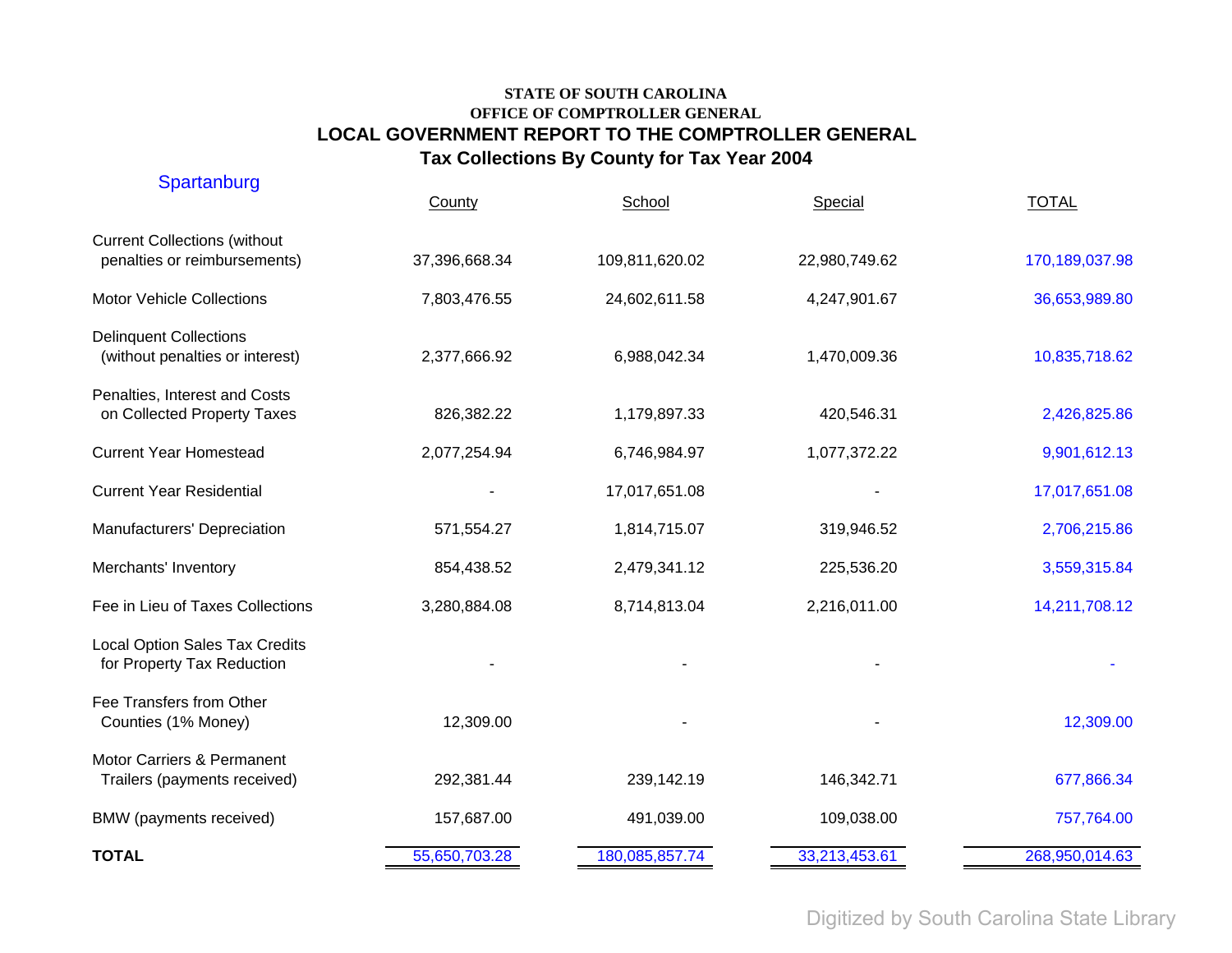| <b>Sumter</b>                                                       | County        | School        | Special | <b>TOTAL</b>  |
|---------------------------------------------------------------------|---------------|---------------|---------|---------------|
| <b>Current Collections (without</b><br>penalties or reimbursements) | 18,399,449.00 | 27,578,536.00 |         | 45,977,985.00 |
| <b>Motor Vehicle Collections</b>                                    | 4,280,867.00  | 6,694,359.00  |         | 10,975,226.00 |
| <b>Delinquent Collections</b><br>(without penalties or interest)    | 963,862.00    | 1,311,257.00  |         | 2,275,119.00  |
| Penalties, Interest and Costs<br>on Collected Property Taxes        | 1,060,915.00  |               |         | 1,060,915.00  |
| <b>Current Year Homestead</b>                                       | 1,281,736.00  | 2,006,445.00  |         | 3,288,181.00  |
| <b>Current Year Residential</b>                                     |               | 4,260,601.00  |         | 4,260,601.00  |
| Manufacturers' Depreciation                                         | 385,435.00    | 513,428.00    |         | 898,863.00    |
| Merchants' Inventory                                                | 315,237.00    | 563,338.00    |         | 878,575.00    |
| Fee in Lieu of Taxes Collections                                    | 513,347.00    | 284,345.00    |         | 797,692.00    |
| <b>Local Option Sales Tax Credits</b><br>for Property Tax Reduction | 5,530,719.00  |               |         | 5,530,719.00  |
| Fee Transfers from Other<br>Counties (1% Money)                     |               |               |         |               |
| Motor Carriers & Permanent<br>Trailers (payments received)          | 215,410.00    | 43,755.00     |         | 259,165.00    |
| BMW (payments received)                                             |               |               |         |               |
| <b>TOTAL</b>                                                        | 32,946,977.00 | 43,256,064.00 |         | 76,203,041.00 |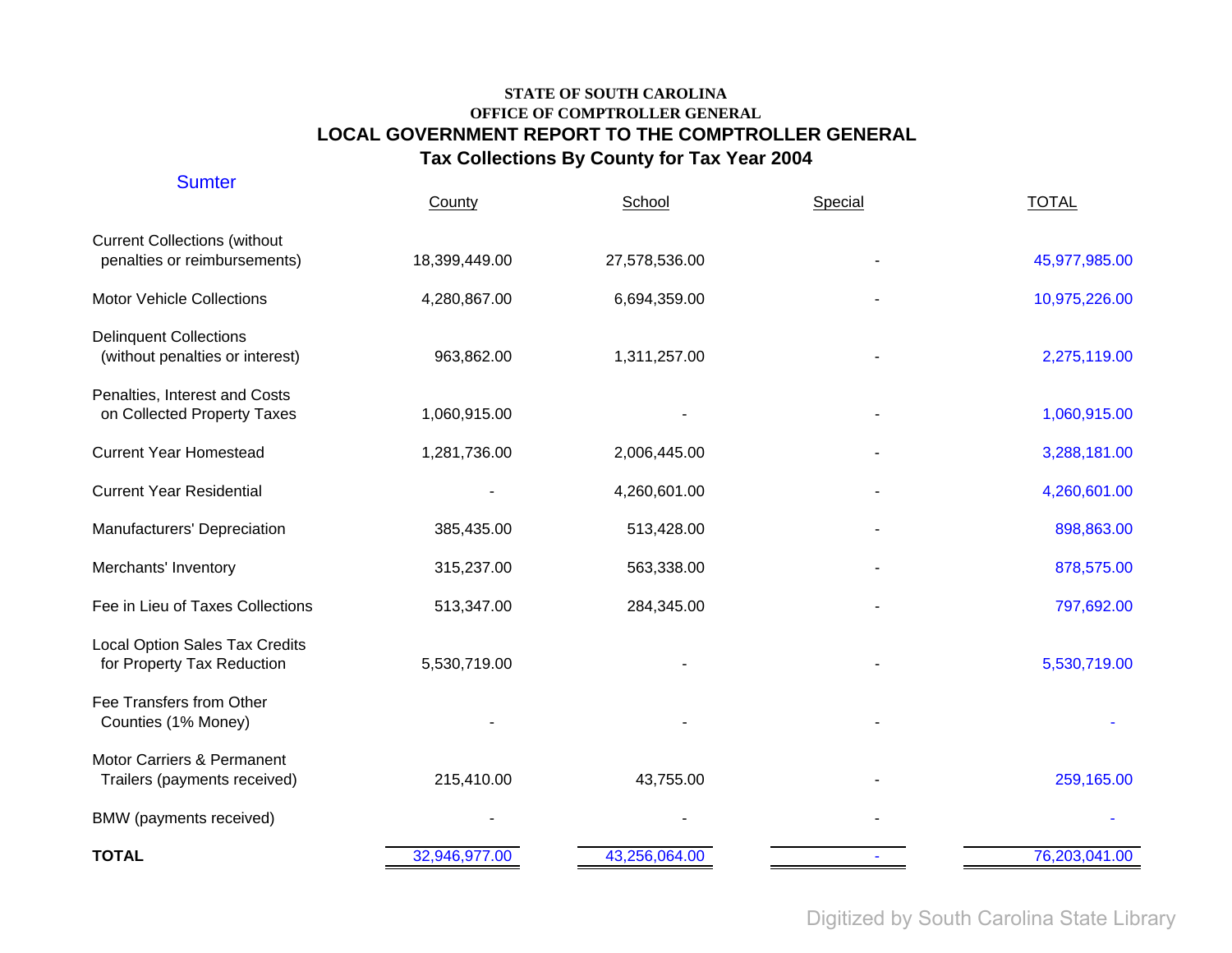| <b>Union</b>                                                        | County       | School        | Special    | <b>TOTAL</b>  |
|---------------------------------------------------------------------|--------------|---------------|------------|---------------|
| <b>Current Collections (without</b><br>penalties or reimbursements) | 4,690,485.46 | 5,355,860.71  | 329,343.62 | 10,375,689.79 |
| <b>Motor Vehicle Collections</b>                                    | 1,266,780.50 | 1,661,750.88  | 84,723.24  | 3,013,254.62  |
| <b>Delinquent Collections</b><br>(without penalties or interest)    | 327,284.38   | 439,890.71    | 30,524.51  | 797,699.60    |
| Penalties, Interest and Costs<br>on Collected Property Taxes        | 165,019.04   | 81,713.38     | 5,855.34   | 252,587.76    |
| <b>Current Year Homestead</b>                                       | 652,520.82   | 855,850.06    | 38,062.34  | 1,546,433.22  |
| <b>Current Year Residential</b>                                     |              | 1,564,230.67  |            | 1,564,230.67  |
| Manufacturers' Depreciation                                         | 297,600.92   | 390,594.11    | 11,189.47  | 699,384.50    |
| Merchants' Inventory                                                | 55,196.32    | 119,641.64    | 4,505.28   | 179,343.24    |
| Fee in Lieu of Taxes Collections                                    | 323,612.31   | 437,873.20    | 22,208.00  | 783,693.51    |
| <b>Local Option Sales Tax Credits</b><br>for Property Tax Reduction |              |               |            |               |
| Fee Transfers from Other<br>Counties (1% Money)                     | 108,273.00   |               |            | 108,273.00    |
| Motor Carriers & Permanent<br>Trailers (payments received)          | 74,584.90    | 103,558.40    | 16,964.11  | 195,107.41    |
| BMW (payments received)                                             | 17,873.00    | 23,442.00     | 3,748.00   | 45,063.00     |
| <b>TOTAL</b>                                                        | 7,979,230.65 | 11,034,405.76 | 547,123.91 | 19,560,760.32 |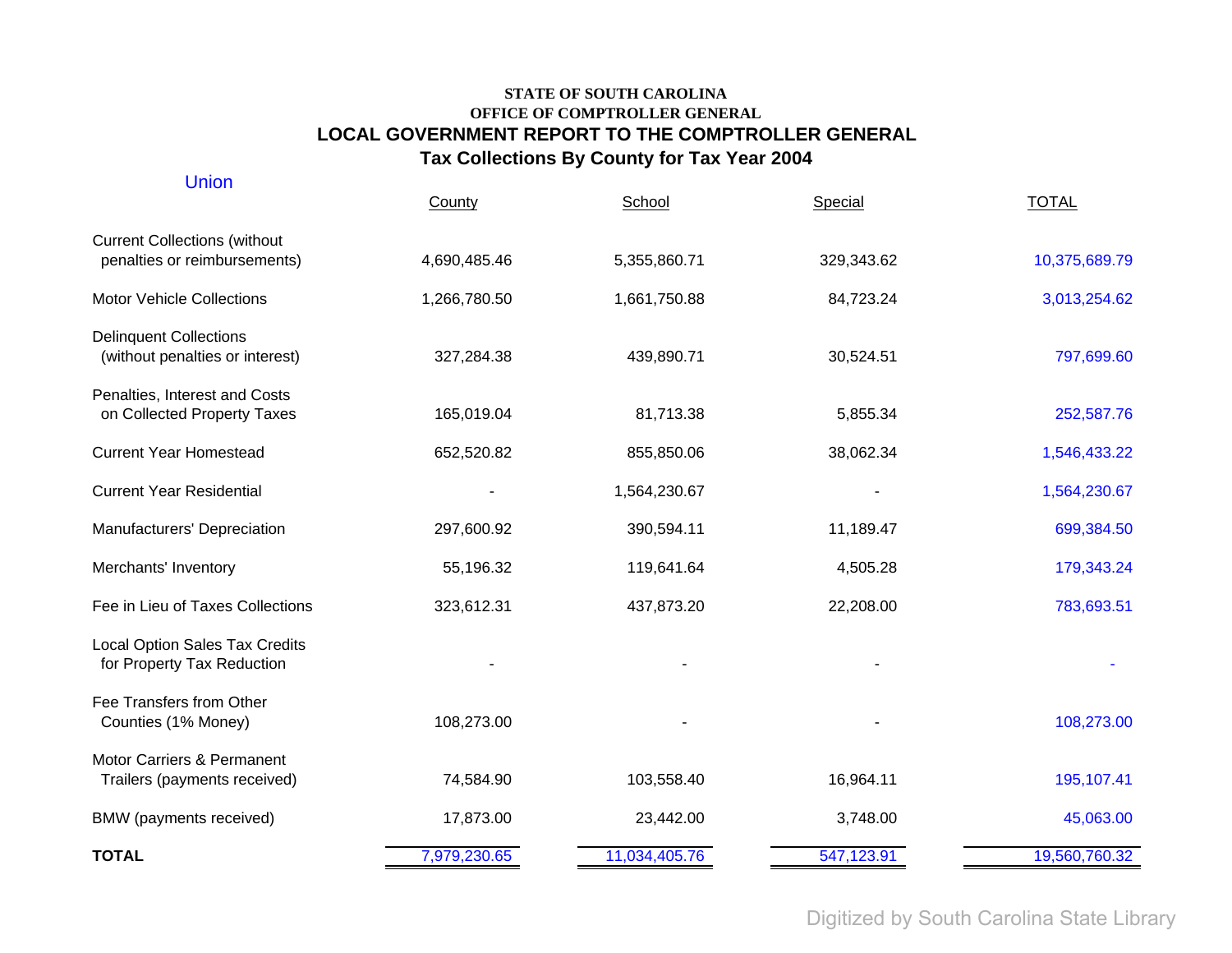| Williamsburg                                                        | County        | School        | Special    | <b>TOTAL</b>  |
|---------------------------------------------------------------------|---------------|---------------|------------|---------------|
| <b>Current Collections (without</b><br>penalties or reimbursements) | 4,459,327.00  | 4,379,611.00  | 164,198.00 | 9,003,136.00  |
| <b>Motor Vehicle Collections</b>                                    | 1,625,506.00  | 1,716,401.00  | 55,777.00  | 3,397,684.00  |
| <b>Delinquent Collections</b><br>(without penalties or interest)    | 2,051,831.00  | 1,930,904.00  | 56,326.00  | 4,039,061.00  |
| Penalties, Interest and Costs<br>on Collected Property Taxes        | 139,381.00    | 102,459.00    | 4,304.00   | 246,144.00    |
| <b>Current Year Homestead</b>                                       | 617,557.00    | 600,928.00    | 18,859.00  | 1,237,344.00  |
| <b>Current Year Residential</b>                                     |               | 1,366,369.00  |            | 1,366,369.00  |
| Manufacturers' Depreciation                                         | 503,332.00    | 557,003.00    | 67,392.00  | 1,127,727.00  |
| Merchants' Inventory                                                | 98,286.36     | 95,087.48     | 3,844.16   | 197,218.00    |
| Fee in Lieu of Taxes Collections                                    | 1,642,891.00  | 1,658,105.00  | 168,425.00 | 3,469,421.00  |
| <b>Local Option Sales Tax Credits</b><br>for Property Tax Reduction | 1,654,641.00  |               |            | 1,654,641.00  |
| Fee Transfers from Other<br>Counties (1% Money)                     | 175,034.00    |               |            | 175,034.00    |
| Motor Carriers & Permanent<br>Trailers (payments received)          | 112,679.00    | 160,365.00    | 8,998.00   | 282,042.00    |
| BMW (payments received)                                             |               |               |            |               |
| <b>TOTAL</b>                                                        | 13,080,465.36 | 12,567,232.48 | 548,123.16 | 26,195,821.00 |